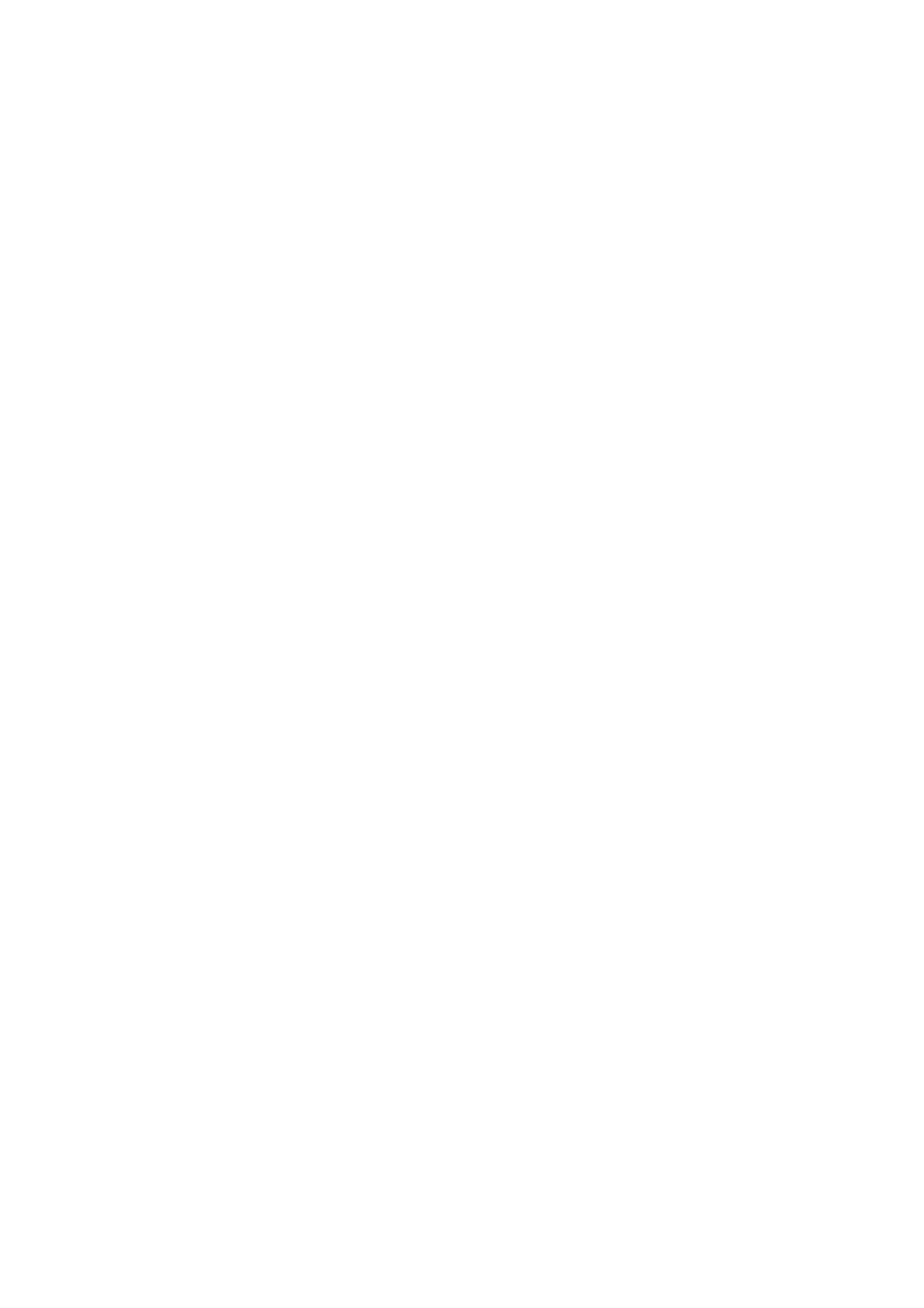**Induced Abortions in Western Australia 2010–2012** 

**Fourth Report of the Western Australian Abortion Notification System** 

**JULY 2013** 

**Maternal and Child Health Unit Data Integrity Directorate Performance and Quality Division Department of Health, Western Australia** 

**Statistical series number 96 ISSN 0816-2999**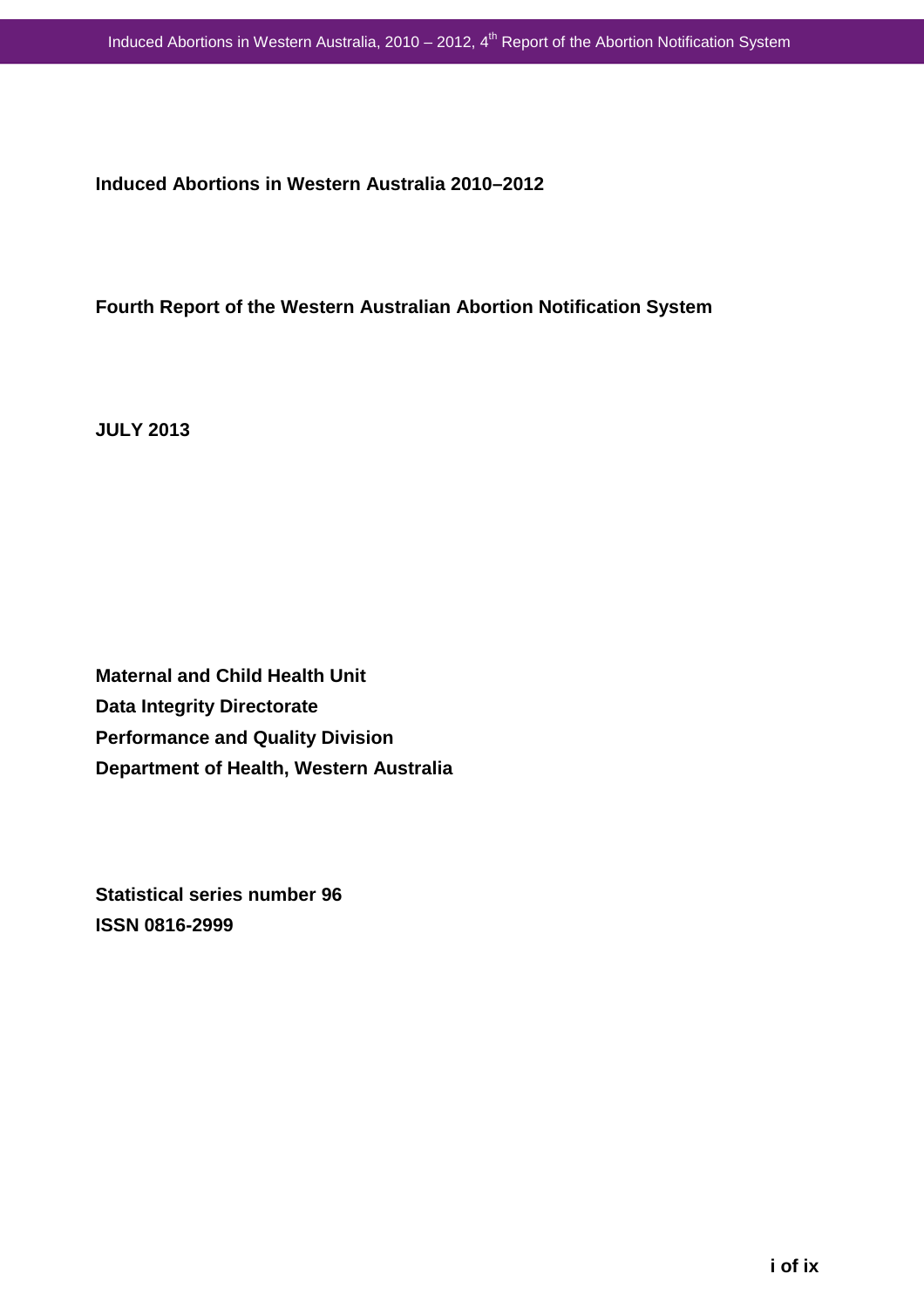#### **ACKNOWLEDGEMENTS**

The authors acknowledge and thank the notifiers who completed and submitted the abortion notification forms on which the data collection is based. The completeness and accuracy of the data is dependent on their collaboration.

This report would not be possible without the dedication and commitment to data quality and process of Mrs Maureen Cheong in the Maternal and Child Health Unit.

### **PRODUCED BY**

Maternal and Child Health Unit Statutory and Non-Admitted Branch Data Integrity Directorate Performance, Activity & Quality Division Department of Health, Western Australia

#### **FURTHER INFORMATION**

Manager, Maternal and Child Health Unit Department of Health, Western Australia 189 Royal Street EAST PERTH WA 6004 Telephone: (08) 9222 2417 Facsimile: (08) 9222 4236 Email: Birthdata@health.wa.gov.au Internet: http://www.health.wa.gov.au/publications/subject\_index/a/abortion.cfm

#### **CITATION**

The citation below should be used in reference to this publication.

Hutchinson M, Joyce A, Cheong M, (2013). **Induced Abortions in Western Australia 2010–2012.** 4<sup>th</sup> Report of the Western Australian Abortion Notification System, Department of Health, Western Australia.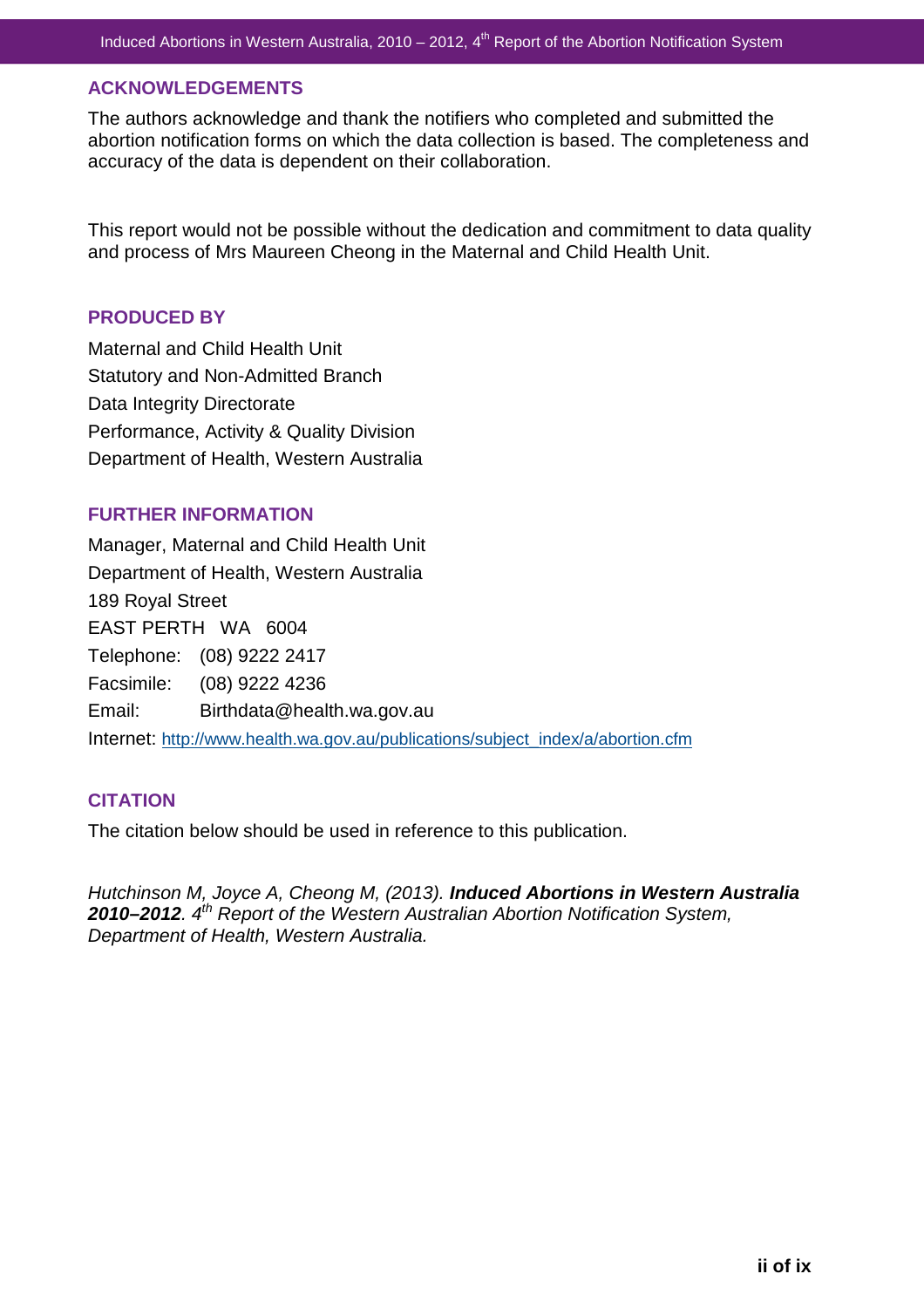# **CONTENTS**

| 1.  |        |                                                                                  |  |  |  |  |  |  |  |
|-----|--------|----------------------------------------------------------------------------------|--|--|--|--|--|--|--|
| 2.  |        |                                                                                  |  |  |  |  |  |  |  |
| 3.  |        |                                                                                  |  |  |  |  |  |  |  |
|     | 3.1.   |                                                                                  |  |  |  |  |  |  |  |
|     | 3.2.   |                                                                                  |  |  |  |  |  |  |  |
|     | 3.3.   |                                                                                  |  |  |  |  |  |  |  |
|     | 3.4.   |                                                                                  |  |  |  |  |  |  |  |
|     | 3.4.1. |                                                                                  |  |  |  |  |  |  |  |
|     | 3.4.2. |                                                                                  |  |  |  |  |  |  |  |
| 4.  |        |                                                                                  |  |  |  |  |  |  |  |
| 5.  |        |                                                                                  |  |  |  |  |  |  |  |
| 6.  |        |                                                                                  |  |  |  |  |  |  |  |
|     | 6.1.   |                                                                                  |  |  |  |  |  |  |  |
|     | 6.1.1. |                                                                                  |  |  |  |  |  |  |  |
|     | 6.1.2. |                                                                                  |  |  |  |  |  |  |  |
|     | 6.1.3. |                                                                                  |  |  |  |  |  |  |  |
|     | 6.1.4. |                                                                                  |  |  |  |  |  |  |  |
|     | 6.1.5. |                                                                                  |  |  |  |  |  |  |  |
|     | 6.1.6. |                                                                                  |  |  |  |  |  |  |  |
|     | 6.2.   |                                                                                  |  |  |  |  |  |  |  |
|     | 6.3.   |                                                                                  |  |  |  |  |  |  |  |
|     | 6.4.   | Abortion, Birth and Pregnancy Rates for Teenaged Women by Place of Residence  24 |  |  |  |  |  |  |  |
|     | 6.5.   |                                                                                  |  |  |  |  |  |  |  |
|     | 6.6.   |                                                                                  |  |  |  |  |  |  |  |
| 7.  |        |                                                                                  |  |  |  |  |  |  |  |
| 8.  |        |                                                                                  |  |  |  |  |  |  |  |
| 9.  |        |                                                                                  |  |  |  |  |  |  |  |
|     | 9.1.   |                                                                                  |  |  |  |  |  |  |  |
|     | 9.2.   |                                                                                  |  |  |  |  |  |  |  |
|     | 9.3.   |                                                                                  |  |  |  |  |  |  |  |
|     | 9.4.   |                                                                                  |  |  |  |  |  |  |  |
|     | 9.5.   |                                                                                  |  |  |  |  |  |  |  |
|     |        |                                                                                  |  |  |  |  |  |  |  |
|     | 10.1.  |                                                                                  |  |  |  |  |  |  |  |
|     |        |                                                                                  |  |  |  |  |  |  |  |
| 12. |        |                                                                                  |  |  |  |  |  |  |  |
|     |        |                                                                                  |  |  |  |  |  |  |  |
|     |        |                                                                                  |  |  |  |  |  |  |  |
|     |        |                                                                                  |  |  |  |  |  |  |  |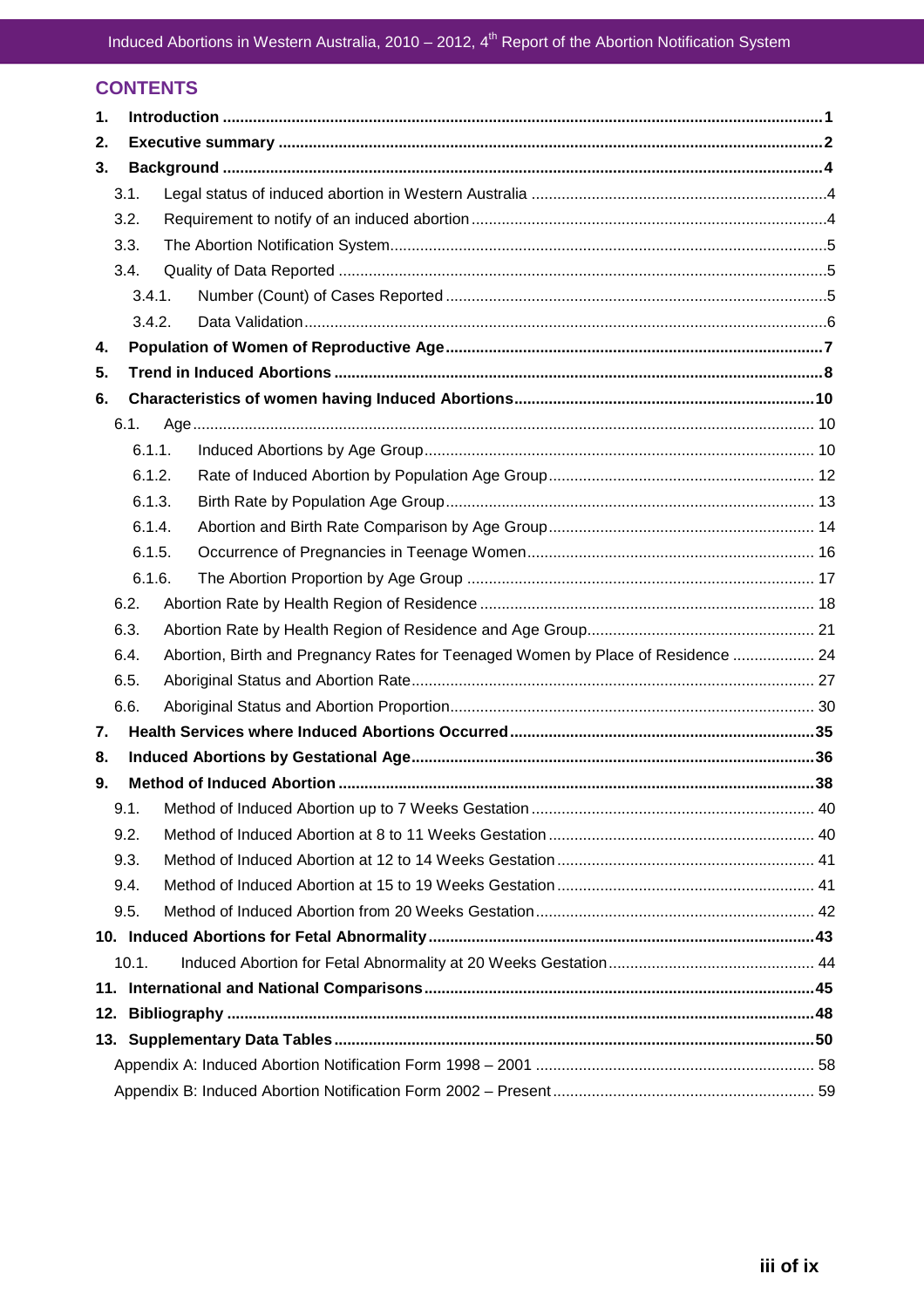# **LIST OF TABLES**

| Table 9: Rates of Induced Abortions by Health Region of Residence and Age, WA, 201021              |  |
|----------------------------------------------------------------------------------------------------|--|
| Table 10: Rates of Induced Abortions by Health Region of Residence and Age, WA, 201122             |  |
| Table 11: Rates of Induced Abortions by Health Region of Residence and Age, WA, 201223             |  |
| Table 12: Teenage Pregnancy, Birth and Abortion Rates by Health Region of Residence, WA, 201024    |  |
| Table 13: Teenage Pregnancy, Birth and Abortion Rates by Health Region of Residence, WA, 201125    |  |
| Table 14: Teenage Pregnancy, Birth and Abortion Rates by Health Region of Residence, WA, 201226    |  |
|                                                                                                    |  |
| Table 16: Abortion Rate by Aboriginal Status, Age and Health Region of Residence, WA, 201028       |  |
| Table 17: Abortion Rate by Aboriginal Status, Age and Health Region of Residence, WA, 201129       |  |
| Table 18: Abortion Proportion by Aboriginal Status, Age and Health Region of Residence, WA, 201031 |  |
| Table 19: Abortion Proportion by Aboriginal Status, Age and Health Region of Residence, WA, 201132 |  |
| Table 20: Abortion Proportion by Aboriginal Status, Age and Health Region of Residence, WA, 201233 |  |
|                                                                                                    |  |
|                                                                                                    |  |
|                                                                                                    |  |
|                                                                                                    |  |
| Table 25: Induced Abortions for Congenital Anomaly at 20 weeks gestation or more, WA, 2002-2012 44 |  |
|                                                                                                    |  |
|                                                                                                    |  |
|                                                                                                    |  |
| Supplementary Table 29: Population of Women by Reproductive Age Group, WA, 1999-201250             |  |
| Supplementary Table 30: Population of Women of Reproductive Age by Health Region of Residence, WA, |  |
| Supplementary Table 31: Population of Women by Health Region of Residence and Reproductive Age     |  |
| Supplementary Table 36: Population of Women by Health Region of Residence and Reproductive Age     |  |
| Supplementary Table 37: Population of Women by Health Region of Residence and Reproductive Age     |  |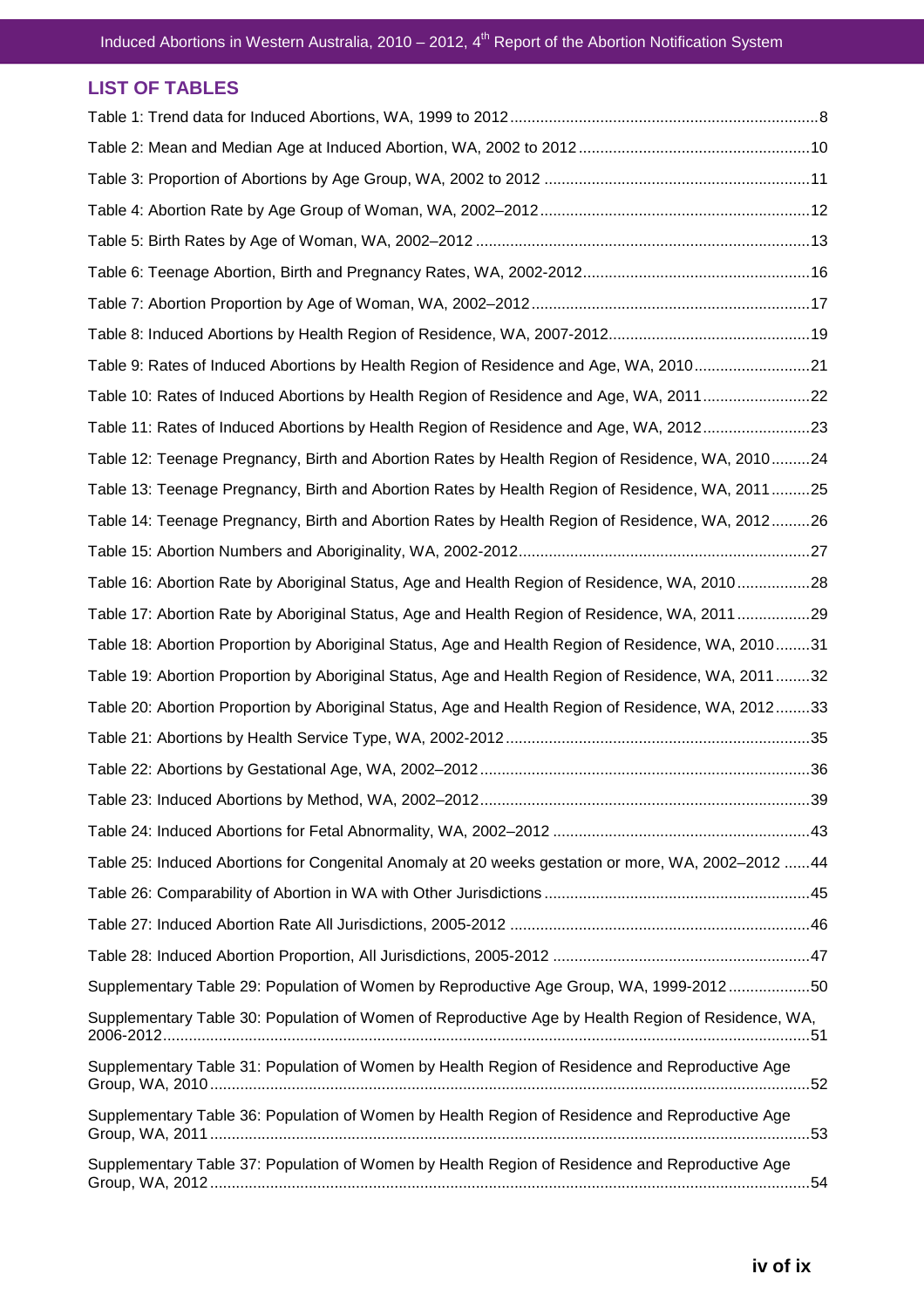# Induced Abortions in Western Australia, 2010 – 2012, 4<sup>th</sup> Report of the Abortion Notification System

| Supplementary Table 38: Population of Aboriginal Women by Reproductive Age Group, WA, 1999-2012. 55 |     |
|-----------------------------------------------------------------------------------------------------|-----|
| Supplementary Table 39: Population of Non-Aboriginal Women by Reproductive Age Group, WA, 1999-     |     |
| Supplementary Table 40: Population of Aboriginal Women by Health Region of Residence and            |     |
| Supplementary Table 41: Population of Aboriginal Women by Health Region of Residence and            |     |
| Supplementary Table 42: Population of Aboriginal Women by Health Region of Residence and            |     |
| Supplementary Table 43: Population of Infants Born Alive by Reproductive Age Group of Mother, WA,   | -57 |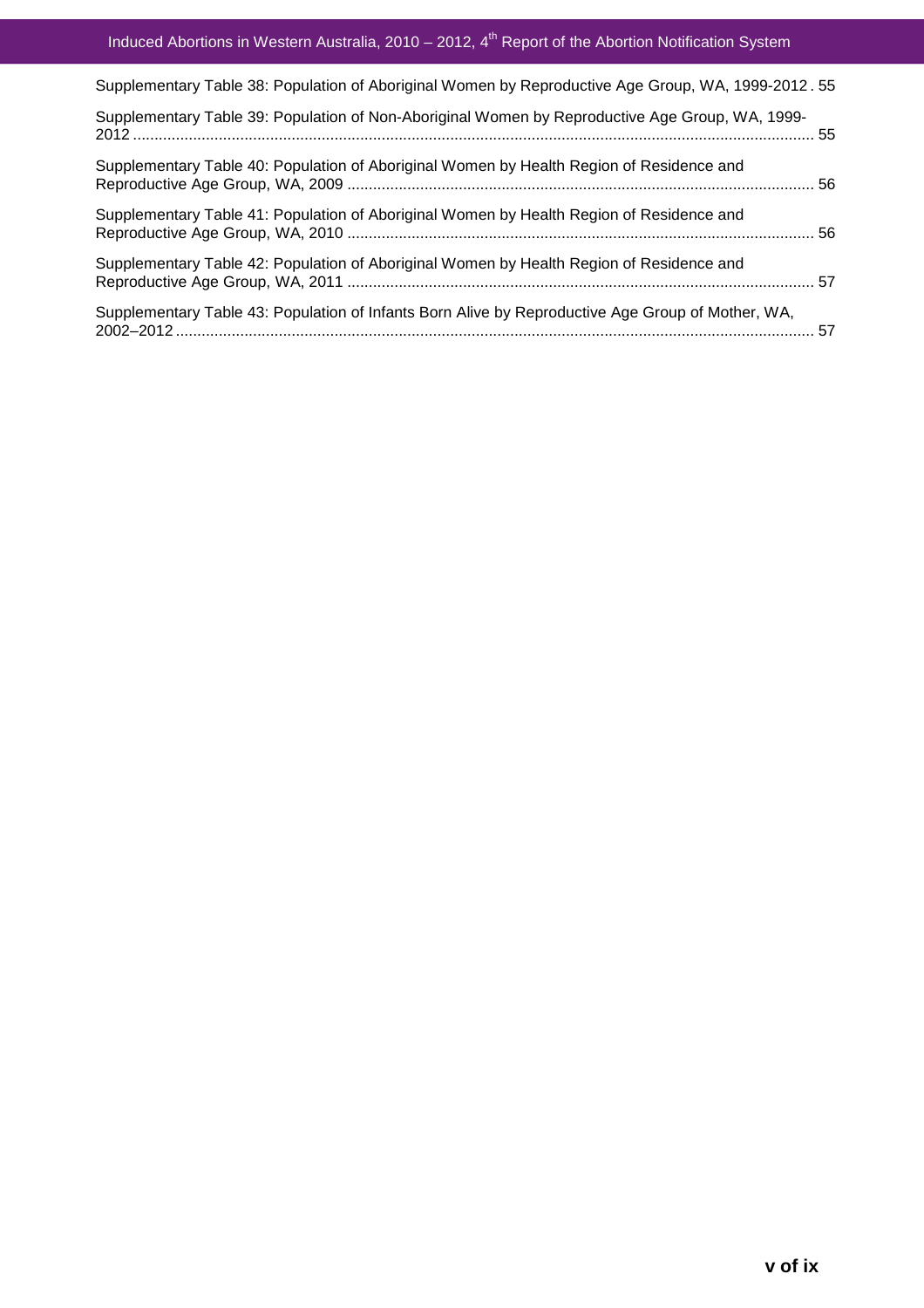# **LIST OF FIGURES**

| Figure 4: Rates Comparison for Women aged 25 to 29 and 30 to 34 years, WA, 2002-2012 14         |  |
|-------------------------------------------------------------------------------------------------|--|
| Figure 5: Rates Comparison for Women aged 20 to 24 and 35 to 39 years, WA, 2002-201215          |  |
|                                                                                                 |  |
|                                                                                                 |  |
| Figure 8: Induced Abortion Rate by Health Region of Residence, WA, 2007-2012 20                 |  |
| Figure 9: Abortion Rate by Aboriginal Status and Health Region of Residence, 2008-201130        |  |
| Figure 10: Abortion Proportion by Aboriginal Status and Health Region of Residence, 2010-201234 |  |
| Figure 11: Proportion of Abortions for Fetal Abnormality by Gestational Age, WA, 2002-2012 37   |  |
|                                                                                                 |  |
|                                                                                                 |  |
|                                                                                                 |  |
|                                                                                                 |  |
| Figure 16: Abortion Method for Gestational Age from 20 Weeks, WA, 2002-2012 42                  |  |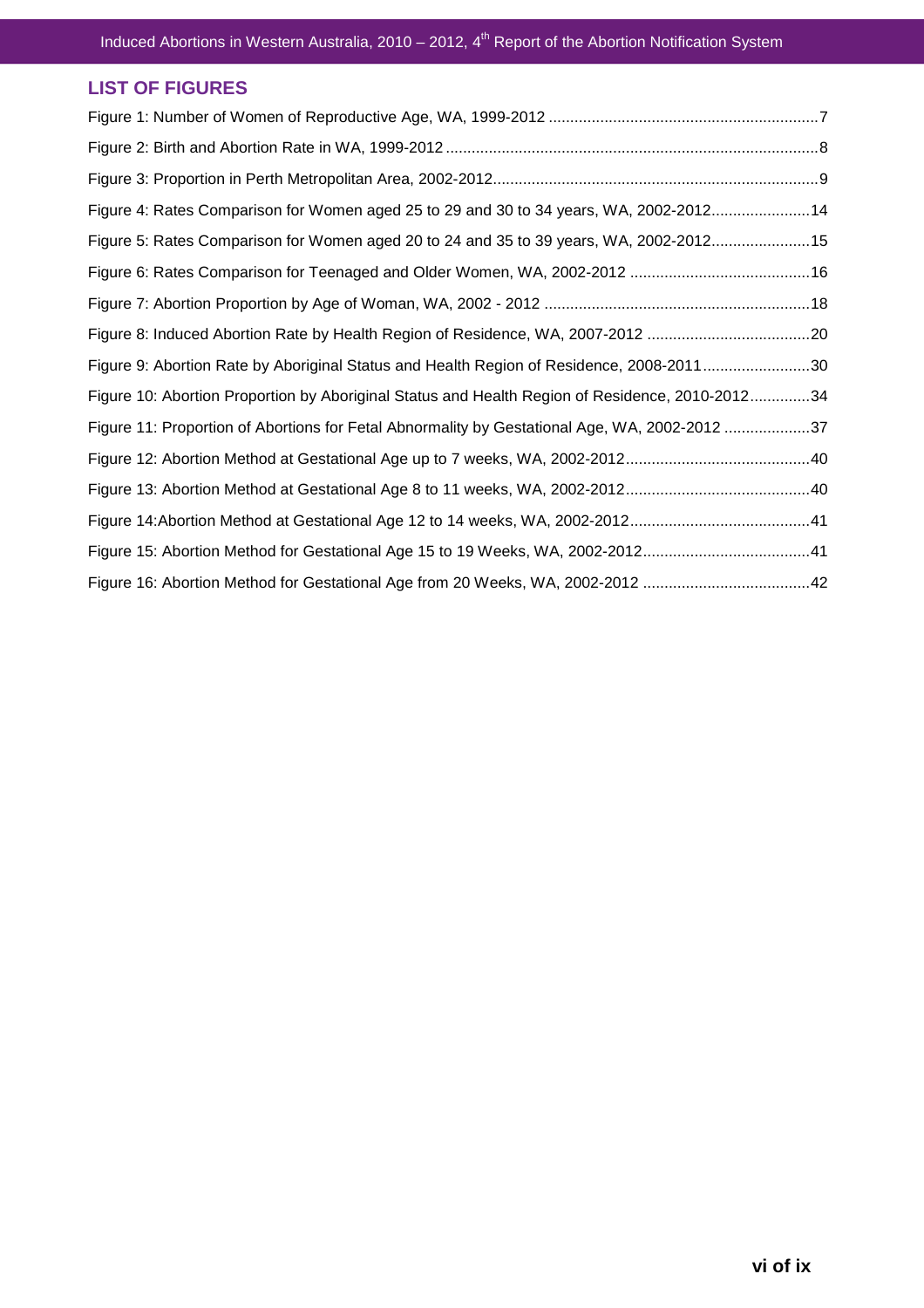# **TERMINOLOGY**  Abortion **In medical terminology abortions include miscarriage and induced** abortion. Unless specified, this report only refers to induced abortion. Induced Abortion The performance of a procedure or administration of a substance that is intended to interrupt a pregnancy that would be as likely to end in a fullterm birth as any other pregnancy. ANS Abortion Notification System - Electronic repository of reported induced abortions occurring in WA since 1998 Women of reproductive age Women aged 15 to 44 years. All proportions or rates of populations were calculated using this age range. Abortions occurred in women that were younger or older than this age group. These events were added to the numerator for the 15 to 19 years group or the 40 to 44 years group respectively. Populations in WA The estimated population in WA was sourced on 21<sup>st</sup> December 2012 from the Epidemiology Branch of WA Department of Health using data from the Australian Bureau of Statistics. At the time of this report population estimates for 2012 were projected rather than estimated. Projections of 2012 Populations by Aboriginality were not available at time of reporting. Data tables for WA population used for calculations in this report are provided at the end of this report. DoH WA Department of Health, Western Australia WA Western Australia WHO World Health Organization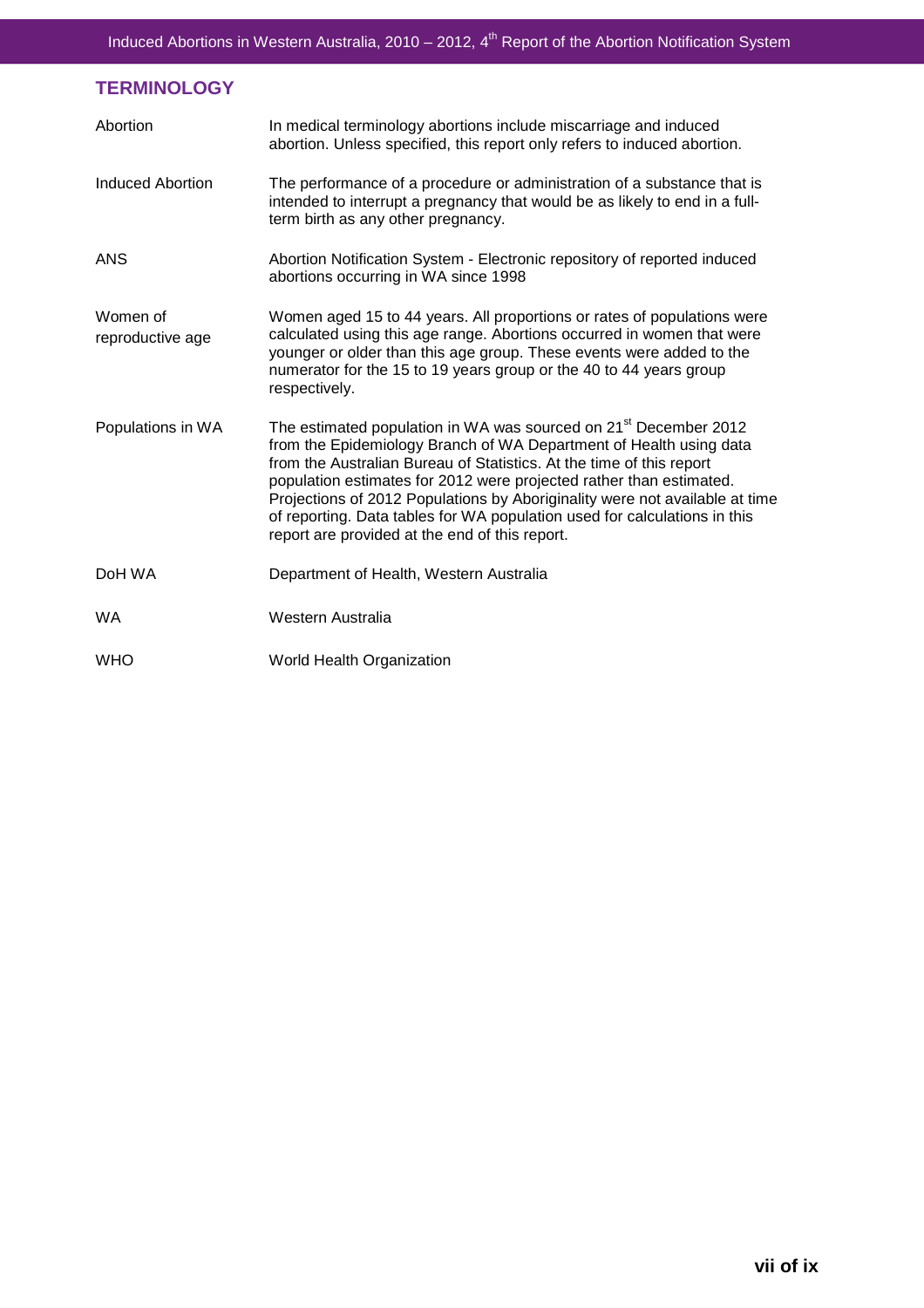| <b>CALCULATIONS</b>        |                                                                                                                                                                    |  |  |  |  |
|----------------------------|--------------------------------------------------------------------------------------------------------------------------------------------------------------------|--|--|--|--|
| <b>Abortion Proportion</b> | The number of induced abortions divided by the sum of the number of<br>induced abortions and the number of infants born alive in the geographic<br>region.         |  |  |  |  |
|                            | Calculation is:                                                                                                                                                    |  |  |  |  |
|                            | Number of Induced Abortions in the Region x 1000                                                                                                                   |  |  |  |  |
|                            | (Number of Induced Abortions in the Region + Number of infants born<br>alive in the Region)                                                                        |  |  |  |  |
| <b>Abortion Rate</b>       | The number of induced abortions occurring in 1000 women of<br>reproductive age in the geographic region.                                                           |  |  |  |  |
|                            | Calculation is:                                                                                                                                                    |  |  |  |  |
|                            | Number of Induced Abortions in the Region x 1000                                                                                                                   |  |  |  |  |
|                            | All women in the Region aged 15-44                                                                                                                                 |  |  |  |  |
| <b>Birth Rate</b>          | The number of infants born alive per 1000 women of reproductive age in<br>the geographic region. Calculation is:                                                   |  |  |  |  |
|                            | Number of Infants born alive in the Region x 1000<br>All women in the Region aged 15-44                                                                            |  |  |  |  |
| <b>Pregnancy Rate</b>      | The sum of the number of induced abortions and the number of infants<br>born alive per 1000 women of reproductive age in the geographic region.<br>Calculation is: |  |  |  |  |
|                            | (Number of Induced Abortions in the Region + Number of Infants born<br>alive in the Region x 1000                                                                  |  |  |  |  |
|                            | All women in the Region aged 15-44                                                                                                                                 |  |  |  |  |
| Percentage                 | The number of items with the characteristic per 100 items.<br>Rounding of individual percentage values may mean their total does not<br>equal 100 percent.         |  |  |  |  |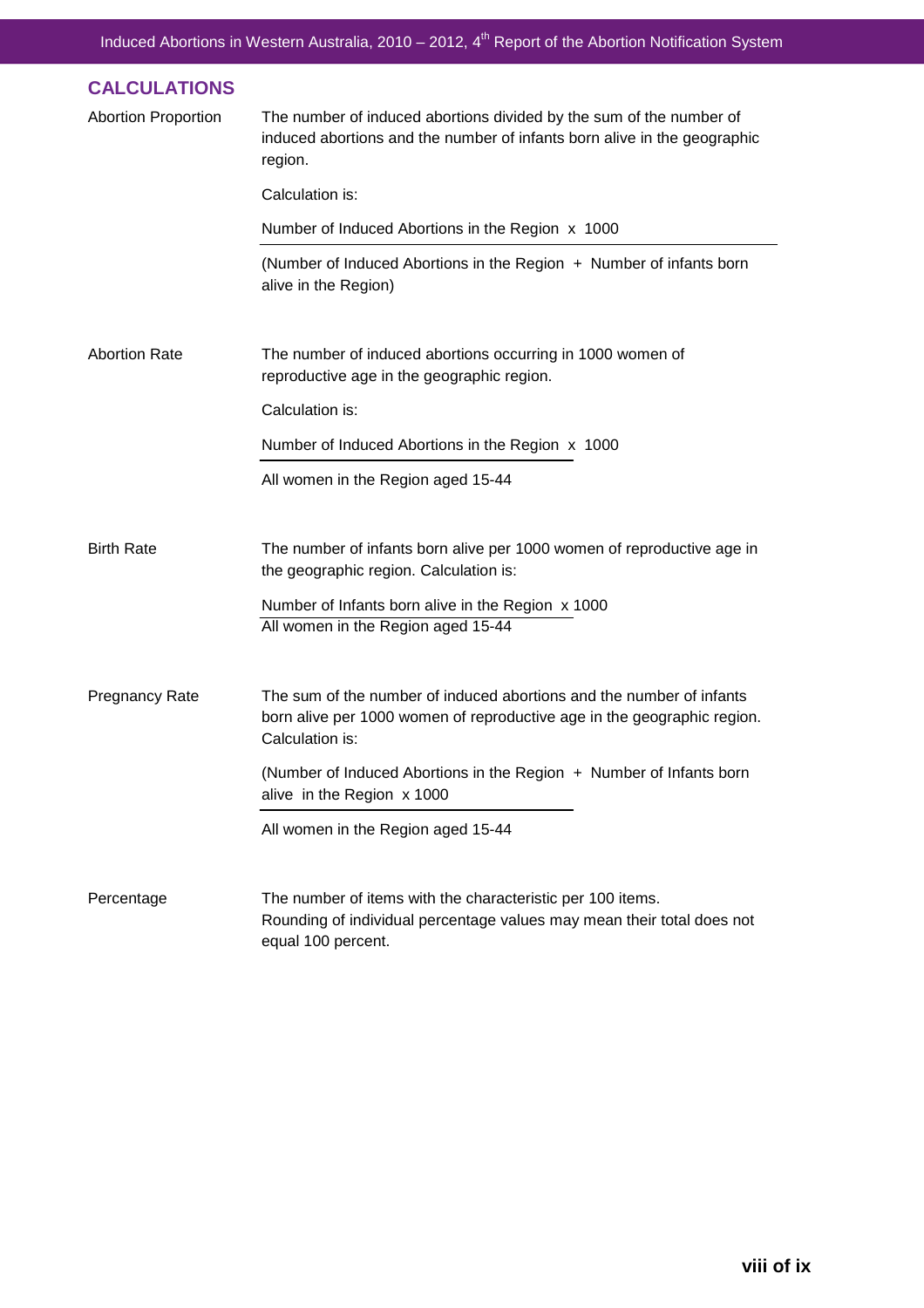# **OTHER NOTES**

| <b>Trend Data</b>                                    | Where data was collected from 1999, trend data included data for<br>calendar years from 1999.                                                                                                                                                                                                     |  |  |  |  |  |
|------------------------------------------------------|---------------------------------------------------------------------------------------------------------------------------------------------------------------------------------------------------------------------------------------------------------------------------------------------------|--|--|--|--|--|
|                                                      | Where data items were introduced late in 2001, trend data included cases<br>for calendar years from 2002.                                                                                                                                                                                         |  |  |  |  |  |
| Interpretation of 2012<br>data                       | Rates reported for 2012 should be interpreted with caution as the WA<br>population data was projected data and Midwives Notification birth data<br>was not complete at time of reporting these data.                                                                                              |  |  |  |  |  |
| Source of Abortion<br>Data                           | Unless otherwise stated, all Abortion data reported in this report was<br>retrieved from the Abortion Notification System on 11th February 2013.                                                                                                                                                  |  |  |  |  |  |
| Source of Birth Data                                 | Unless otherwise stated, all Birth data reported in this report was retrieved<br>from the Midwives Notification System on 1 <sup>st</sup> March 2013. Data collection<br>for 2012 births was not complete at time of reporting.                                                                   |  |  |  |  |  |
| Source of Population<br>Data                         | Unless otherwise stated, all Population data was retrieved from the<br>statistical website of the WA DoH Epidemiology Branch on 28 <sup>th</sup> December<br>2012. These data are provided in the Appendix of this document.                                                                      |  |  |  |  |  |
| Aboriginal Status for<br>women having an<br>Abortion | Within Western Australia, the term Aboriginal is used in preference to<br>Aboriginal and Torres Strait Islander, in recognition that Aboriginal people<br>are the original inhabitants of Western Australia. No disrespect is<br>intended to our Torres Strait Islander colleagues and community. |  |  |  |  |  |
|                                                      | Abortion cases are reported as Aboriginal if the status reported was<br>Aboriginal and/or Torres Strait Islander. Non-Aboriginal cases include<br>those that were reported as "Other" and those that had no Aboriginal<br>status reported.                                                        |  |  |  |  |  |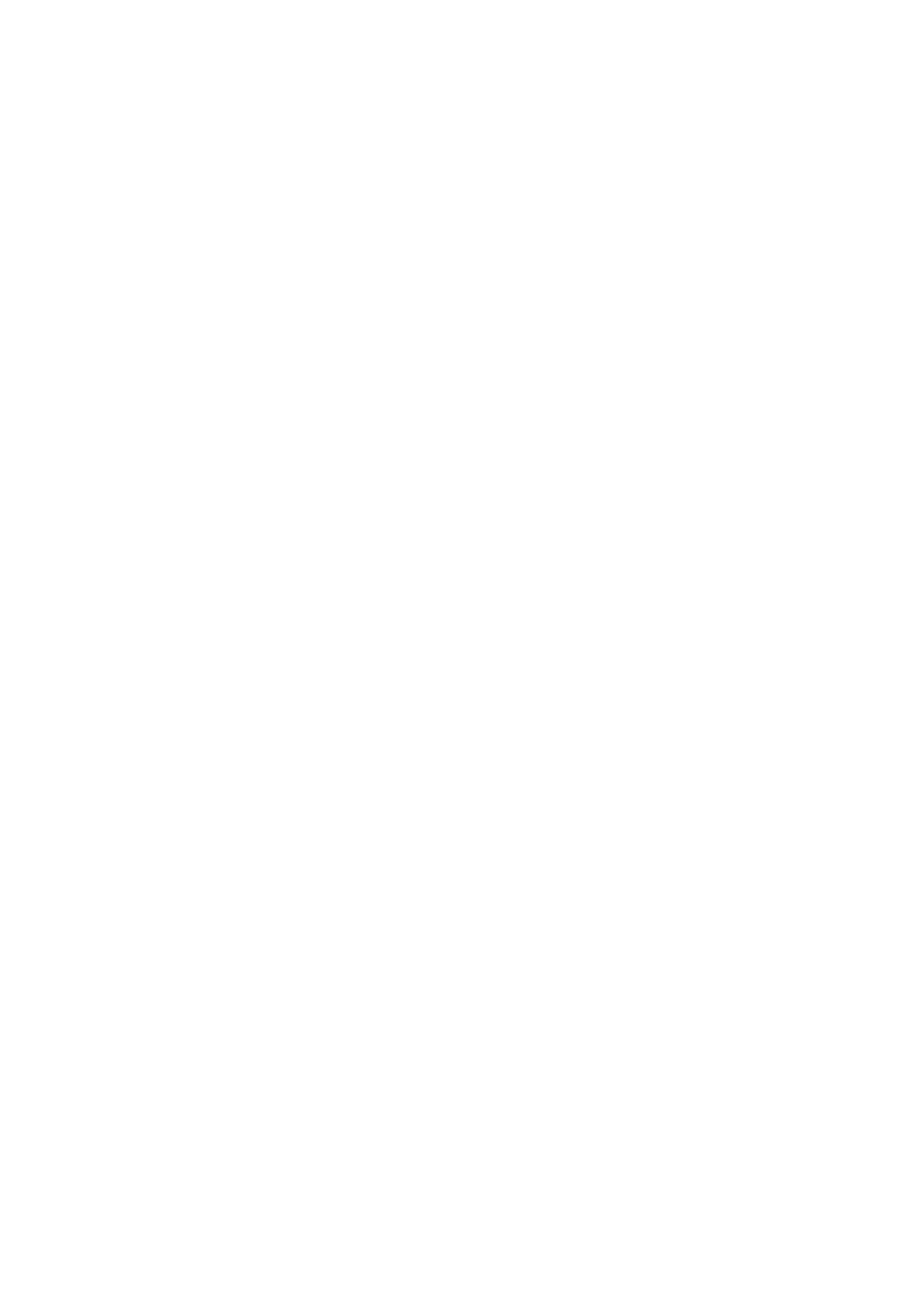# **1. Introduction**

This is the fourth report on abortions in Western Australia (WA) from the Abortion Notification System. All tables presented here are in statistical form without identification of individual women or doctors.

The Department of Health, WA collects and reports data about induced abortions in WA as required under the WA Health Act 1911.

This report continues a statistical series commenced in 1999 after the enactment of the Acts Amendment (Abortion) Act 1998.

The focus of this report is on the three completed calendar years, 2010 to 2012, which have not been reported previously. Data since 1999 are also included to enable trend analysis.

Characteristics such as age, region of residence and Aboriginal status are reported for women who had abortions in WA. Clinical details like health establishment, procedures, gestational age at time of abortion and reasons for abortion are described. Comparisons are made with data reported by other jurisdictions in Australia and other nations where available.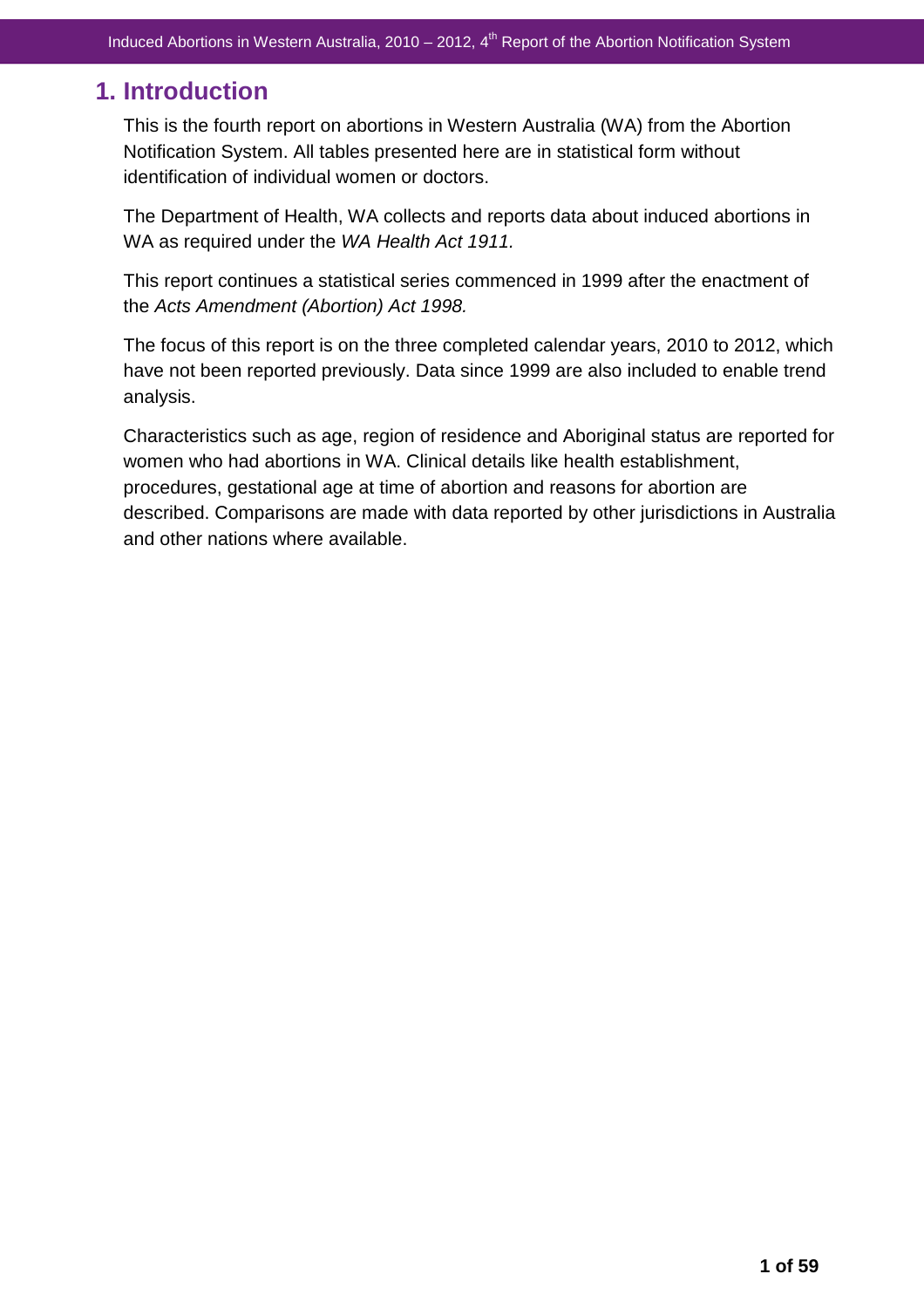# **2. Executive summary**

From 1999 to 2012, the annual number of induced abortions in WA ranged between 7,829 and 8,885 (Table 1), an average annual number of 8,334 induced abortions.

In 2010, 2011 and 2012, the rate of abortions performed in WA per 1000 women of reproductive age was 17.5, 17.4 and 16.4 respectively (Table 1). These rates continue an ongoing downward trend from a rate of 19.7 in 1999.

The induced abortion rate in WA in 2010 and 2011 was equal to the abortion rate in New Zealand and England and Wales while in 2010 the WA rate was higher than the rate in South Australia by 2.0 abortions per 1000 women (Table 27).

Similar to previous years, approximately 95% of induced abortions in WA occurred in the metropolitan area with 85% of women having abortions living in the metropolitan area. Almost 80% of WA women of reproductive age live in the metropolitan area (Figure 3).

Private day hospitals in the metropolitan area in 2010, 2011 and 2012 performed 93.8, 92.5 and 92.6 percent respectively of all induced abortions (Table 21).

In 2012, the mean, median and mode ages of women who had an induced abortion were 27, 26 and 22 respectively. For all previous years the mean age was 26 and median age was 25 (Table 2).

The highest Abortion Rate was for women aged 20 to 24 years, 30.4, 31.0 and 29.3 per 1000 women for 2010, 2011 and 2012 respectively (Table 4).

In 2011 and 2012, for the first time, the Abortion Rate for teenaged women was lower than their Birth Rate. Since 2002, the Abortion Rate for these women has decreased from 23.0 to 14.4 per 1000 women in 2012. The Birth Rate has also decreased from 20.9 to 17.1 per 1000 women estimated for 2012 (Figure 6). There was a decrease in Pregnancy Rate for teenaged women from 43.9 in 2002 to 31.5 per 1000 women in 2012 (Table 6).

The Abortion Rate for women aged 40 to 44 years has remained static at around 5 per 1000 women over the last 13 years. However, in the same period the Birth Rate has increased from 8.6 in 2002 to 14.7 per 1000 women predicted for 2012 (Figure 6).

The highest proportion of induced abortions occurring in WA was for women aged 20 to 24 years, 29.6, 30.5 and 29.5 percent for 2010, 2011 and 2012 respectively (Table 3).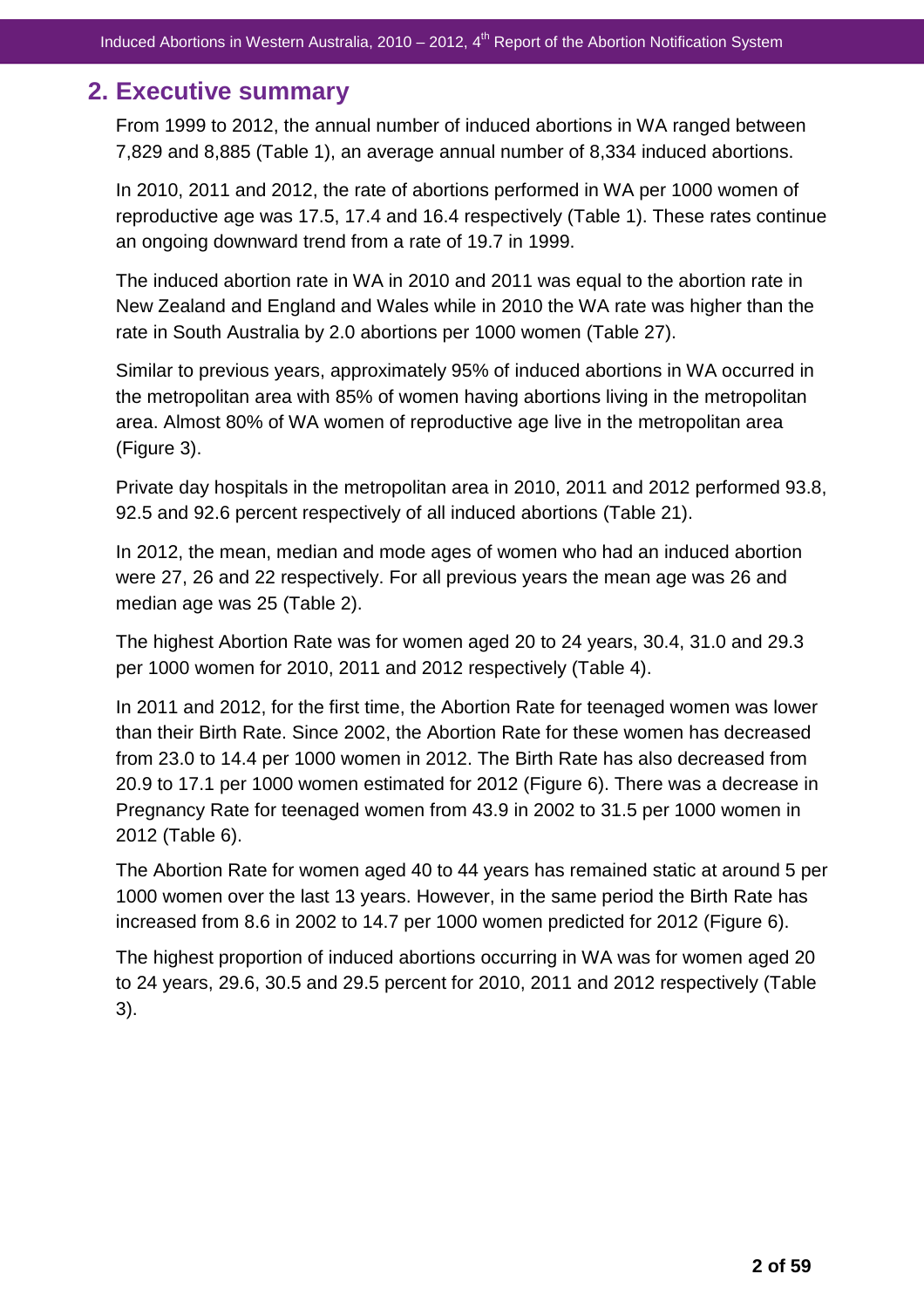The rate of induced abortion for Aboriginal women of reproductive age was 12.2 per 1000 women in 2010 and 2011, consistent with previous years. This rate was lower than the rates of 17.6 in 2010 and 19.4 in 2011 for non-Aboriginal women (Table 16, Table 17).

The majority (90.0 percent in 2012) of induced abortions occurred in the first 11 weeks of pregnancy (Table 22).

Most induced abortions in the first seven weeks of pregnancy were performed by vacuum aspiration 69.9, 63.0 and 66.1 percent for years 2010, 2011 and 2012 respectively. Since 2008 the use of medications like Mifepristone and Misoprostol were increasingly used from 0.5 percent in 2008 to 12.9 percent in 2010 with an equal and opposite change in the proportion by vacuum aspiration (Figure 12).

The proportion of all abortions occurring at a gestation of 20 weeks or more was 0.5, 0.5 and 0.6 percent for 2010, 2011 and 2012 respectively. All abortions at these gestations occurred at the approved<sup>1</sup> health service.

Identified or suspected congenital abnormalities were the reason for 3.0, 2.9 and 2.6 percent of all induced abortions that occurred in 2010, 2011 and 2012 respectively (Table 24).

Congenital anomalies were reported as the reason for 95.5, 93.6 and 90.4 percent of all induced abortions at 20 weeks gestation or more occurring during 2010, 2011 and 2012 respectively (Table 25).

 $\overline{a}$ 

 $1$  A facility conducting abortions for pregnancies with a gestation of 20 weeks or more must first be approved for this function by the Minister for Health.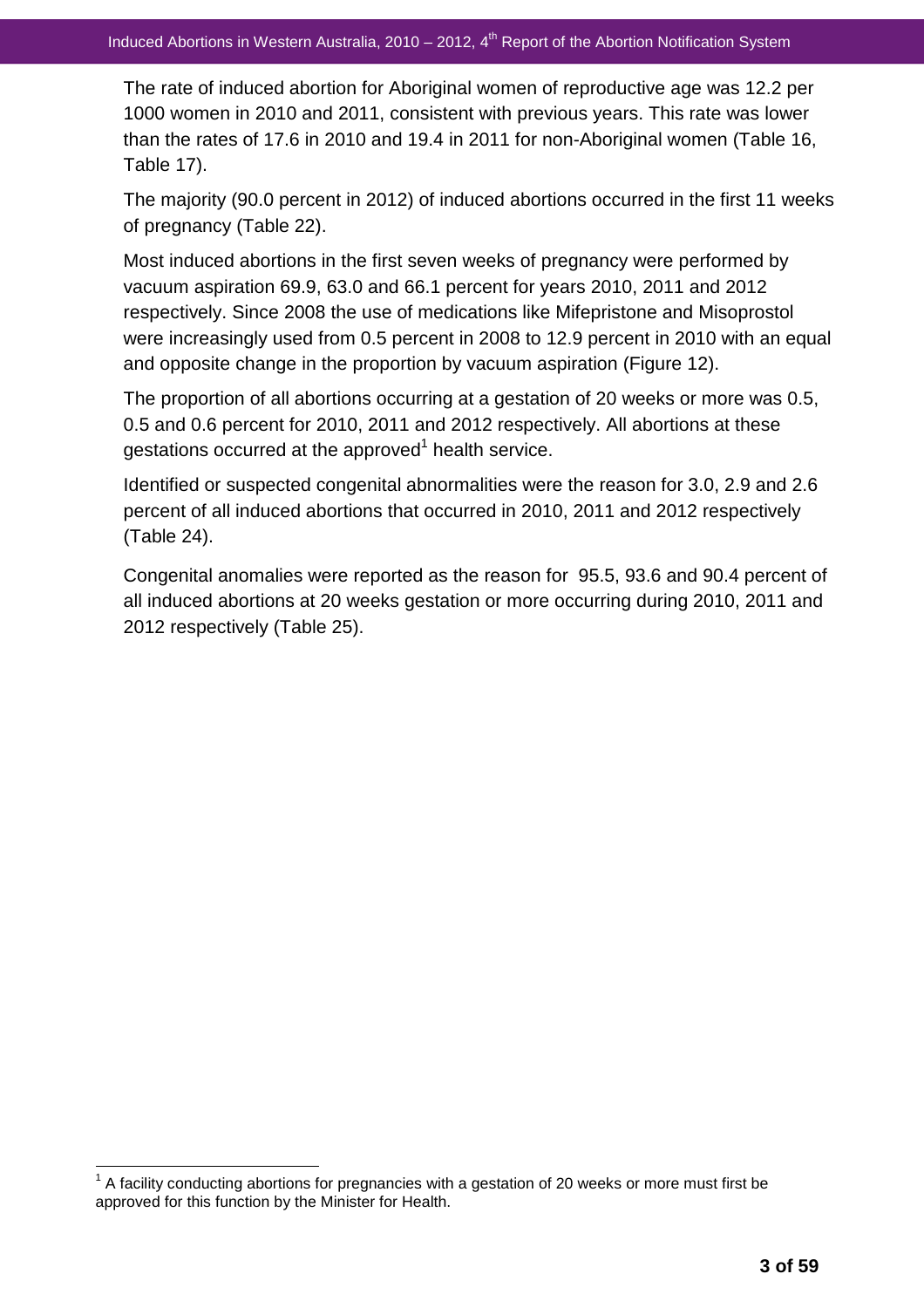# **3. Background**

### **3.1. Legal status of induced abortion in Western Australia**

An induced abortion is defined as the termination of pregnancy via medical or surgical intervention, excluding spontaneous abortions or miscarriages (WHO, 2012) (Grayson N, 2005).

In May 1998, changes to the legislative provisions relating to abortions were made with the introduction of the Acts Amendment (Abortion) Act 1998, (The Amendments) (WA Parliament, 1998). While abortion was available in Western Australia (WA) before 1998 with the procedure claimable under Medicare, its legal status was unclear.

A subsequent review of The Amendments recommended enhancements to the collection of abortion data (Department of Health WA, 2002).

The Amendments made it lawful to perform abortion in WA where the abortion is:

- performed by a medical practitioner in good faith and with reasonable care and skill; and
- justified under Section 334 of the Health Act 1911. An abortion is justified for women up to 20 weeks gestation if:
	- a) the woman concerned has given informed consent; or
	- b) the woman concerned will suffer serious personal, family or social consequences if the abortion is not performed; or
	- c) serious danger to the physical or mental health of the woman concerned will result if the abortion is not performed; or
	- d) the pregnancy of the woman concerned is causing serious danger to her physical or mental health.

(Sections (b), (c) and (d) do not apply unless the woman has given informed consent or in the case of sections (c) and (d) it is impractical for her to do so).

The performance of abortion when the gestation of the pregnancy is 20 weeks or more requires approval from a medical panel appointed by the Minister for Health. The abortion must be provided in a facility approved by the Minister for Health.

### **3.2. Requirement to notify of an induced abortion**

Under section 335 (5) (d) of the Health Act 1911 when a medical practitioner performs an induced abortion, the medical practitioner shall notify the Executive Director Public Health of the fact in the prescribed form within 14 days of the abortion being performed.

Paragraph 335 (e) further states that a notification under paragraph (d) must not contain any particulars from which it may be possible to ascertain the identity of the patient.

Following review of The Amendments in 2002, the woman's age, ethnic origin and residential postcode were required to be reported to the Abortion Notification System.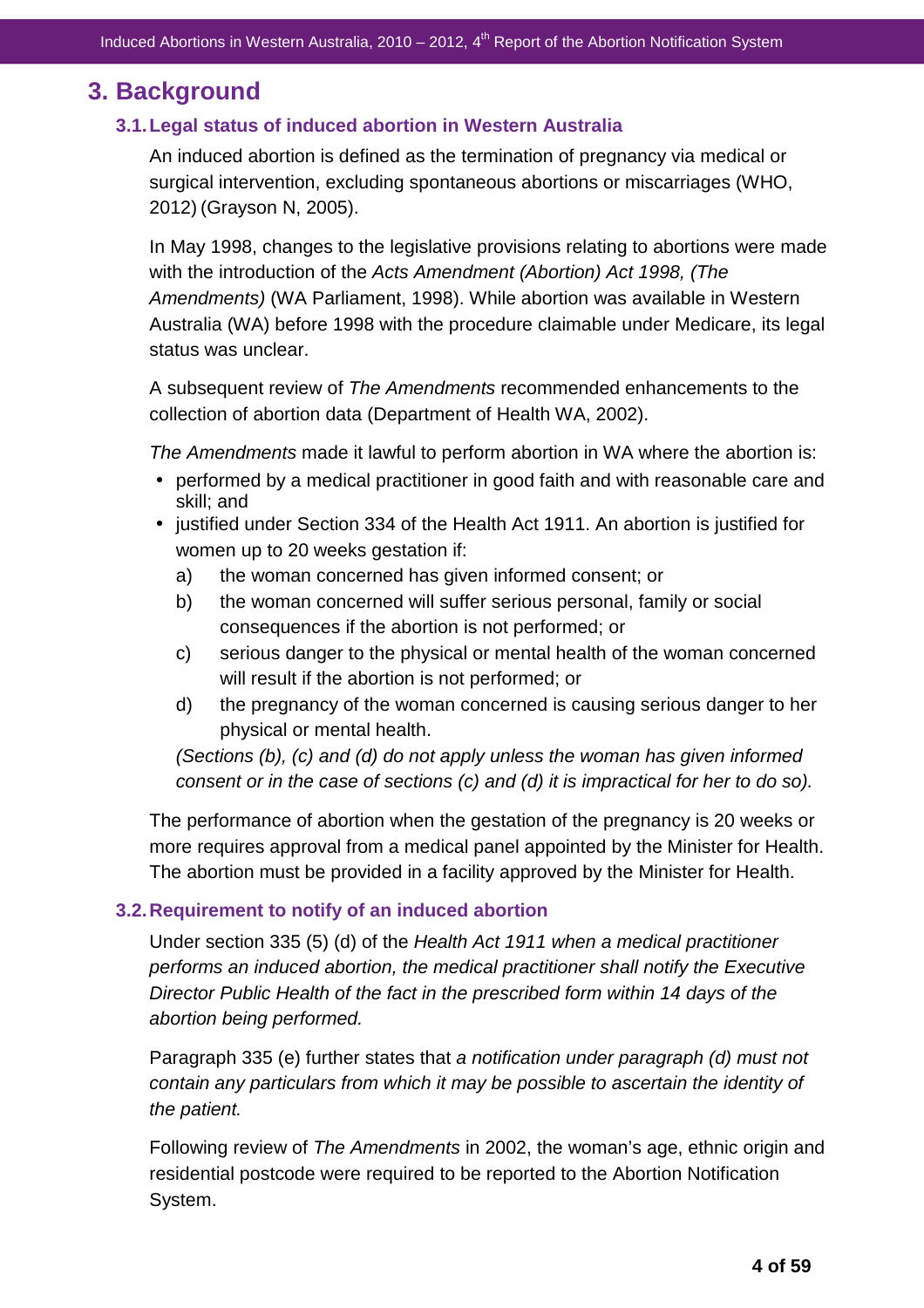### **3.3. The Abortion Notification System**

Information about induced abortions is reported by medical practitioners to the Executive Director of Public Health. The Maternal and Child Health Unit, Department of Health (MCHU) uses the Abortion Notification System (ANS) to collate, store and report the information received.

The content of the reporting instrument, Form 1 (Appendix B), was last revised in 2002 following the review of The Amendments.

The form is a non-carbon required (NCR) duplicate form and is supplied to medical practitioners by the MCHU with addressed, pre-paid envelopes marked confidential for returning completed forms.

The medical practitioner performing the abortion submits the completed form to the MCHU. Information received is entered directly to the ANS. The notification process is further described at:

http://www.public.health.wa.gov.au/3/288/3/terminationsof.pm.

### **3.4. Quality of Data Reported**

A data validation process that includes cross validation with other data sets requires the ability to link records for the same individuals across existing data collections. As no demographic information is able to be collected for women having induced abortions, it is not possible to validate the reports received to ANS against data held by other data sets.

Validation of data used for this report utilised a number of processes outlined below.

# **3.4.1. Number (Count) of Cases Reported**

A comparison between number of cases in ANS and hospital admissions data held in the WA Hospital Morbidity Data Collection is undertaken. The number of cases held in each data set was compared for each of the time periods. ICD-10-AM Diagnosis codes relating to induced abortion were used to identify records in HMDS. These were O04.0, O04.1, O04.3-004.9, O06.0, O06.1, O06.4, O06.9, O07.0, O07.1, 007.3, 007.4, 007.9, and 031.1.

This comparison of number of cases confirmed a reasonably close correlation between data held in the HMDS and the ANS. The number of cases in ANS was 95% of the number of cases in HMDS. The additional cases in HMDS may be explained by a number of hospital separations that were for readmissions following an abortion procedure, cases not able to be excluded because coding was not sufficiently granular, and possibly some notifications not being reported to, or received, by the MCHU.

This comparison of number of cases reported has been provided to the Health Services as a reminder of the requirement to notify the department of induced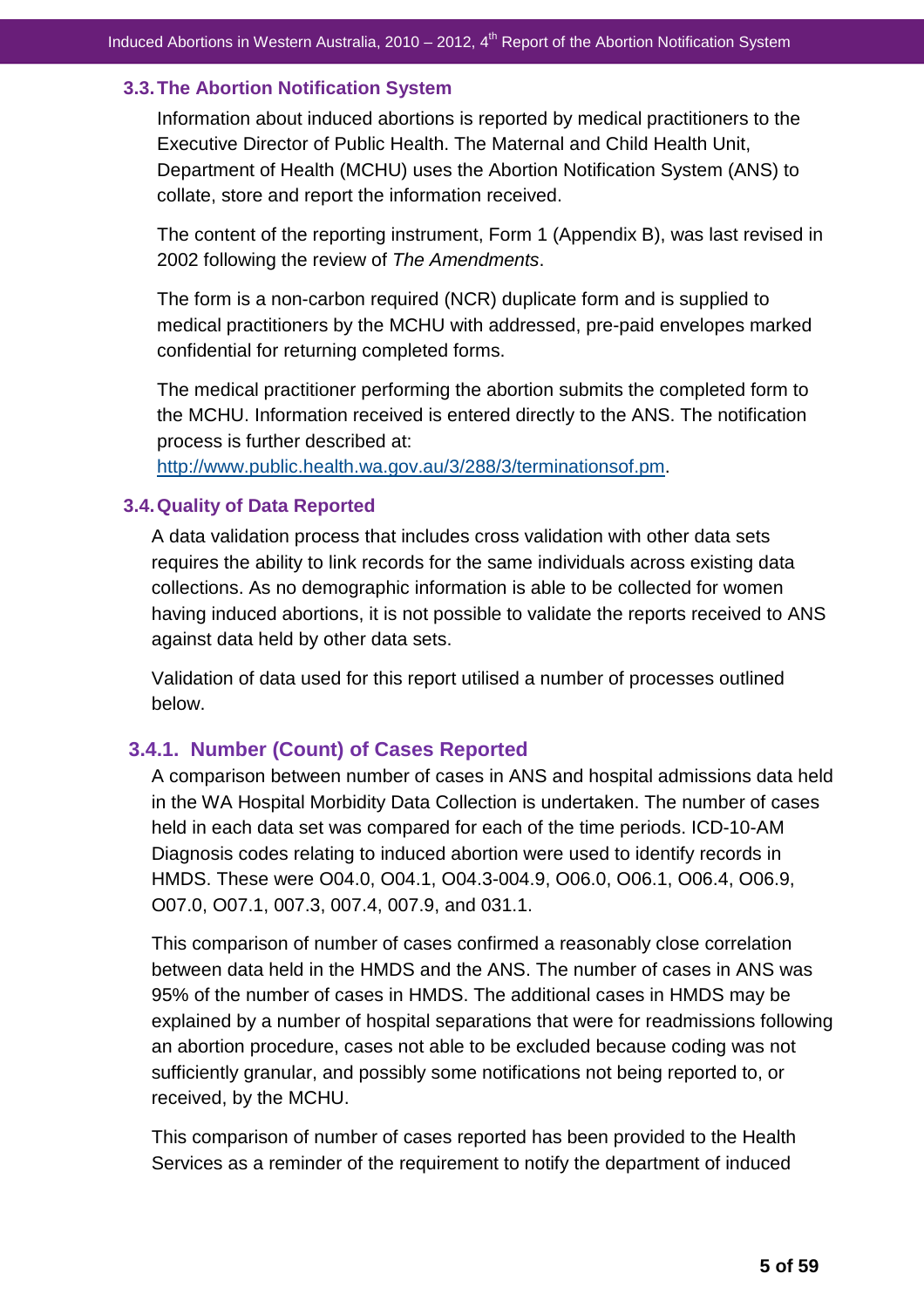abortions. It was not possible to receive late notifications as it was not possible to identify individuals where the case was not notified.

### **3.4.2. Data Validation**

Postcodes provided were validated against Australian Postcodes listed by Australia Post. Postcodes that were invalid were excluded when data about residence at time of abortion was calculated.

Medical Practitioners reporting abortions were confirmed as registered Medical Practitioners by reference to the Australian Health Practitioner Regulation Agency (AHPRA) List of Registered Practitioners.

Only the data item "Method of Termination" may have multiple responses reported. All other data items were validated to prevent multiple data items being reported.

Specified fetal anomalies were validated against a known list of anomalies.

Patient's age was validated by ensuring age was in the reproductive years and ages from 10 to 55 years were accepted.

Gestation of pregnancy was validated by ensuring age in weeks was at least one and less than 45. In addition, gestational ages of 20 weeks or more were validated by site and method of termination.

If information provided on a notification form was deemed invalid at time of data entry, the form was returned for clarification to the person responsible for reporting.

Cases with data deemed invalid at the time of reporting were excluded when the affected data item would influence results e.g. if the postcode was invalid, the case was not included in data about residence of woman.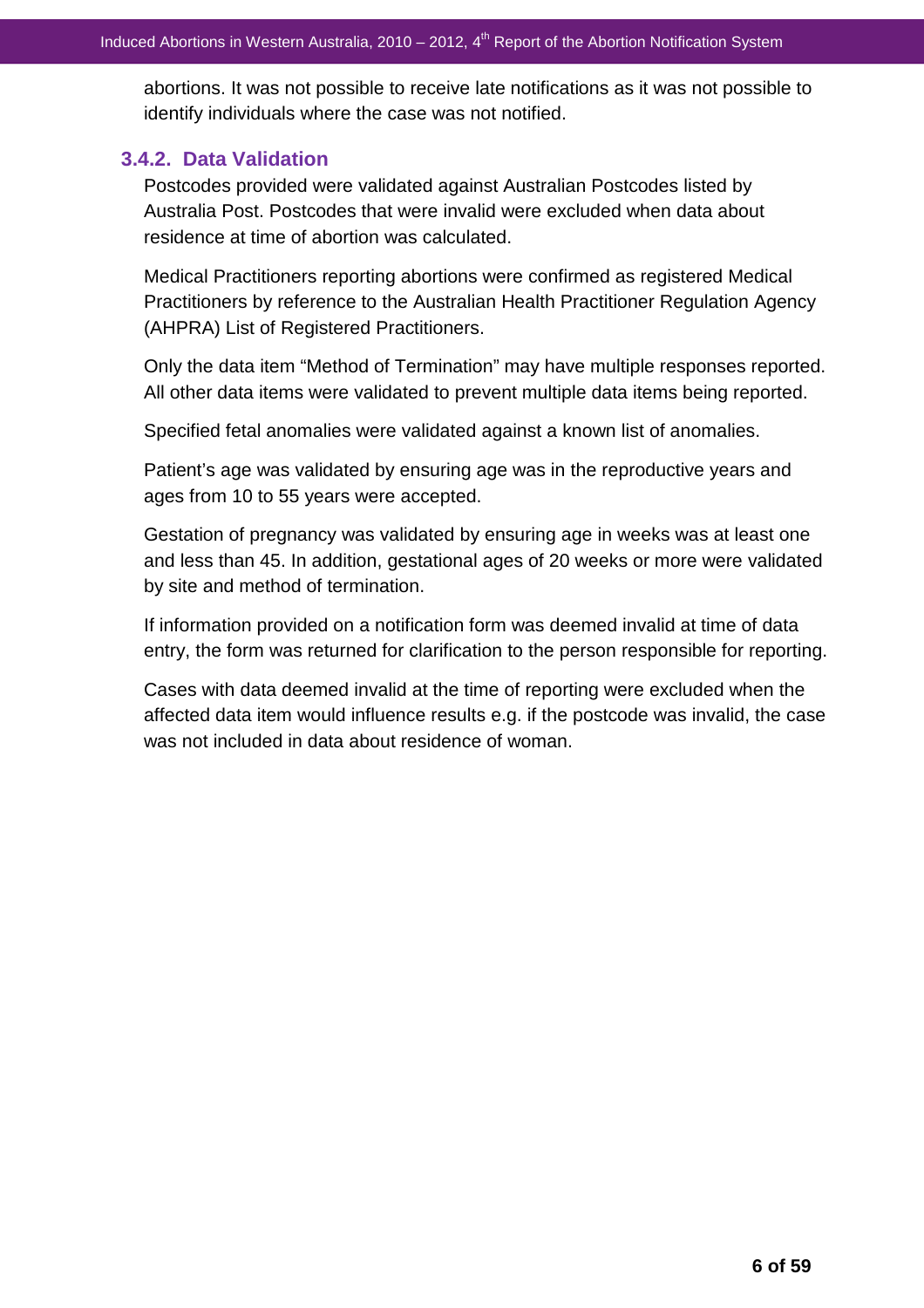# **4. Population of Women of Reproductive Age**

The population of women of childbearing age in WA has been increasing since 1999 with an increase of over 23% estimated by 2012 (Epidemiology Branch, WA).

In particular, the population of women aged 20 to 24 and 25 to 29 years increased by 32.3 percent and 29.5 percent respectively (Figure 1 and Supplementary Table 29).



**Figure 1: Number of Women of Reproductive Age, WA, 1999-2012**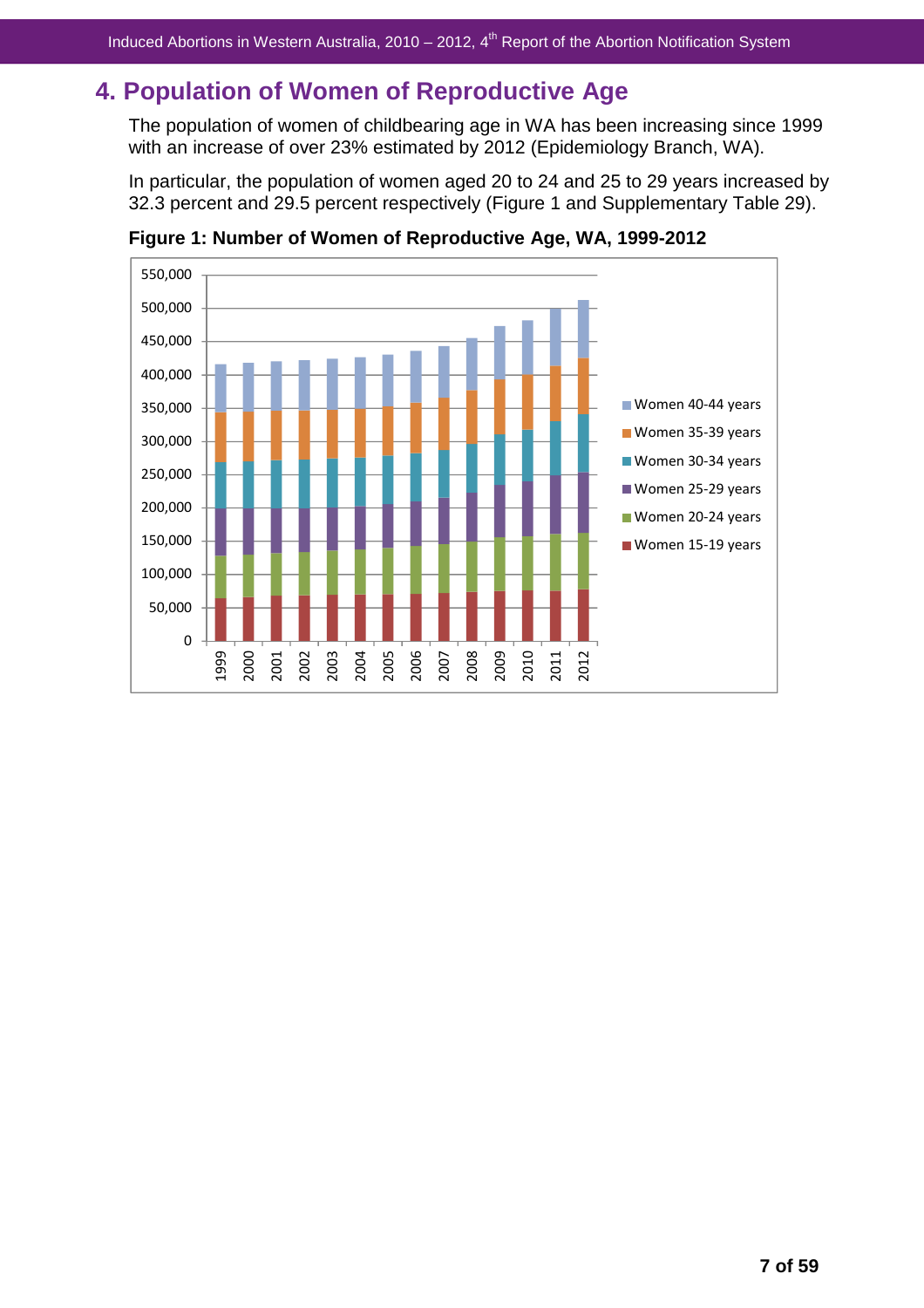# **5. Trend in Induced Abortions**

The numbers of abortions reported to the ANS each calendar year since 1999 have remained fairly static. An increasing population and a static number of abortions results in a declining Abortion Rate for WA over the period reported.

Since 1999, the rate of abortion occurring per 1000 women aged 15 to 44 years has decreased from 19.7 to 17.5, 17.4 and 16.4 in 2010, 2011 and 2012 respectively (Table 1).

In the same period the WA Birth Rate per 1000 women of reproductive age has had an overall increase from a low of 57.2 in 2003 to a high of 66.8 in 2007. In 2012 the Birth Rate may reach 65.0 when WA birth data collection is completed (Figure 2).

| Number of |                  | <b>Population of Women</b> | <b>Abortion</b> | <b>Birth</b> |
|-----------|------------------|----------------------------|-----------------|--------------|
| Year      | <b>Abortions</b> | 15-44 years                | Rate            | Rate         |
| 1999      | 8220             | 416,203                    | 19.7            | 61.0         |
| 2000      | 8337             | 418,289                    | 19.9            | 59.3         |
| 2001      | 8378             | 420,758                    | 19.9            | 58.2         |
| 2002      | 8262             | 422,482                    | 19.6            | 57.7         |
| 2003      | 7941             | 424,691                    | 18.7            | 57.2         |
| 2004      | 7869             | 426,972                    | 18.4            | 58.8         |
| 2005      | 7829             | 430,796                    | 18.2            | 61.6         |
| 2006      | 8336             | 436,499                    | 19.1            | 64.7         |
| 2007      | 8424             | 443,749                    | 19.0            | 66.8         |
| 2008      | 8668             | 455,679                    | 19.0            | 66.4         |
| 2009      | 8885             | 473,512                    | 18.8            | 65.0         |
| 2010      | 8415             | 482,215                    | 17.5            | 64.0         |
| 2011      | 8683             | 499,608                    | 17.4            | 63.9         |
| 2012      | 8429             | 512,535                    | 16.4            | 64.8         |

Population data used is provided in Supplementary Table 29.

### **Figure 2: Birth and Abortion Rate in WA, 1999-2012**



Population data used is also provided in Supplementary Table 29.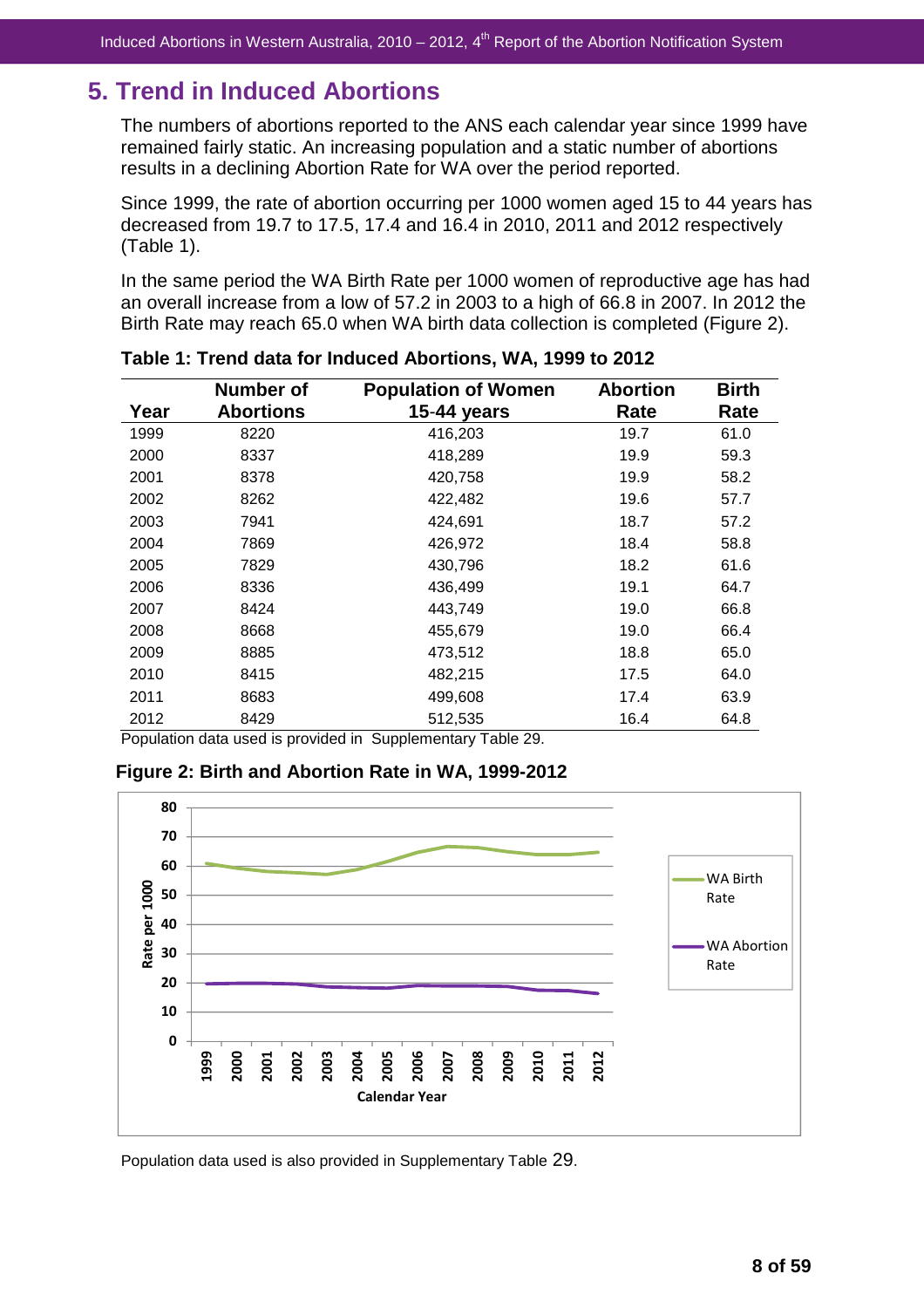For years 2010 to 2012, almost 80 percent of the WA population of women of reproductive age were concentrated in the metropolitan area around Perth.

Between 84 and 85 percent of induced abortions were for women residing in the metropolitan area.

Health services in the metropolitan area conducted 95 percent of the WA induced abortions.

These data are similar to previous years from 2008 but metropolitan proportions have increased overall since 2002 (Figure 3).

60% 65% 70% 75% 80% 85% 90% 95% 100% 2002 2003 2004 2005 2006 2007 2008 2009 2010 2011 2012 Proportion occurring in Perth Metropolitan Area Location of abortion Residence of women having abortion Women of Reproductiv e Age

**Figure 3: Proportion in Perth Metropolitan Area, 2002-2012** 

Population data used is also provided in Supplementary Table 29.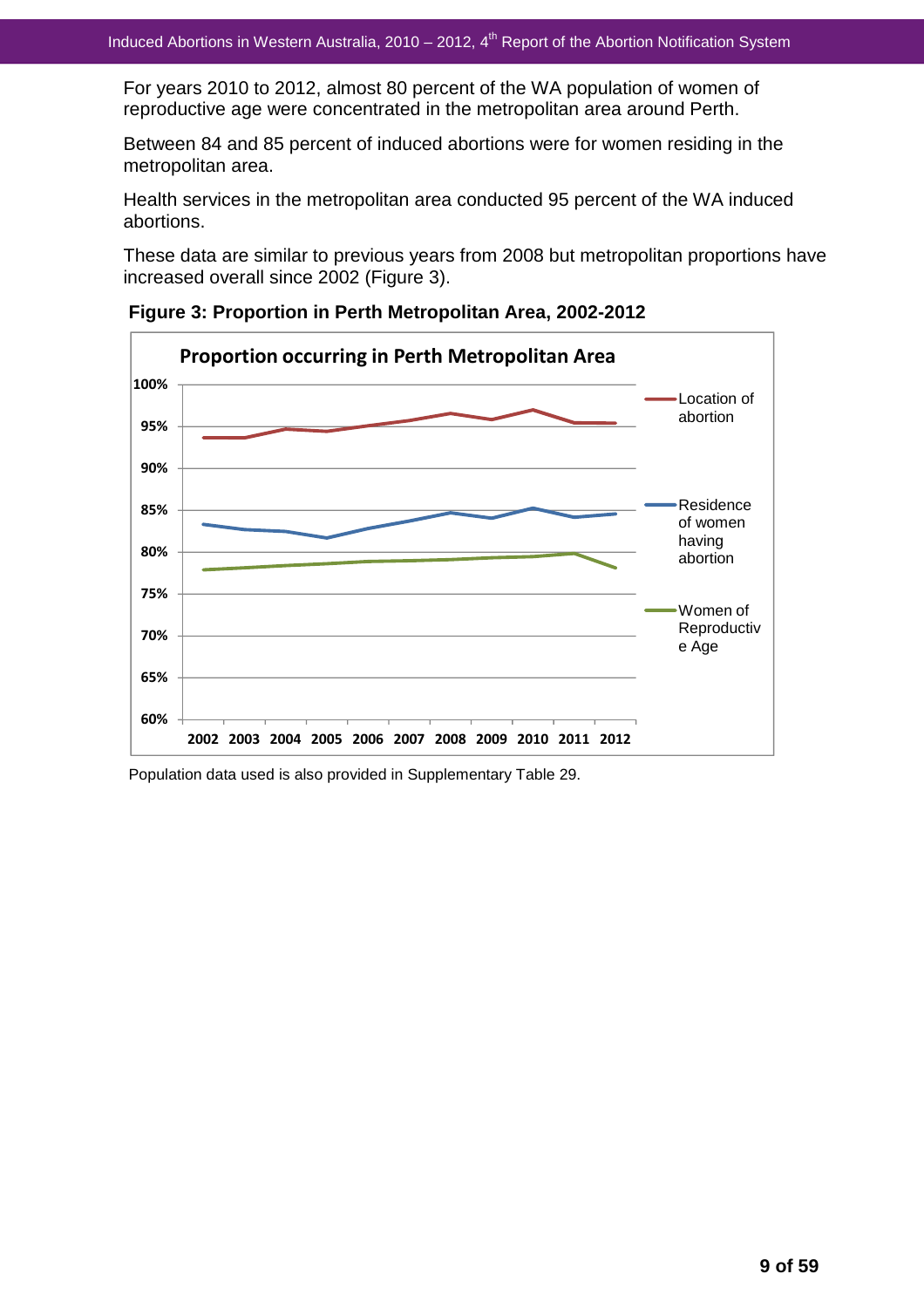# **6. Characteristics of women having Induced Abortions**

### **6.1. Age**

The number of abortions occurring in WA by age group of women is presented below.

The proportion of all abortions that occurred in each age group, the rate of abortion, the rate of birth and the proportion of pregnancies that ended in an induced abortion are described by age of the woman.

### **6.1.1. Induced Abortions by Age Group**

The average or mean age of WA women having an abortion in the past 11 years ranged between 26.2 to the highest average age ever in 2012. A small number of these women were at both ends of the reproductive age.

The mode or most frequently occurring age in years of women having an induced abortion in WA has varied slightly since 2002 ranging from 19 in 2008 to 22 years in 2009, 2011 and 2012 (Table 2).

The median age, or the age that separates the youngest half from the oldest half of the group of women who had an induced abortion in WA changed from 25 to 26 years for the first time in 2012 (Table 2).

These data reflect that there are more women older than the most common age for women having an induced abortion than there are younger women. They also support the increased proportion of all induced abortions for women aged 20-34 displayed in Table 3.

| Year | No Age | Mean |    |    | Median Mode Minimum | <b>Maximum</b> |
|------|--------|------|----|----|---------------------|----------------|
| 2002 | 171    | 26.2 | 25 | 21 | 12                  | 50             |
| 2003 | 75     | 26.3 | 25 | 20 | 13                  | 49             |
| 2004 | 58     | 26.3 | 25 | 20 | 13                  | 49             |
| 2005 | 0      | 26.4 | 25 | 21 | 12                  | 49             |
| 2006 | 19     | 26.2 | 25 | 20 | 12                  | 51             |
| 2007 | 0      | 26.3 | 25 | 20 | 12                  | 49             |
| 2008 | 4      | 26.2 | 25 | 19 | 12                  | 51             |
| 2009 | 0      | 26.4 | 25 | 22 | 11                  | 49             |
| 2010 | 0      | 26.5 | 25 | 21 | 12                  | 50             |
| 2011 | 0      | 26.6 | 25 | 22 | 12                  | 55             |
| 2012 | 1      | 27.0 | 26 | 22 | 13                  | 50             |

**Table 2: Mean and Median Age at Induced Abortion, WA, 2002 to 2012** 

Cases where no age at last birthday was reported were excluded.

The number of abortions for each age group is provided as a percentage or proportion of all abortions performed.

Of induced abortions that occurred in WA in 2010, 2011 and 2012, the highest number of abortions occurred in women aged 20 to 24 years (29.6, 30.5 29.5 percent). This is consistent with previous years reported. The proportion of abortions performed for women aged 35 or more has remained between 15.9 and 16.5 percent over previous years with 16.5, 15.9 and 16.6 percent for 2010, 2011 and 2012 respectively.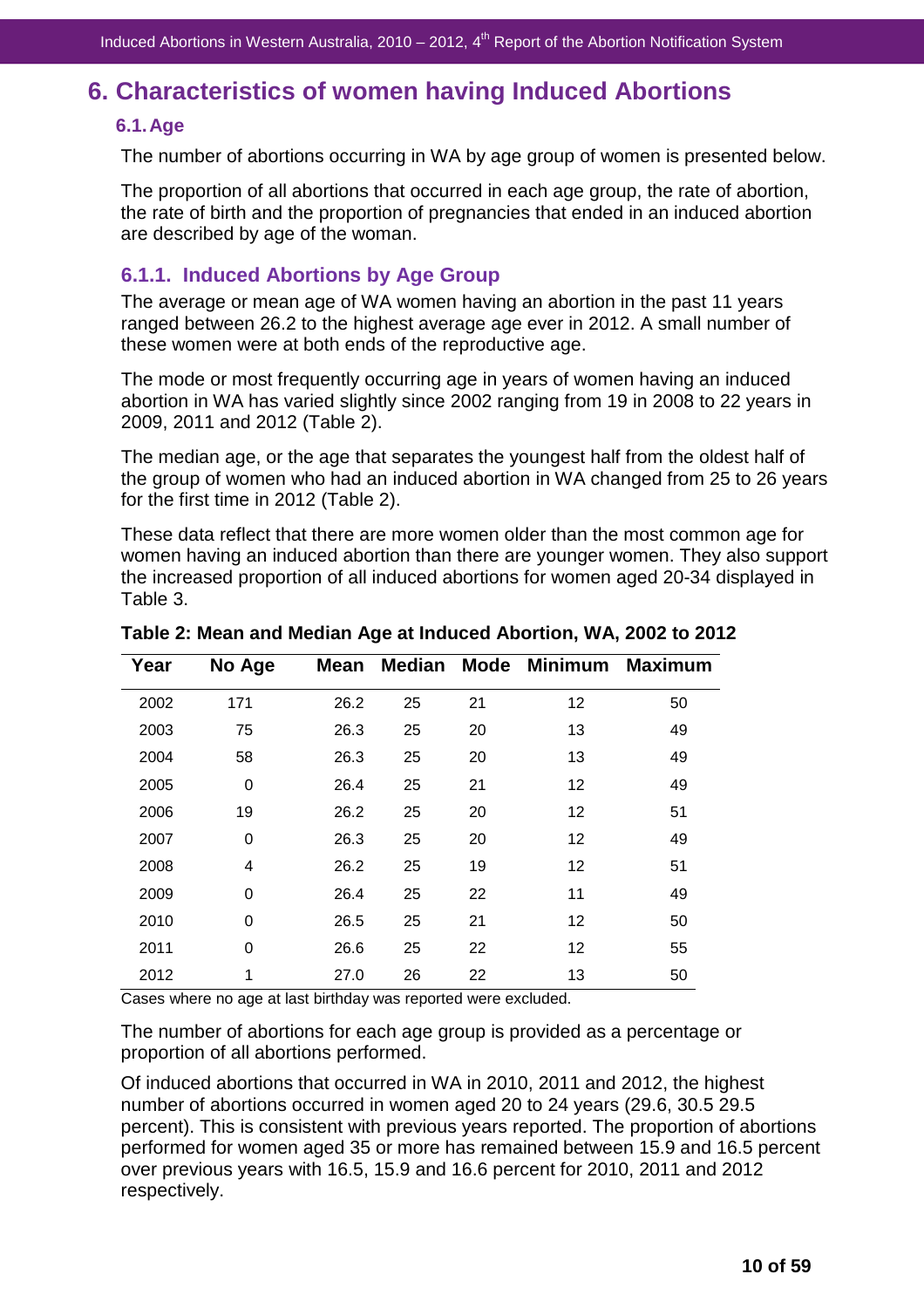The proportion of WA abortions that occurred in teenagers has decreased in recent years from 19.7 to 13.2 percent. An increase in proportion is observed in the age groups 25-29 and 30-34 (Table 3).

| Age group (years) |        |           |           |                   |           |           |       |           |              |
|-------------------|--------|-----------|-----------|-------------------|-----------|-----------|-------|-----------|--------------|
| Year              | $<$ 15 | $15 - 19$ | $20 - 24$ | 25-29             | $30 - 34$ | $35 - 39$ | 40-44 | $\geq 45$ | <b>Total</b> |
|                   |        |           |           | <b>Number</b>     |           |           |       |           |              |
| 2002              | 23     | 1564      | 2261      | 1695              | 1331      | 844       | 338   | 35        | 8091         |
| 2003              | 20     | 1506      | 2197      | 1672              | 1262      | 816       | 358   | 35        | 7866         |
| 2004              | 35     | 1491      | 2160      | 1606              | 1269      | 854       | 363   | 29        | 7807         |
| 2005              | 37     | 1450      | 2263      | 1519              | 1247      | 861       | 395   | 57        | 7829         |
| 2006              | 36     | 1628      | 2395      | 1633              | 1303      | 923       | 364   | 35        | 8317         |
| 2007              | 25     | 1631      | 2448      | 1646              | 1262      | 986       | 391   | 35        | 8424         |
| 2008              | 37     | 1611      | 2498      | 1835              | 1301      | 992       | 357   | 33        | 8664         |
| 2009              | 44     | 1551      | 2634      | 1864              | 1353      | 1042      | 365   | 32        | 8885         |
| 2010              | 27     | 1389      | 2493      | 1882              | 1236      | 933       | 410   | 45        | 8415         |
| 2011              | 24     | 1331      | 2647      | 1913              | 1388      | 969       | 373   | 38        | 8683         |
| 2012              | 21     | 1098      | 2476      | 2004              | 1427      | 923       | 434   | 45        | 8428         |
|                   |        |           |           | <b>Percentage</b> |           |           |       |           |              |
| 2002              | 0.3    | 19.3      | 27.9      | 20.9              | 16.5      | 10.4      | 4.2   | 0.4       | 100.0        |
| 2003              | 0.3    | 19.1      | 27.9      | 21.3              | 16.0      | 10.4      | 4.6   | 0.4       | 100.0        |
| 2004              | 0.4    | 19.1      | 27.7      | 20.6              | 16.3      | 10.9      | 4.6   | 0.4       | 100.0        |
| 2005              | 0.5    | 18.5      | 28.9      | 19.4              | 15.9      | 11.0      | 5.0   | 0.7       | 100.0        |
| 2006              | 0.4    | 19.6      | 28.8      | 19.6              | 15.7      | 11.1      | 4.4   | 0.4       | 100.0        |
| 2007              | 0.3    | 19.4      | 29.1      | 19.5              | 15.0      | 11.7      | 4.6   | 0.4       | 100.0        |
| 2008              | 0.4    | 18.6      | 28.8      | 21.2              | 15.0      | 11.4      | 4.1   | 0.4       | 100.0        |
| 2009              | 0.5    | 17.5      | 29.6      | 21.0              | 15.2      | 11.7      | 4.1   | 0.4       | 100.0        |
| 2010              | 0.3    | 16.5      | 29.6      | 22.4              | 14.7      | 11.1      | 4.9   | 0.5       | 100.0        |
| 2011              | 0.3    | 15.3      | 30.5      | 22.0              | 16.0      | 11.2      | 4.3   | 0.4       | 100.0        |
| 2012              | 0.2    | 13.0      | 29.4      | 23.8              | 16.9      | 11.0      | 5.1   | 0.5       | 100.0        |

| Table 3: Proportion of Abortions by Age Group, WA, 2002 to 2012 |  |  |
|-----------------------------------------------------------------|--|--|
|                                                                 |  |  |

Age at last birthday was not provided for 171, 75, 62, 19, 4 and 1 cases in 2002, 2003, 2004 2006, 2008 and 2012 respectively. These are excluded from data presented above.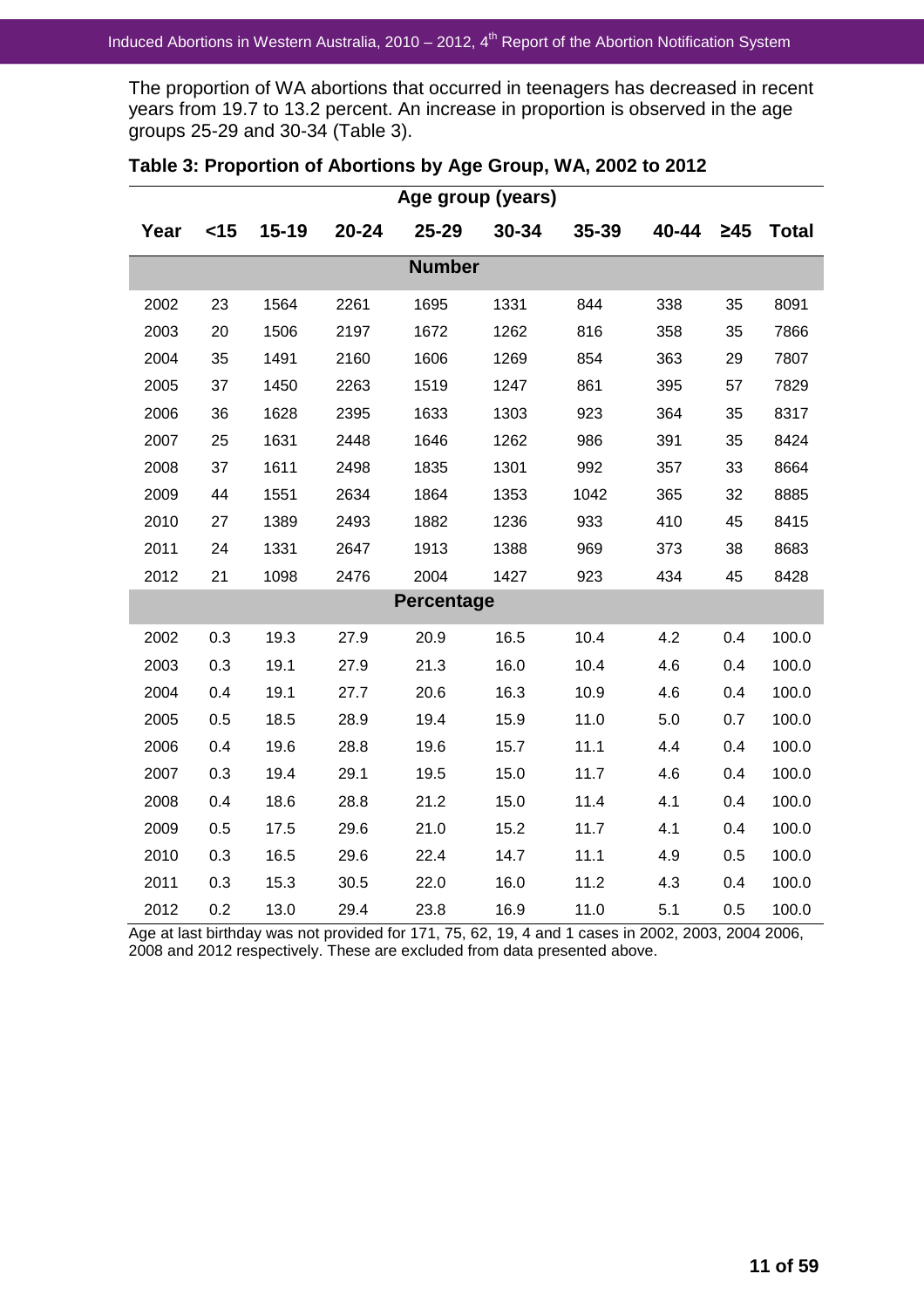# **6.1.2. Rate of Induced Abortion by Population Age Group**

The Abortion Rate is determined from the number of induced abortions per 1000 women of reproductive age living in the geographical area of interest.

In 2010, 2011 and 2012, WA women in the 20 to 24 year age group had the highest Rate of Abortion per 1000 women (30.4, 31.0 and 29.3 respectively). The age group with the second highest Abortion Rate was the 25 to 29 year age group (22.9, 21.7, and 21.9 per 1000 women).

A decrease in the proportion of WA induced abortions for teenaged women observed in Table 3 is reflected by a decrease in the Abortion Rate of teenaged women aged 15 to 19 years (Table 4). However, the increased proportion of all WA abortions for women aged 20 to 29 is not reflected in the Abortion Rate for these women (Table 4). This may be explained by increasing population in WA in the age group 20 to 29 that is not mirrored by an increase in the number of abortions performed.

The overall rate of abortion in women of childbearing age decreased from 19.2 in 2002 to 16.4 per 1000 in 2012 (Table 4).

|      | Age Group (years) |           |       |       |       |       |                     |  |  |
|------|-------------------|-----------|-------|-------|-------|-------|---------------------|--|--|
| Year | $15 - 19$         | $20 - 24$ | 25-29 | 30-34 | 35-39 | 40-44 | <b>Overall Rate</b> |  |  |
| 2002 | 23.0              | 34.9      | 25.7  | 18.2  | 11.4  | 4.9   | 19.2                |  |  |
| 2003 | 21.9              | 33.1      | 25.7  | 17.1  | 11.2  | 5.1   | 18.5                |  |  |
| 2004 | 21.8              | 31.9      | 24.6  | 17.3  | 11.7  | 5.1   | 18.3                |  |  |
| 2005 | 21.1              | 32.5      | 23.1  | 17.1  | 11.6  | 5.8   | 18.2                |  |  |
| 2006 | 23.5              | 33.3      | 24.3  | 18.1  | 12.1  | 5.1   | 19.1                |  |  |
| 2007 | 22.9              | 33.2      | 23.6  | 17.6  | 12.6  | 5.5   | 19.0                |  |  |
| 2008 | 22.3              | 33.0      | 25.0  | 17.8  | 12.3  | 5.0   | 19.0                |  |  |
| 2009 | 21.1              | 32.7      | 23.6  | 17.8  | 12.6  | 5.0   | 18.8                |  |  |
| 2010 | 18.7              | 30.4      | 22.9  | 15.9  | 11.3  | 5.6   | 17.5                |  |  |
| 2011 | 17.9              | 31.0      | 21.7  | 17.0  | 11.6  | 4.8   | 17.4                |  |  |
| 2012 | 14.4              | 29.3      | 21.9  | 16.4  | 10.9  | 5.5   | 16.4                |  |  |

**Table 4: Abortion Rate by Age Group of Woman, WA, 2002–2012** 

Age at last birthday was not provided for 171, 75, 62, 19, 4 and 1 cases in 2002, 2003, 2004 2006, 2008 and 2012 respectively. These are excluded from data presented above.

Population data used is also provided in Supplementary Table 29.

Induced Abortions for women aged less than 15 years are included in the numerator for the age group 15-19 years.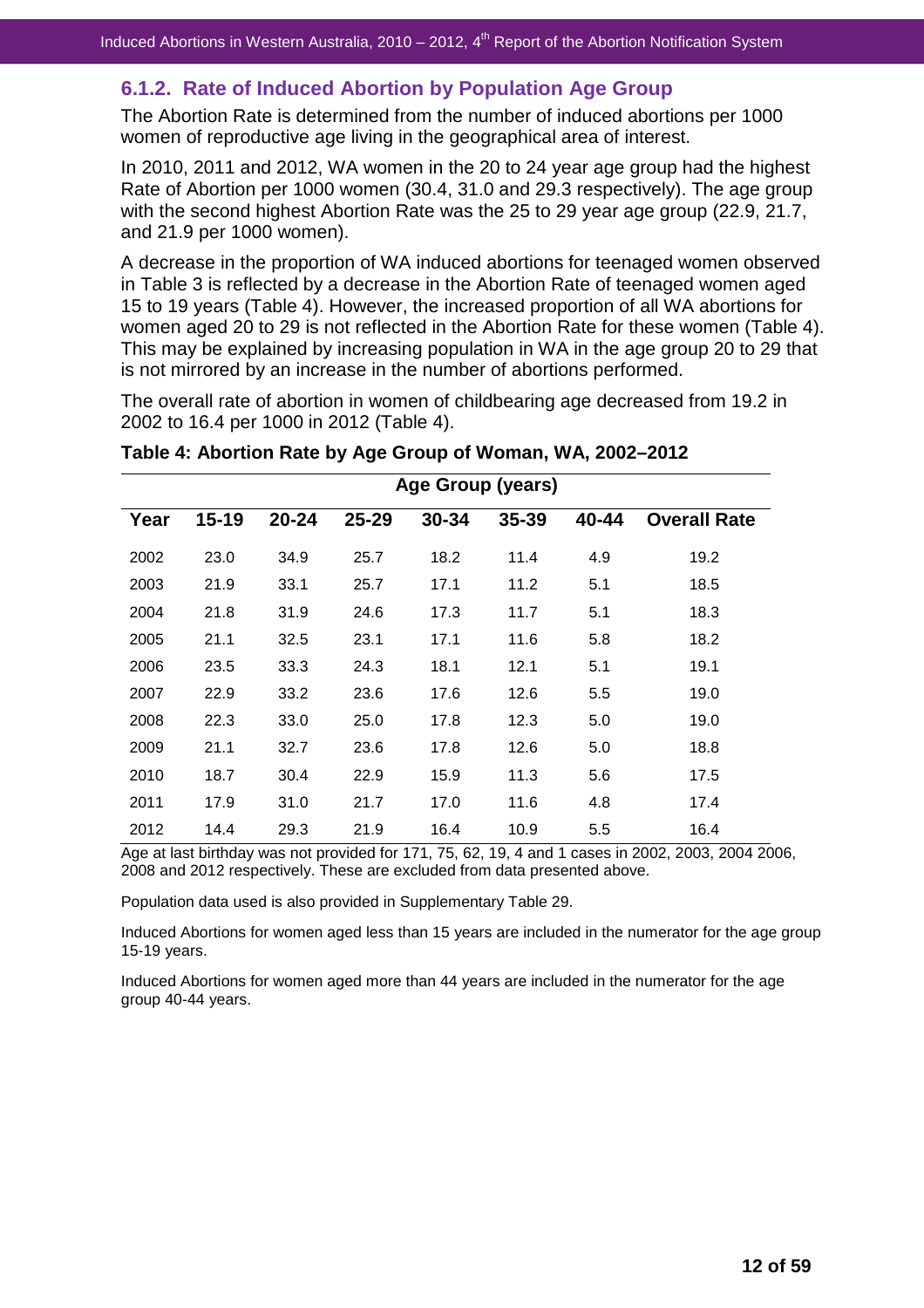### **6.1.3. Birth Rate by Population Age Group**

The Birth Rate is determined from the number of women who gave birth at 20 weeks gestation or more per 1000 women of reproductive age living in the geographical area of interest.

Women in the 30 to 34 year age group had the highest Birth Rate (127.8 per 1000) in 2009, while the 25 to 29 year age group had the second highest Birth Rate (111.9 per 1000). Teenaged women continued to have the second lowest Birth Rate (17.8, 18.3 and 17.1 per 1000 women) in 2010, 2011 and 2012 respectively (Table 5).

The Birth Rate for teenaged women has generally decreased over the years reported here. Women at the other end of the reproductive age have the lowest Birth Rate of all age groups, though this Rate has almost doubled since 2002 (Table 5).

|      | Age Group (years) |           |           |           |           |           |                     |  |  |
|------|-------------------|-----------|-----------|-----------|-----------|-----------|---------------------|--|--|
| Year | $15 - 19$         | $20 - 24$ | $25 - 29$ | $30 - 34$ | $35 - 39$ | $40 - 44$ | <b>Overall Rate</b> |  |  |
| 2002 | 20.9              | 61.9      | 107.1     | 106.4     | 46.6      | 8.6       | 57.7                |  |  |
| 2003 | 19.2              | 56.9      | 103.1     | 109.6     | 50.0      | 9.5       | 57.2                |  |  |
| 2004 | 19.8              | 58.3      | 105.3     | 113.1     | 53.1      | 9.5       | 58.8                |  |  |
| 2005 | 21.0              | 59.1      | 107.1     | 119.2     | 58.8      | 10.6      | 61.6                |  |  |
| 2006 | 21.3              | 64.4      | 110.3     | 123.3     | 64.0      | 11.5      | 64.7                |  |  |
| 2007 | 20.9              | 65.6      | 114.5     | 126.9     | 67.0      | 12.2      | 66.8                |  |  |
| 2008 | 20.8              | 63.6      | 111.0     | 126.0     | 67.7      | 13.2      | 66.4                |  |  |
| 2009 | 19.4              | 61.1      | 107.7     | 124.8     | 64.5      | 13.5      | 65.0                |  |  |
| 2010 | 17.8              | 57.6      | 106.7     | 122.1     | 64.6      | 14.0      | 64.0                |  |  |
| 2011 | 18.3              | 56.1      | 103.5     | 122.3     | 65.1      | 14.7      | 63.9                |  |  |
| 2012 | 17.1              | 57.6      | 103.5     | 122.4     | 65.9      | 14.7      | 64.8                |  |  |

#### **Table 5: Birth Rates by Age of Woman, WA, 2002–2012**

Population data used is also provided in Supplementary Table 29.

Livebirths for women aged less than 15 years are included in the numerator for the age group 15- 19 years.

Livebirths for women aged more than 44 years are included in the numerator for the age group 40- 44 years.

Data for 2012 were not complete in the Midwives Notification System at time of reporting. Rates calculated with birth data completed would be expected to be higher than those reported here.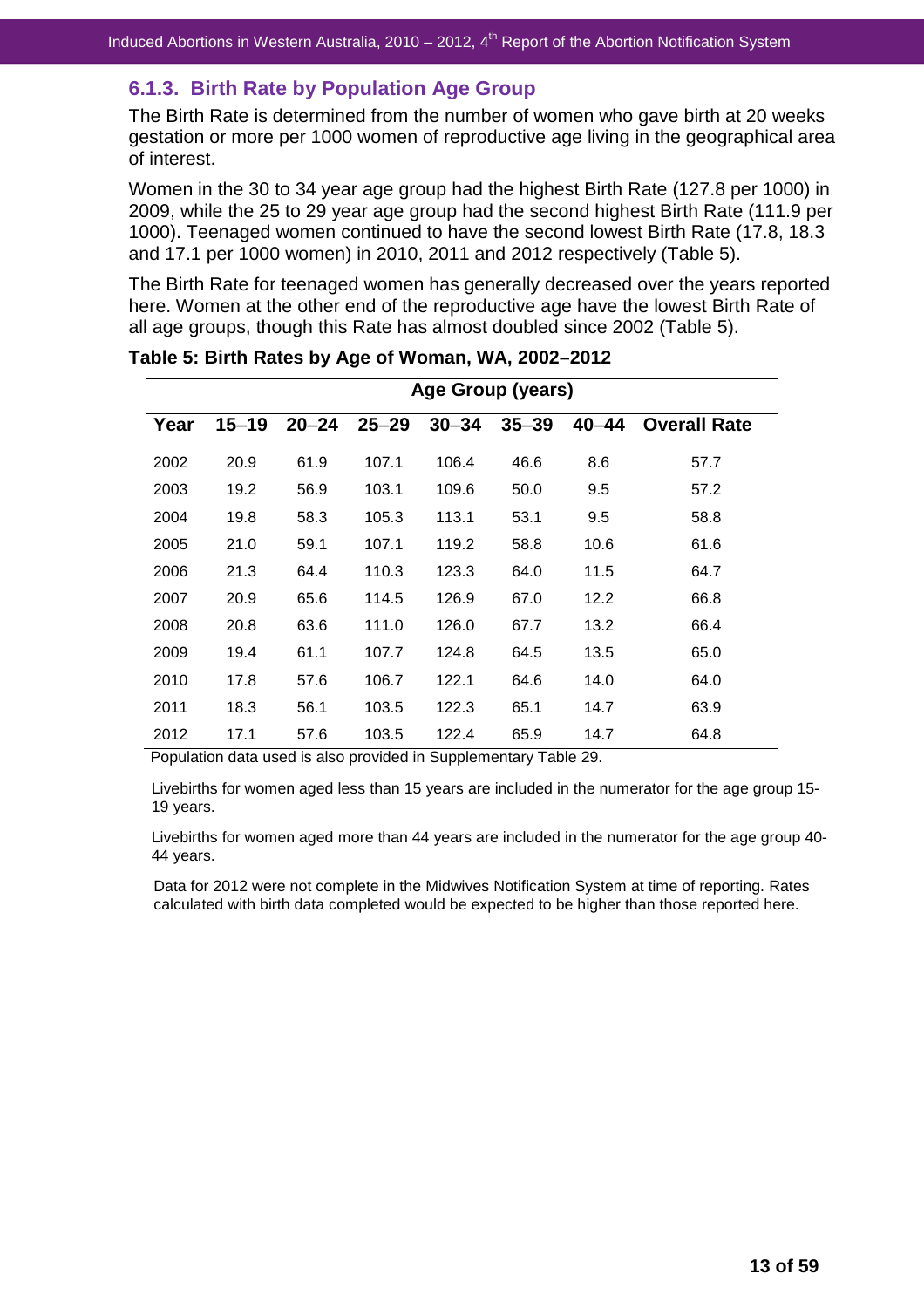### **6.1.4. Abortion and Birth Rate Comparison by Age Group**

Adding the Abortion and Birth Rates provides a Pregnancy Rate for women of reproductive age.

There was a large difference between Abortion and Birth Rates for women in the age groups 25 to 29 and 30 to 34 years.

Women aged 30 to 34 years had a similar Abortion Rate each year since 2002 of less than 20 per 1000 WA women. However, these women had an increasing Pregnancy Rate because of an increase in Birth Rate from 124.6 in 2002 to 138.7 per 1000 women in 2012 (Figure 4).

WA women aged 25 to 29 years also had a similar Abortion Rate each year since 2002 of slightly more than 20 per 1000 women. Their Birth Rate has decreased slightly overall from 132.8 to 125.4. A static Abortion Rate and a decreasing Birth Rate means their Pregnancy Rate has also slightly decreased in the period 2002 to 2012 (Figure 4).

The Birth Rate has become higher in women aged 30 to 34 years since 2002 while the Abortion Rate remains higher in women aged 25 to 29 (Figure 4).

**Figure 4: Rates Comparison for Women aged 25 to 29 and 30 to 34 years, WA, 2002-2012** 

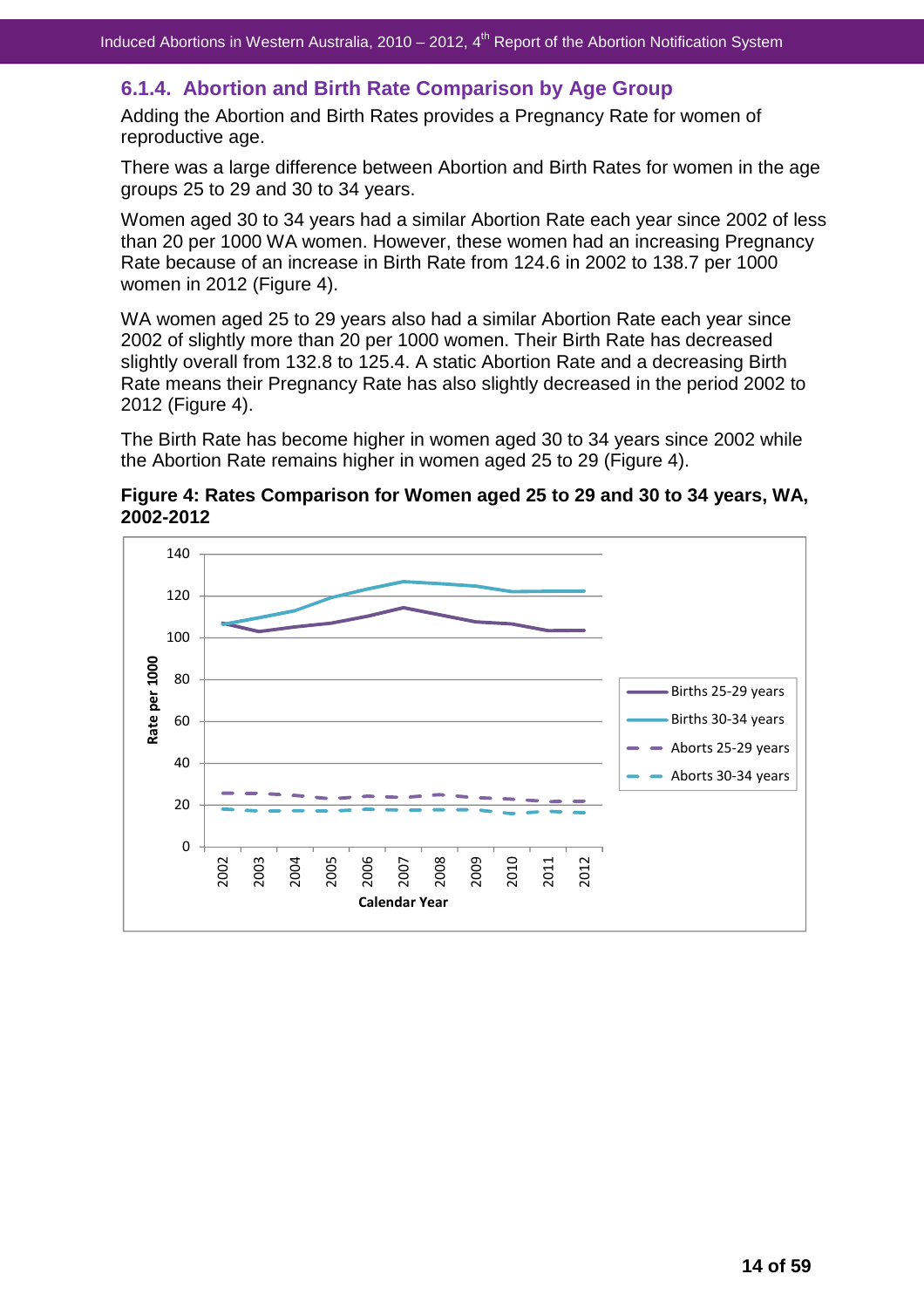For women aged 35 to 39 years, the Abortion Rate has been similar for each year since 2002 at around 10.0 per 1000 WA women, However, their Birth Rate has increased from 46.6 in 2002 to 65.9 per 1000 women in 2012. Their Pregnancy Rate has also increased (Figure 7).

For WA women aged 20 to 24 years, since 2002 their Abortion Rate has decreased from 34.9 to 29.3 per 1000 women in 2012. The Birth Rate for women in this age group has fluctuated in the period reported but was lower overall in 2012 at 57.6 per 1000 women (Figure 7).

Since 2007 a higher Birth Rate occurred in women aged 35 to 39 than in women aged 20 to 24 years. Overall the pregnancy rate of women aged 35 to 39 has increased from 58.0 in 2002 to 76.9 per 1000 women in 2012 and has decreased from 96.7 in 2002 to 86.9 per 1000 women aged 20 to 24 years in 2012.





In 2011, for the first time, the Abortion Rate for WA women aged up to 19 years was lower than their Birth Rate. Overall the Pregnancy Rate in this age group is decreasing (Figure 6).

At the other end of the female reproductive age range, the Abortion Rate for women aged 40 or older has remained around 5.0 since 2002. The Birth Rate in this age group has almost doubled since 2002 to 14.7 in 2012 (Figure 6).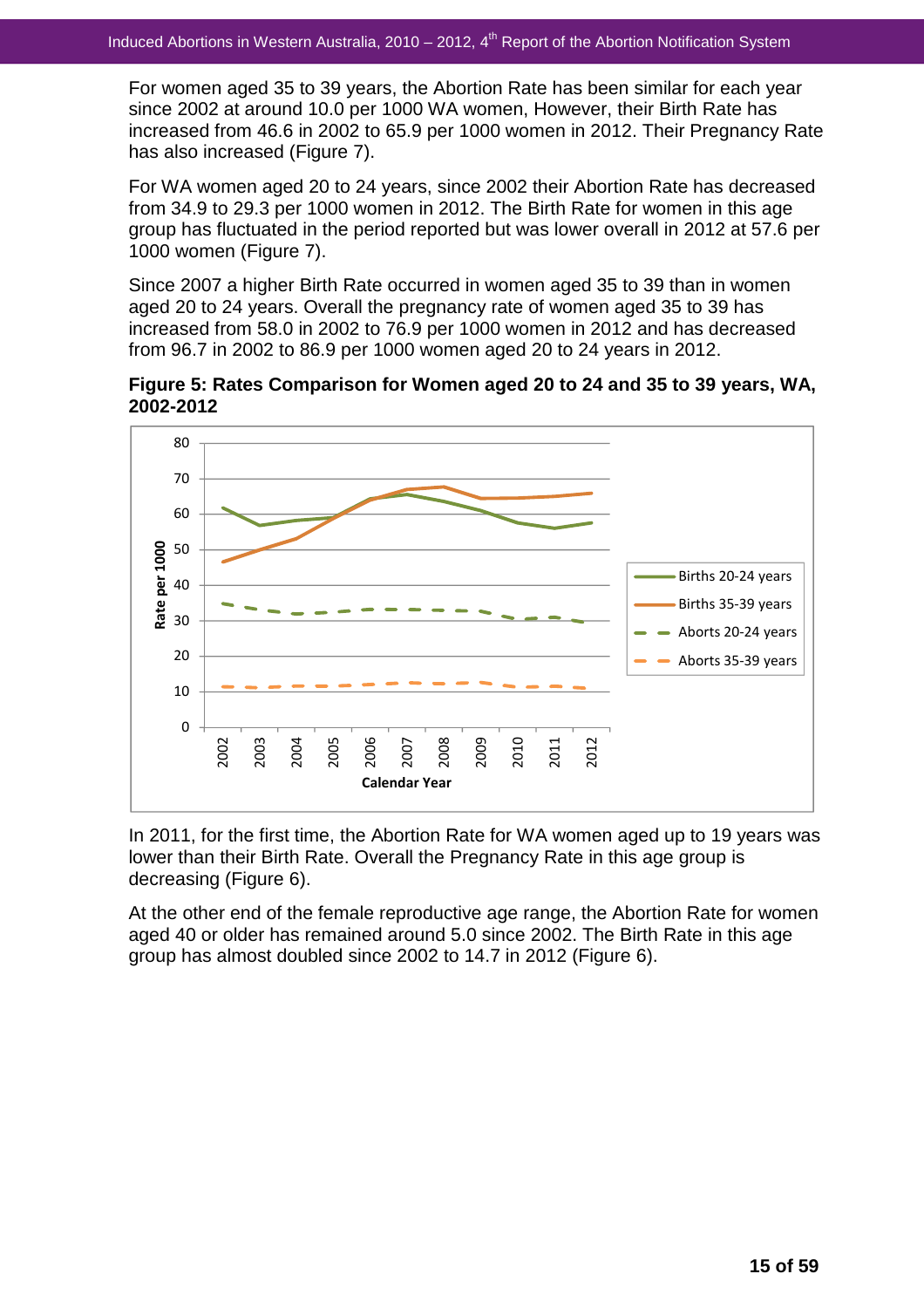

**Figure 6: Rates Comparison for Teenaged and Older Women, WA, 2002-2012** 

# **6.1.5. Occurrence of Pregnancies in Teenage Women**

The Pregnancy Rate is determined from the number of women who had an induced abortion or who gave birth at 20 weeks gestation or more per 1000 women of reproductive age living in the geographical area of interest. Pregnancies that ended in miscarriage or stillbirth were not included.

Until 2011, teenage women in WA had more induced abortions than live births. By 2011 the teenage Birth Rate was higher than the induced Abortion Rate. The overall Pregnancy Rate for teenagers reduced from 43.9 to 31.5 per 1000 teenage women (Table 6).

| Year | <b>Abortion Rate</b> | <b>Birth Rate</b> | <b>Pregnancy Rate</b> |
|------|----------------------|-------------------|-----------------------|
| 2002 | 23.0                 | 20.9              | 43.9                  |
| 2003 | 21.9                 | 19.2              | 41.1                  |
| 2004 | 21.8                 | 19.8              | 41.6                  |
| 2005 | 21.1                 | 21.0              | 42.1                  |
| 2006 | 23.5                 | 21.3              | 44.8                  |
| 2007 | 22.9                 | 20.9              | 43.8                  |
| 2008 | 22.3                 | 20.8              | 43.1                  |
| 2009 | 21.1                 | 19.4              | 40.5                  |
| 2010 | 18.6                 | 17.8              | 36.4                  |
| 2011 | 17.9                 | 18.3              | 36.2                  |
| 2012 | 14.4                 | 17.1              | 31.5                  |

| Table 6: Teenage Abortion, Birth and Pregnancy Rates, WA, 2002-2012 |  |  |  |  |  |
|---------------------------------------------------------------------|--|--|--|--|--|
|---------------------------------------------------------------------|--|--|--|--|--|

Population data used is also provided in Supplementary Table 29.

Induced Abortions and Livebirths for women aged less than 15 years are included in the numerator for the age group 15-19 years.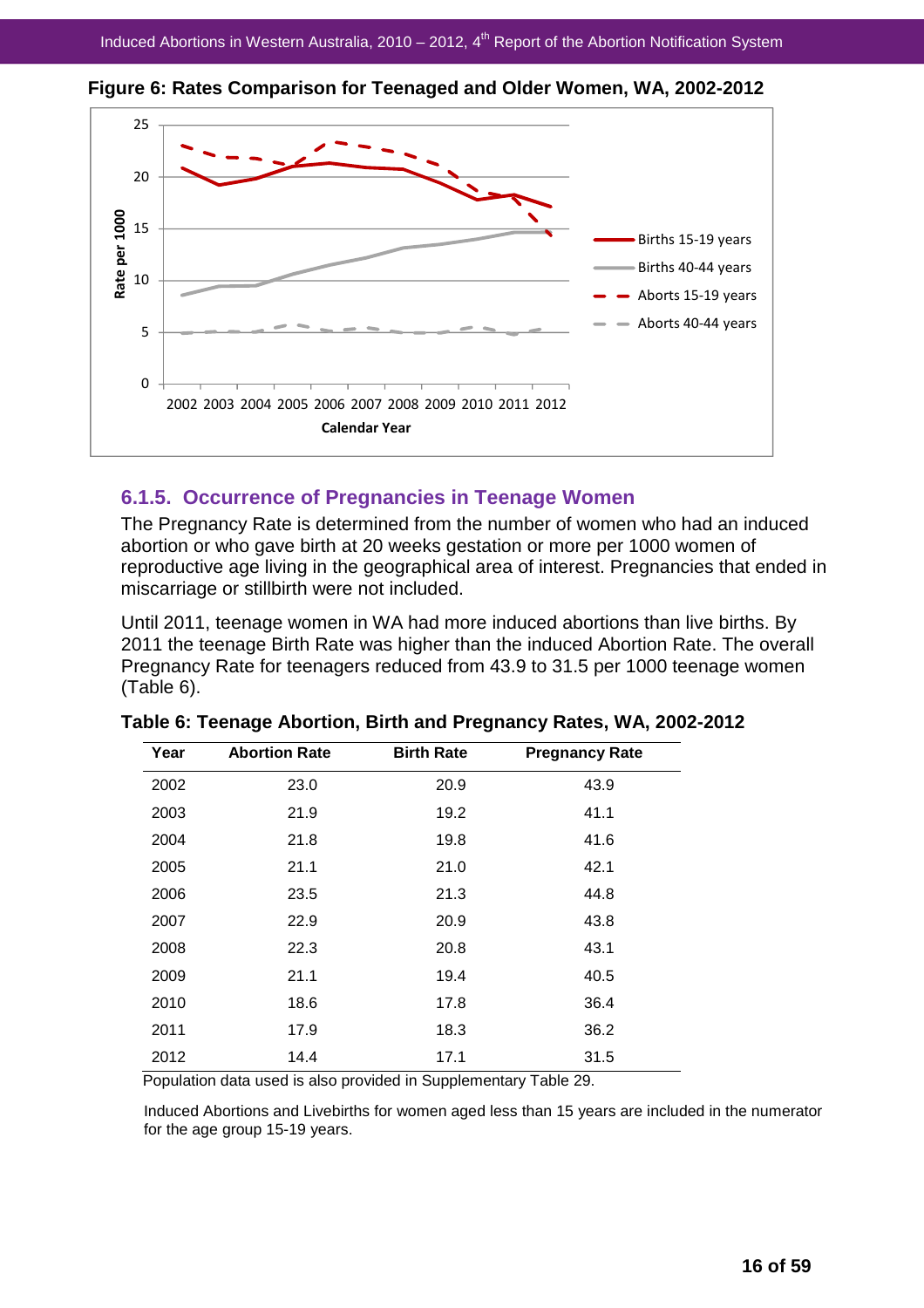# **6.1.6. The Abortion Proportion by Age Group**

The Abortion Proportion is calculated from the number of induced abortions divided by the sum of the number of induced abortions and the number of infants born alive at 20 weeks gestation in the geographic region expressed as a percentage.

The Abortion Proportion for all women has declined in the last 11 years from 24.7 percent in 2002 to 20.1 percent in 2012. This change is reflected to a varying extent in all age groups. Teenaged women had the highest Abortion Proportion seen in any age group, 45.8 percent in 2012 (Table 7). A high proportion of abortions was also seen in women aged 20 to 24 years with 33.6 percent of pregnancies ending in abortion rather than livebirth. Women aged 30 to 34 years had the lowest Abortion Proportion, 11.7 percent in 2012.

|      | Age Group (years) |      |                 |           |           |           |              |  |
|------|-------------------|------|-----------------|-----------|-----------|-----------|--------------|--|
| Year | $15 - 19$         |      | $20 - 24$ 25-29 | $30 - 34$ | $35 - 39$ | $40 - 44$ | <b>Total</b> |  |
| 2002 | 52.6              | 36.0 | 19.2            | 14.5      | 19.5      | 36.1      | 24.7         |  |
| 2003 | 53.4              | 36.7 | 19.8            | 13.4      | 18.1      | 34.9      | 24.3         |  |
| 2004 | 52.3              | 35.3 | 18.8            | 13.2      | 17.8      | 34.6      | 23.6         |  |
| 2005 | 50.1              | 35.4 | 17.6            | 12.4      | 16.2      | 35.2      | 22.6         |  |
| 2006 | 52.2              | 34.0 | 17.9            | 12.7      | 15.7      | 29.7      | 22.6         |  |
| 2007 | 52.3              | 33.6 | 17.0            | 12.1      | 15.6      | 29.5      | 22.0         |  |
| 2008 | 51.9              | 34.1 | 18.2            | 12.3      | 15.2      | 26.5      | 22.2         |  |
| 2009 | 52.0              | 35.0 | 17.9            | 12.4      | 16.2      | 25.8      | 22.3         |  |
| 2010 | 51.2              | 34.5 | 17.6            | 11.4      | 14.8      | 28.2      | 21.3         |  |
| 2011 | 49.4              | 35.6 | 17.3            | 12.1      | 15.1      | 24.3      | 21.3         |  |
| 2012 | 45.8              | 33.6 | 17.3            | 11.7      | 14.1      | 27.1      | 20.1         |  |

Age at last birthday was not provided for 171, 75, 62, 19, 4 and 1 cases in 2002, 2003, 2004 2006, 2008 and 2012 respectively. These are excluded from data presented above.

Population data used is also provided in Supplementary Table 29.

Induced Abortions and Livebirths for women aged less than 15 years are included in the numerator for the age group 15-19 years.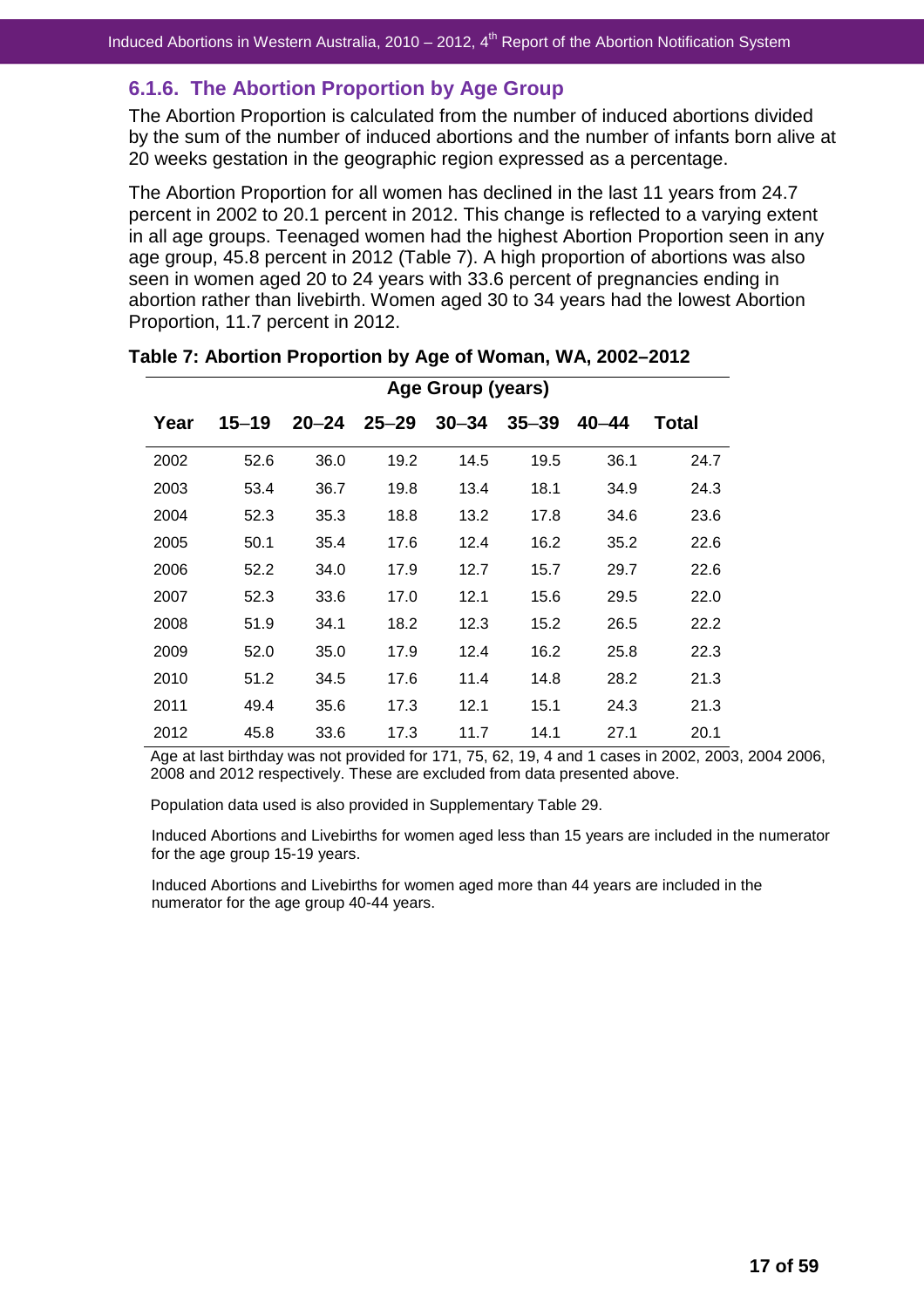

**Figure 7: Abortion Proportion by Age of Woman, WA, 2002 - 2012** 

Induced Abortions for women aged less than 15 years are included in the numerator for the age group 15-19 years.

Induced Abortions for women aged more than 44 years are included in the numerator for the age group 40-44 years.

#### **6.2. Abortion Rate by Health Region of Residence**

Women's place of residence was determined from postcode reported at time of Abortion. Postcodes have been grouped by WA Health Region (Epidemiology Branch, 2010). Table 8 and Figure 8 present the Abortion Rate per 1000 women aged 15-44 years based on WA Health Region of the woman's residence. The Abortion Rate for women living in a metropolitan area was higher than for women living in a rural area with women living in the Southern Metropolitan Area having the highest abortion rate.

In women living in country regions, the highest mean Abortion Rates for the period 2010 to 2012 were in the Southwest, Pilbara and Midwest, 13.1, 14.2 and 14.6 per 1000 women respectively (Table 8).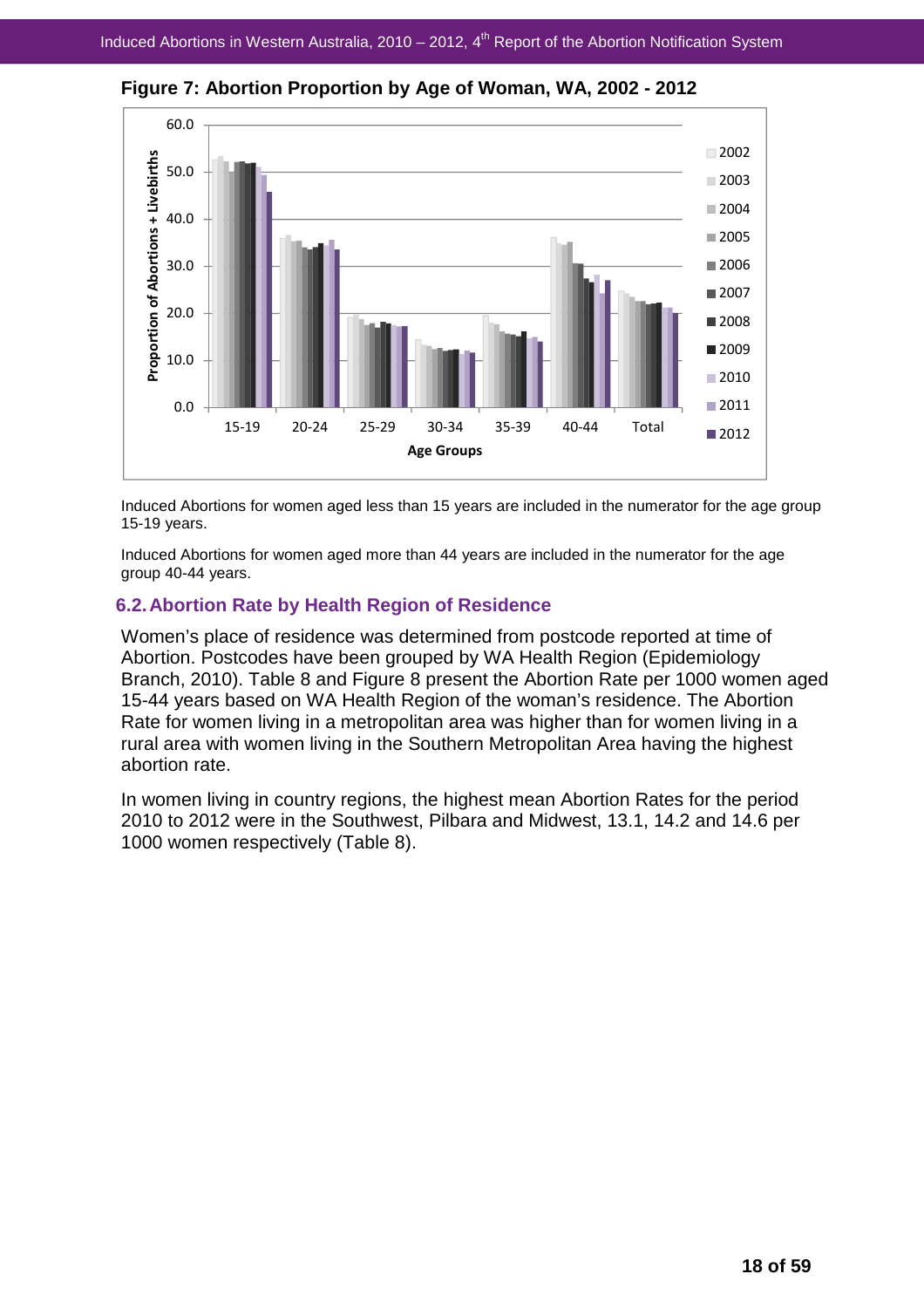| <b>Health Region of</b> | <b>Calendar Year</b>     |               |       |       |       |       |  |
|-------------------------|--------------------------|---------------|-------|-------|-------|-------|--|
| <b>Residence</b>        | 2007                     | 2008          | 2009  | 2010  | 2011  | 2012  |  |
|                         |                          | <b>Number</b> |       |       |       |       |  |
| North Metro             | 3,731                    | 3,745         | 3,862 | 3,608 | 3,775 | 3,670 |  |
| South Metro             | 3,283                    | 3,565         | 3,581 | 3,531 | 3,497 | 3,428 |  |
| <b>Metropolitan</b>     | 7,014                    | 7,310         | 7,443 | 7,139 | 7,272 | 7,098 |  |
| Goldfields              | 155                      | 145           | 156   | 118   | 129   | 112   |  |
| <b>Great Southern</b>   | 132                      | 147           | 146   | 114   | 112   | 112   |  |
| Kimberley               | 97                       | 100           | 105   | 111   | 95    | 119   |  |
| Midwest                 | 170                      | 194           | 209   | 169   | 206   | 187   |  |
| Pilbara                 | 159                      | 103           | 141   | 151   | 208   | 191   |  |
| South West              | 458                      | 452           | 473   | 401   | 451   | 403   |  |
| Wheatbelt               | 193                      | 178           | 181   | 170   | 167   | 171   |  |
| Non-Metropolitan        | 1,364                    | 1,319         | 1,411 | 1,234 | 1,368 | 1,295 |  |
| Not WA or Invalid       | 46                       | 39            | 31    | 42    | 43    | 36    |  |
| <b>Overall State</b>    | 8,378                    | 8,629         | 8854  | 8,373 | 8,640 | 8,393 |  |
|                         | Rate per 1000 population |               |       |       |       |       |  |
| North Metro             | 19.7                     | 19.2          | 19.1  | 17.5  | 17.8  | 17.1  |  |
| South Metro             | 20.4                     | 21.5          | 20.6  | 19.9  | 18.7  | 18.5  |  |
| <b>Metropolitan</b>     | 20.0                     | 20.3          | 19.8  | 18.6  | 18.2  | 17.7  |  |
| Goldfields              | 12.9                     | 11.9          | 12.7  | 9.6   | 10.3  | 9.1   |  |
| <b>Great Southern</b>   | 12.7                     | 13.8          | 13.4  | 10.5  | 10.8  | 9.4   |  |
| Kimberley               | 12.2                     | 12.3          | 12.6  | 13.1  | 11.0  | 11.3  |  |
| Midwest                 | 14.1                     | 15.9          | 16.7  | 13.4  | 16.4  | 14.1  |  |
| Pilbara                 | 15.4                     | 9.9           | 13.1  | 13.8  | 15.5  | 13.2  |  |
| South West              | 16.2                     | 15.5          | 15.6  | 13.0  | 14.7  | 11.5  |  |
| Wheatbelt               | 15.7                     | 14.4          | 14.3  | 13.4  | 13.3  | 11.7  |  |
| Non-Metropolitan        | 14.6                     | 13.9          | 14.4  | 12.5  | 13.6  | 11.5  |  |
| <b>Overall State</b>    | 18.9                     | 18.9          | 18.7  | 17.4  | 17.3  | 16.4  |  |

### **Table 8: Induced Abortions by Health Region of Residence, WA, 2007-2012**

Postcode of residence was not provided for 8 cases in 2008. These are excluded from data presented above.

Population data used is also provided in Supplementary Table 30.

Induced Abortions for women aged less than 15 years are included in the numerator for the age group 15-19 years.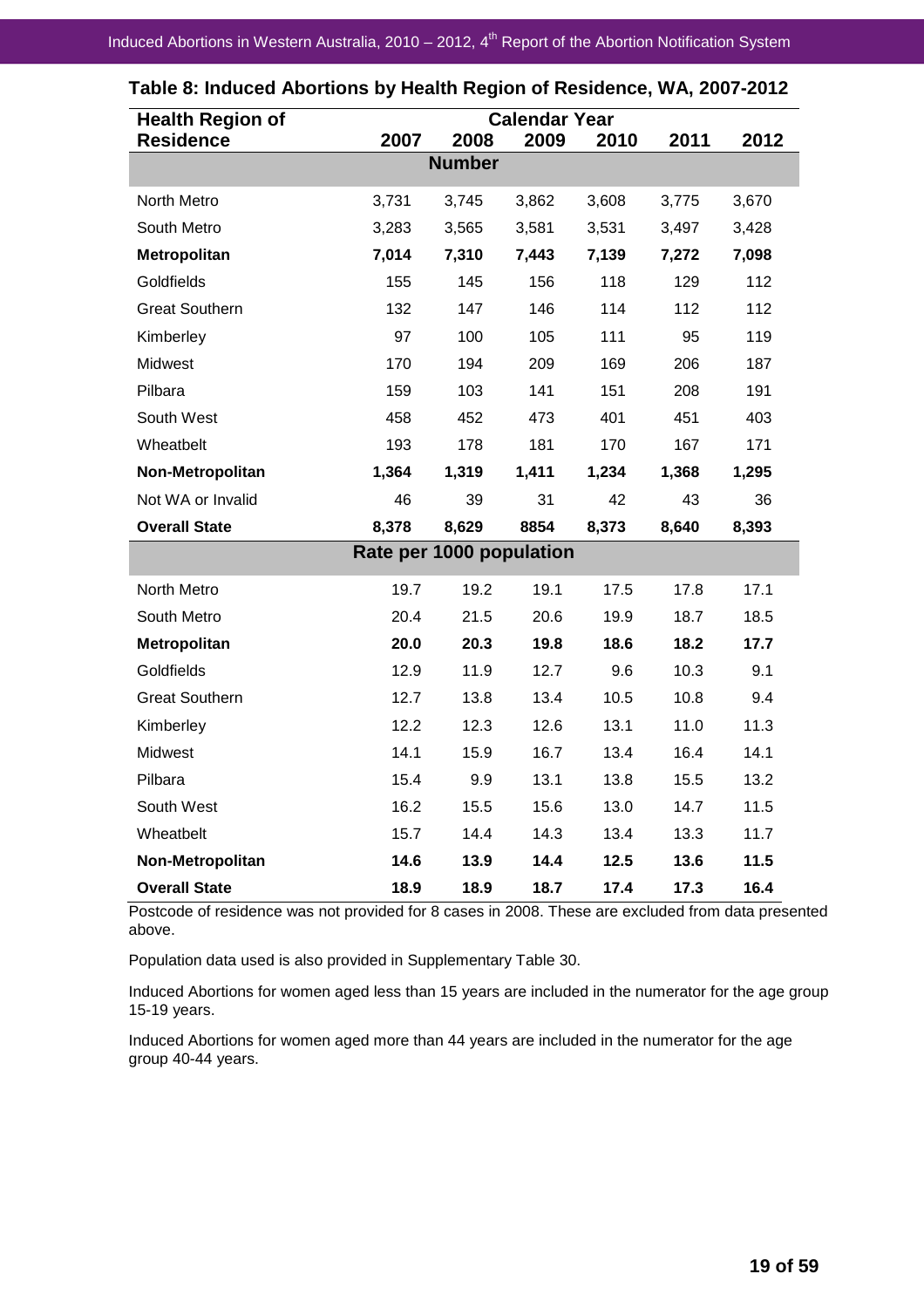

**Figure 8: Induced Abortion Rate by Health Region of Residence, WA, 2007-2012**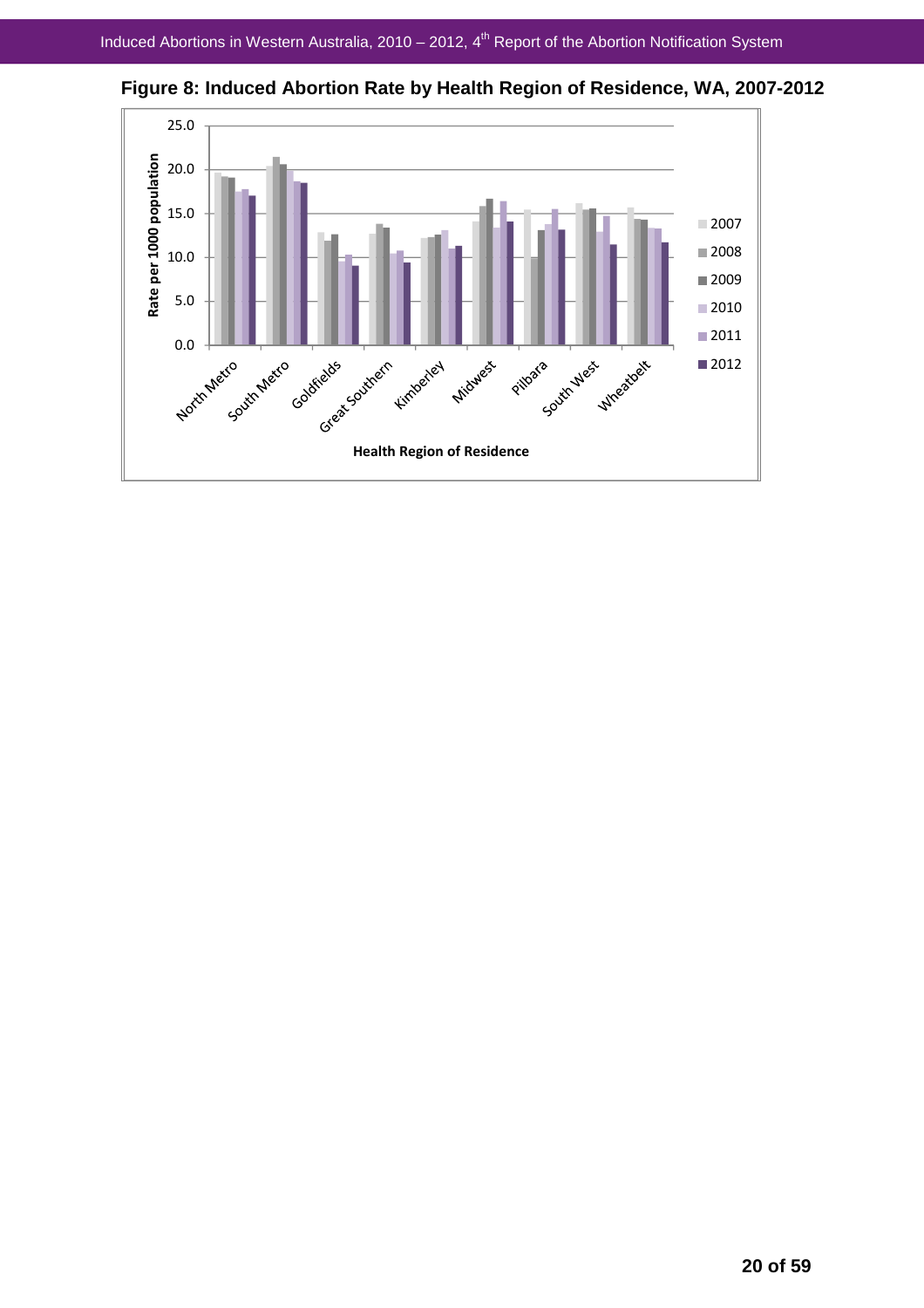### **6.3. Abortion Rate by Health Region of Residence and Age Group**

Abortion Rates in 2010 based on age and health region of residence of women were generally consistent across WA (Table 9). Overall the 20-24 year age group recorded the highest Abortion Rate (30.3 per 1000 women). This was reflected in most regions, except for the Kimberley, where the Abortion Rate for women aged 20-24 years was less than the Abortion Rate for teenaged women.

For women living in metropolitan areas, those aged 25 to 29 years had the second highest Abortion Rate (24.5 per 1000 women) after women aged 20 to 24 years (31.7 per 1000 women). However, in country areas, women aged 15 to 19 years had the second highest Abortion Rate (16.2 per 1000 women) after women aged 20 to 24 years (23.3 per 1000 women).

For all regions and overall, the lowest Abortion Rate was in women aged 40 to 44 years. Women in this age group had an Abortion Rate in the metropolitan area (6.1 per 1000 women) that was almost double the rate for country areas (3.3 per 1000 women). The overall Abortion Rate for women in late childbearing years was 5.5 per 1000 women in that age group.

| <b>Health Region of</b> | Age Group (years) |           |           |           |           |       |                     |
|-------------------------|-------------------|-----------|-----------|-----------|-----------|-------|---------------------|
| <b>Residence</b>        | $15 - 19$         | $20 - 24$ | $25 - 29$ | $30 - 34$ | $35 - 39$ | 40-44 | <b>Overall Rate</b> |
| North Metro             | 17.0              | 30.5      | 23.9      | 16.6      | 11.2      | 5.8   | 17.5                |
| South Metro             | 21.7              | 33.2      | 25.2      | 17.4      | 13.5      | 6.5   | 19.9                |
| <b>Metropolitan</b>     | 19.2              | 31.7      | 24.5      | 17.0      | 12.2      | 6.1   | 18.6                |
| <b>Goldfields</b>       | 13.6              | 17.5      | 12.0      | 7.6       | 4.9       | 1.5   | 9.6                 |
| <b>Great Southern</b>   | 9.3               | 23.5      | 11.0      | 10.7      | 7.9       | 4.2   | 10.5                |
| Kimberley               | 25.7              | 22.6      | 13.3      | 13.1      | 6.2       | 0.8   | 13.1                |
| Midwest                 | 17.8              | 23.5      | 14.5      | 13.9      | 9.6       | 3.2   | 13.4                |
| Pilbara                 | 24.1              | 24.6      | 20.2      | 10.6      | 6.0       | 2.5   | 13.8                |
| South West              | 14.8              | 24.4      | 16.8      | 13.3      | 8.3       | 4.0   | 13.0                |
| Wheatbelt               | 18.6              | 26.7      | 18.2      | 10.4      | 8.2       | 3.9   | 13.4                |
| Non-Metropolitan        | 16.2              | 23.3      | 15.5      | 11.6      | 7.6       | 3.3   | 12.5                |
| <b>Overall State</b>    | 18.6              | 30.3      | 22.7      | 15.8      | 11.2      | 5.5   | 17.4                |

**Table 9: Rates of Induced Abortions by Health Region of Residence and Age, WA, 2010** 

42 cases were excluded as place of residence was not WA or invalid postcode was provided.

Population data used is also provided in Supplementary Table 31.

Induced Abortions for women aged less than 15 years are included in the numerator for the age group 15-19 years.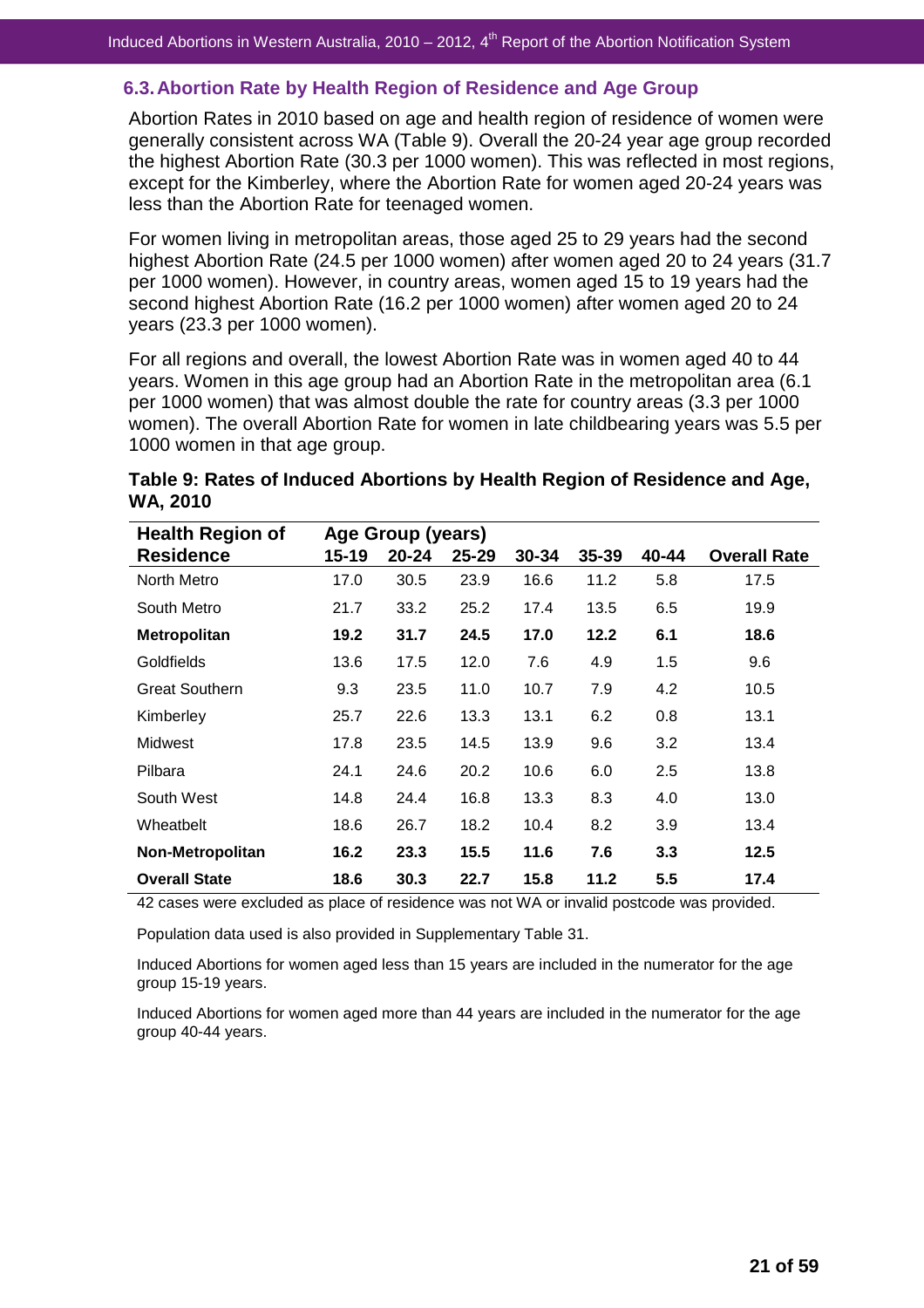Abortion Rates in 2011 based on age and place of residence of women were generally consistent across WA (Table 10). Overall the 20-24 year age group recorded the highest Abortion rate (30.9 per 1000 women). Unlike 2010, this was reflected in the Rates for all regions.

As seen in 2010 data, women living in metropolitan areas women aged 25 to 29 years had the second highest Abortion Rate (22.9 per 1000 women) after women aged 20 to 24 years (31.7 per 1000 women). Unlike 2010, women aged 25 to 29 in country areas also had the second highest Abortion Rate (16.5 per 1000 women with teenaged women aged 15 to 19 years a close third in Abortion Rates (16.4 per 1000 women).

For all regions and overall, the lowest Abortion Rate was in women aged 40 to 44 years. Women in this age group had an Abortion Rate in the metropolitan area (5.2 per 1000 women) that was more than 50 percent higher than the abortion rate for country areas (3.2 per 1000 women). Since 2010 the abortion rate in metropolitan women in this age group has reduced. The overall Abortion Rate for women in late childbearing years was 4.8 per 1000 women in that age group.

**Table 10: Rates of Induced Abortions by Health Region of Residence and Age, WA, 2011** 

| <b>Health Region of</b> |           | Age Group (years) |           |       |           |       |                     |
|-------------------------|-----------|-------------------|-----------|-------|-----------|-------|---------------------|
| <b>Residence</b>        | $15 - 19$ | $20 - 24$         | $25 - 29$ | 30-34 | $35 - 39$ | 40-44 | <b>Overall Rate</b> |
| North Metro             | 17.5      | 30.8              | 22.7      | 18.1  | 11.8      | 5.5   | 17.8                |
| South Metro             | 19.1      | 32.7              | 23.0      | 18.1  | 12.5      | 4.9   | 18.7                |
| <b>Metropolitan</b>     | 18.2      | 31.7              | 22.9      | 18.1  | 12.1      | 5.2   | 18.2                |
| Goldfields              | 16.2      | 19.8              | 10.5      | 8.0   | 5.6       | 2.0   | 10.3                |
| <b>Great Southern</b>   | 8.8       | 22.6              | 11.1      | 11.8  | 10.2      | 4.2   | 10.8                |
| Kimberley               | 17.4      | 24.0              | 13.7      | 5.7   | 3.5       | 1.5   | 11.0                |
| Midwest                 | 18.6      | 28.2              | 23.8      | 16.4  | 12.7      | 2.5   | 16.4                |
| Pilbara                 | 21.8      | 26.9              | 13.9      | 17.4  | 10.2      | 5.1   | 15.5                |
| South West              | 17.2      | 31.1              | 20.6      | 11.1  | 10.6      | 3.9   | 14.7                |
| Wheatbelt               | 14.7      | 29.3              | 17.7      | 16.4  | 7.9       | 1.9   | 13.3                |
| Non-Metropolitan        | 16.4      | 26.8              | 16.5      | 12.5  | 9.3       | 3.2   | 13.6                |
| <b>Overall State</b>    | 17.9      | 30.9              | 21.6      | 16.9  | 11.5      | 4.8   | 17.3                |

43 cases were excluded as place of residence was not WA or invalid postcode was provided.

Population data used is also provided in Supplementary Table 32.

Induced Abortions for women aged less than 15 years are included in the numerator for the age group 15-19 years.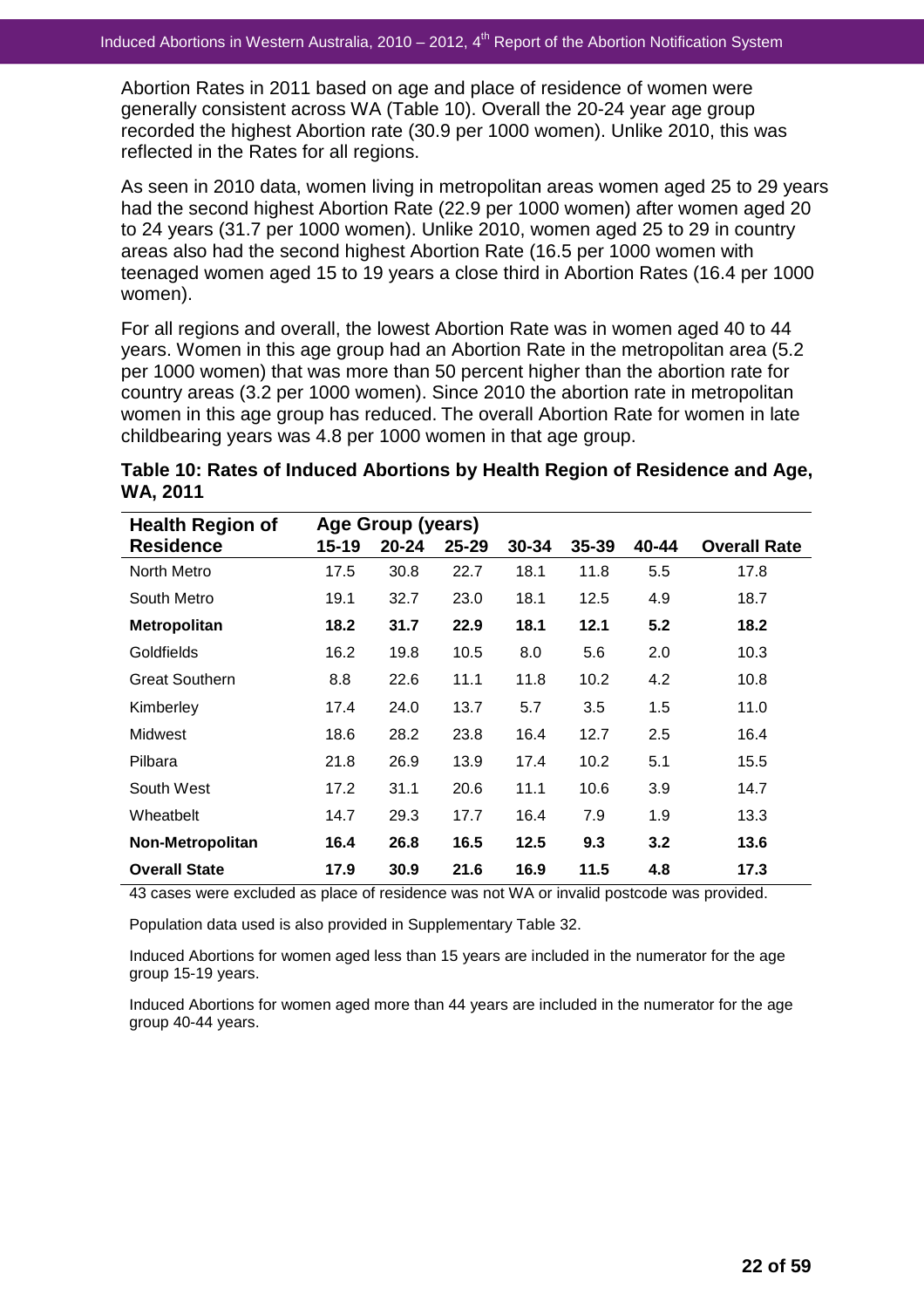Abortion Rates in 2012 based on age and place of residence of women were both consistent with 2010 and 2011 and generally consistent across WA Health Regions (Table 11). Overall, the 20-24 year age group recorded the highest Abortion Rate (30.8 per 1000 women). This was reflected in rates in all regions.

Women aged 25 to 29 years had the second highest Abortion Rate (23.8 per 1000 women). Teenaged women in country areas moved from second highest, to third highest, then fourth highest Abortion Rates in the 2010, 2011 and 2012 calendar years respectively. In 2012, the rate of abortion for each age group in country areas overall mirrored the hierarchy of rate of abortion in metropolitan areas by age group. However, teenaged women had the second highest abortion rate in the Great Southern and Kimberley regions.

For all regions and overall, the lowest Abortion Rate was in women aged 40 to 44 years. Women in this age group had an Abortion Rate of 5.9 per 1000 women in the metropolitan area that was almost 50 percent higher than the Abortion Rate for country areas (3.8 per 1000 women). The overall Abortion Rate for women in these late childbearing years was 5.5 per 1000 women in that age group.

| Table 11: Rates of Induced Abortions by Health Region of Residence and Age, |  |
|-----------------------------------------------------------------------------|--|
| WA, 2012                                                                    |  |

| <b>Health Region of</b> | Age Group (years) |           |           |           |       |       |                     |
|-------------------------|-------------------|-----------|-----------|-----------|-------|-------|---------------------|
| <b>Residence</b>        | $15 - 19$         | $20 - 24$ | $25 - 29$ | $30 - 34$ | 35-39 | 40-44 | <b>Overall Rate</b> |
| North Metro             | 14.9              | 29.6      | 22.4      | 16.6      | 11.5  | 6.3   | 17.0                |
| South Metro             | 15.3              | 32.1      | 25.5      | 19.2      | 12.2  | 5.5   | 18.5                |
| <b>Metropolitan</b>     | 15.1              | 30.8      | 23.8      | 17.8      | 11.9  | 5.9   | 17.7                |
| Goldfields              | 9.6               | 14.8      | 10.1      | 8.3       | 7.3   | 4.0   | 9.0                 |
| <b>Great Southern</b>   | 14.9              | 16.4      | 10.3      | 10.8      | 3.9   | 2.7   | 9.4                 |
| Kimberley               | 14.4              | 16.0      | 13.7      | 11.5      | 5.6   | 6.9   | 11.3                |
| Midwest                 | 15.0              | 26.9      | 20.3      | 12.4      | 9.3   | 2.2   | 14.1                |
| Pilbara                 | 14.4              | 30.7      | 14.6      | 10.6      | 8.8   | 2.8   | 13.2                |
| South West              | 8.1               | 24.2      | 15.6      | 12.4      | 7.7   | 4.2   | 11.5                |
| Wheatbelt               | 11.2              | 21.6      | 12.7      | 12.8      | 10.3  | 4.4   | 11.7                |
| Non-Metropolitan        | 11.4              | 22.3      | 14.3      | 11.5      | 7.7   | 3.8   | 11.5                |
| <b>Overall State</b>    | 14.3              | 29.1      | 21.8      | 16.3      | 10.9  | 5.5   | 16.4                |

36 cases were excluded as place of residence was not in WA or invalid postcode was provided.

Population data used is also provided in Supplementary Table 33.

Induced Abortions for women aged less than 15 years are included in the numerator for the age group 15-19 years.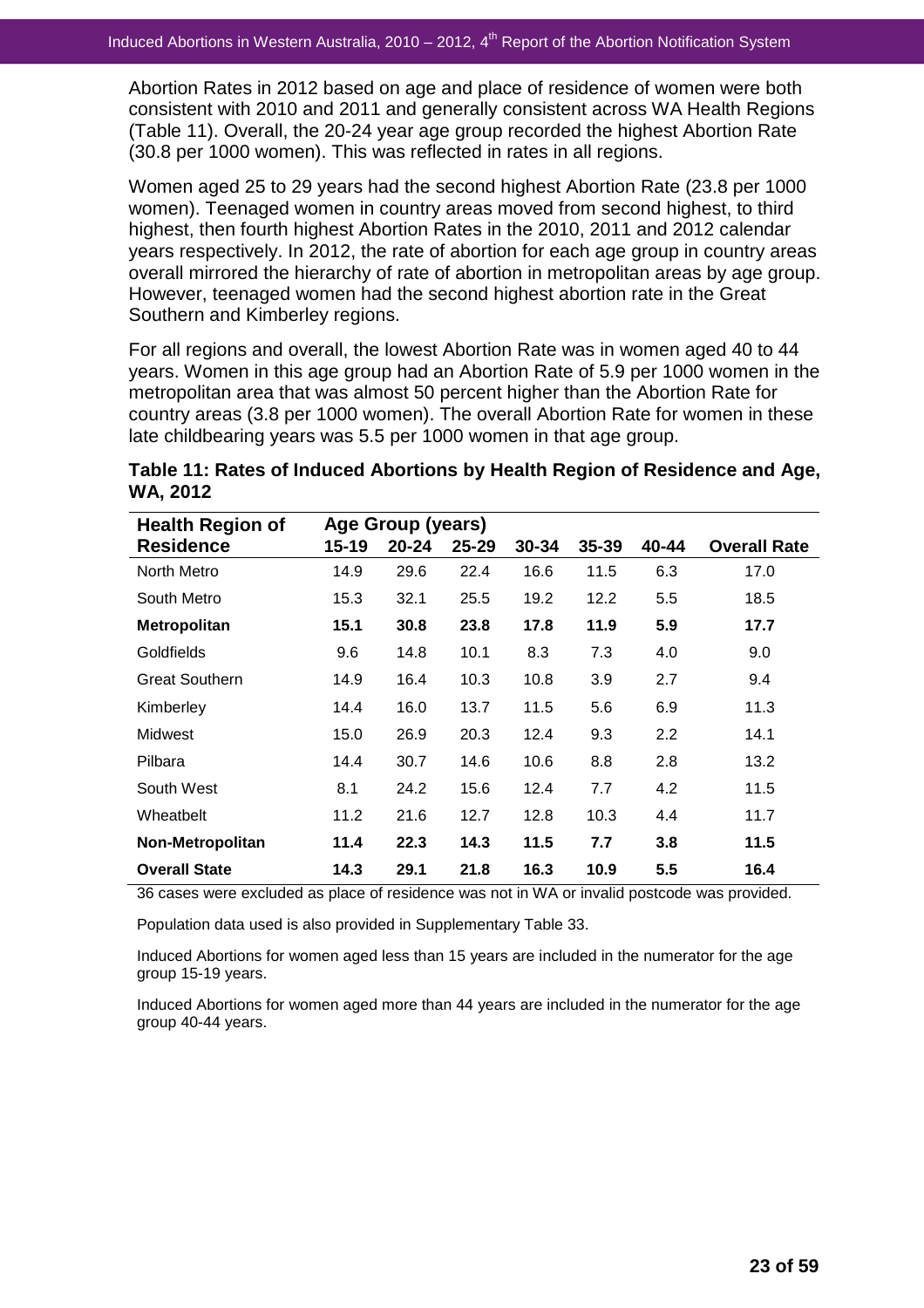### **6.4. Abortion, Birth and Pregnancy Rates for Teenaged Women by Place of Residence**

Overall in 2010, teenaged women living in WA had higher Abortion Rates (18.6 per 1000 women) than Birth Rates (17.8 per 1000 women) with a Pregnancy Rate of 36.4 per 1000 women (Table 12). For the smaller number of teenaged women living in country areas, there was a Pregnancy Rate and Birth Rate that exceeded those in metropolitan areas and, in contrast with metropolitan teenaged women, their Birth Rate was higher and almost twice their Abortion Rate.

Teenage women living in metropolitan WA (19.2 per 1000 women) had a higher Abortion Rate than those living in rural areas (16.2 per 1000 women).

Northern Metropolitan Area teenaged women had a lower rate of Abortion, Birth and Pregnancy than those living in the South Metropolitan Area.

Teenage women living in the Kimberley and the Pilbara regions had the highest Abortion, Birth and Pregnancy Rates in WA in 2010. High rates of teenage pregnancies were also evident in the Midwest population.

The Abortion Rate for teenage women was lowest in the Great Southern region. The teenage Birth Rate in this region was also low at 20.1 per 1000 women where overall pregnancy rate was the second lowest in WA. The Southwest region had a Pregnancy Rate that was comparable to women living in the metropolitan area. However, the Southwest Abortion Rate was very similar to metropolitan Birth Rate while the Southwest Birth Rate was similar to the metropolitan Abortion Rate.

| <b>Health Region of</b><br><b>Residence</b> | <b>Abortion Rate</b> Birth Rate |      | <b>Pregnancy Rate</b> |
|---------------------------------------------|---------------------------------|------|-----------------------|
| North Metro                                 | 17.0                            | 11.0 | 27.9                  |
| South Metro                                 | 21.7                            | 18.5 | 40.2                  |
| <b>Metropolitan</b>                         | 19.2                            | 14.5 | 33.7                  |
| Goldfields                                  | 13.6                            | 31.0 | 44.6                  |
| <b>Great Southern</b>                       | 9.3                             | 20.1 | 29.4                  |
| Kimberley                                   | 25.7                            | 93.4 | 119.1                 |
| <b>Midwest</b>                              | 17.8                            | 37.0 | 54.8                  |
| Pilbara                                     | 24.1                            | 44.9 | 69.0                  |
| South West                                  | 14.8                            | 18.8 | 33.6                  |
| Wheatbelt                                   | 18.6                            | 24.8 | 43.4                  |
| <b>Non-Metropolitan</b>                     | 16.2                            | 30.7 | 46.9                  |
| <b>Overall State</b>                        | 18.6                            | 17.8 | 36.4                  |

### **Table 12: Teenage Pregnancy, Birth and Abortion Rates by Health Region of Residence, WA, 2010**

6 Abortion cases and 2 Birth cases were excluded as postcode of residence reported was not in WA or was an invalid postcode.

Population data used is also provided in Supplementary Table 31.

Induced Abortions for women aged less than 15 years are included in the numerator.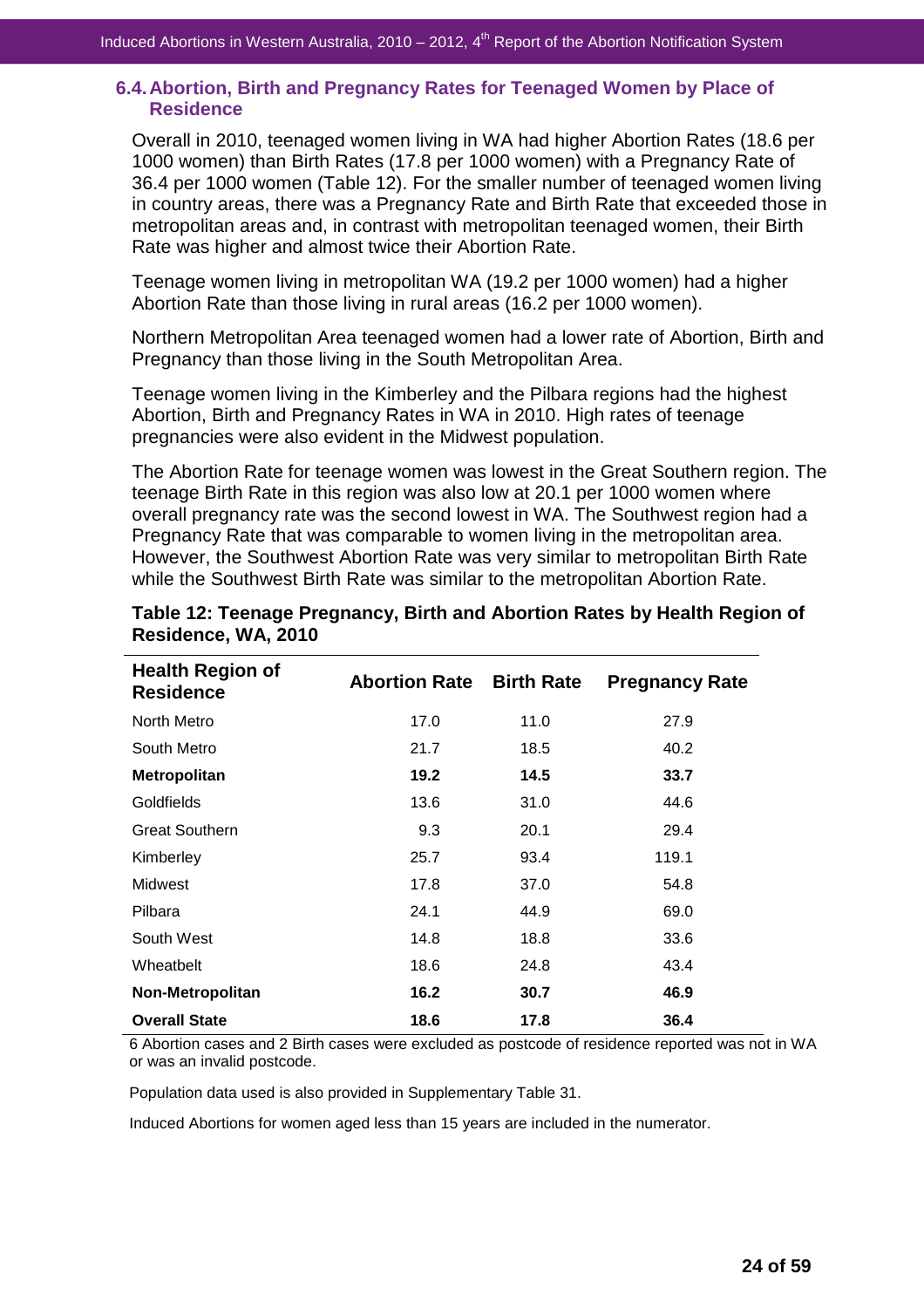Overall in 2011, teenage women living in WA had lower Abortion Rates (17.9 per 1000 women) than Birth Rates (18.1 per 1000 women) with a Pregnancy Rate of 36.0 per 1000 women (Table 13).

Teenage women living in metropolitan WA had a slightly higher Abortion Rate (18.2 per 1000 women) than those living in rural areas (16.4 per 1000 women).

Northern Metropolitan Area teenaged women had a lower rate of Abortion, Birth and Pregnancy than those living in the South Metropolitan Area, who had the second highest Abortion Rate reported for WA.

Teenage women living in the Pilbara region had the highest Abortion Rate in WA in 2011, while the Kimberley region reported the highest Birth and Pregnancy Rates in teenage women in WA in 2011. High rates of teenage pregnancies were also evident in the Goldfields and Midwest population.

The Abortion Rate for teenage women was lowest in the Great Southern region. The teenage Birth Rate in this region was almost double the Rate of Birth in the metropolitan area and was the second lowest Birth Rate among the seven rural health regions at 27.5 per 1000 women.

The Southwest region had an Abortion Rate comparable to women living in the metropolitan area; however the Birth and Pregnancy Rates in this region were higher than in the metropolitan area.

| <b>Health Region of</b> |                      |                   |                       |  |
|-------------------------|----------------------|-------------------|-----------------------|--|
| <b>Residence</b>        | <b>Abortion Rate</b> | <b>Birth Rate</b> | <b>Pregnancy Rate</b> |  |
| North Metro             | 17.5                 | 10.5              | 27.9                  |  |
| South Metro             | 19.1                 | 18.5              | 37.6                  |  |
| <b>Metropolitan</b>     | 18.2                 | 14.3              | 32.5                  |  |
| Goldfields              | 16.2                 | 44.9              | 61.1                  |  |
| <b>Great Southern</b>   | 8.8                  | 27.5              | 36.3                  |  |
| Kimberley               | 17.4                 | 74.4              | 91.8                  |  |
| <b>Midwest</b>          | 18.6                 | 41.6              | 60.2                  |  |
| Pilbara                 | 21.8                 | 37.6              | 59.4                  |  |
| South West              | 17.2                 | 19.2              | 36.5                  |  |
| Wheatbelt               | 14.7                 | 33.7              | 48.4                  |  |
| Non-Metropolitan        | 16.4                 | 34.0              | 50.4                  |  |
| <b>Overall State</b>    | 17.9                 | 18.1              | 36.0                  |  |

**Table 13: Teenage Pregnancy, Birth and Abortion Rates by Health Region of Residence, WA, 2011** 

4 Abortion cases were excluded as postcode of residence reported was not in WA or was an invalid postcode.

Population data used is also provided in Supplementary Table 32.

Induced Abortions for women aged less than 15 years are included in the numerator.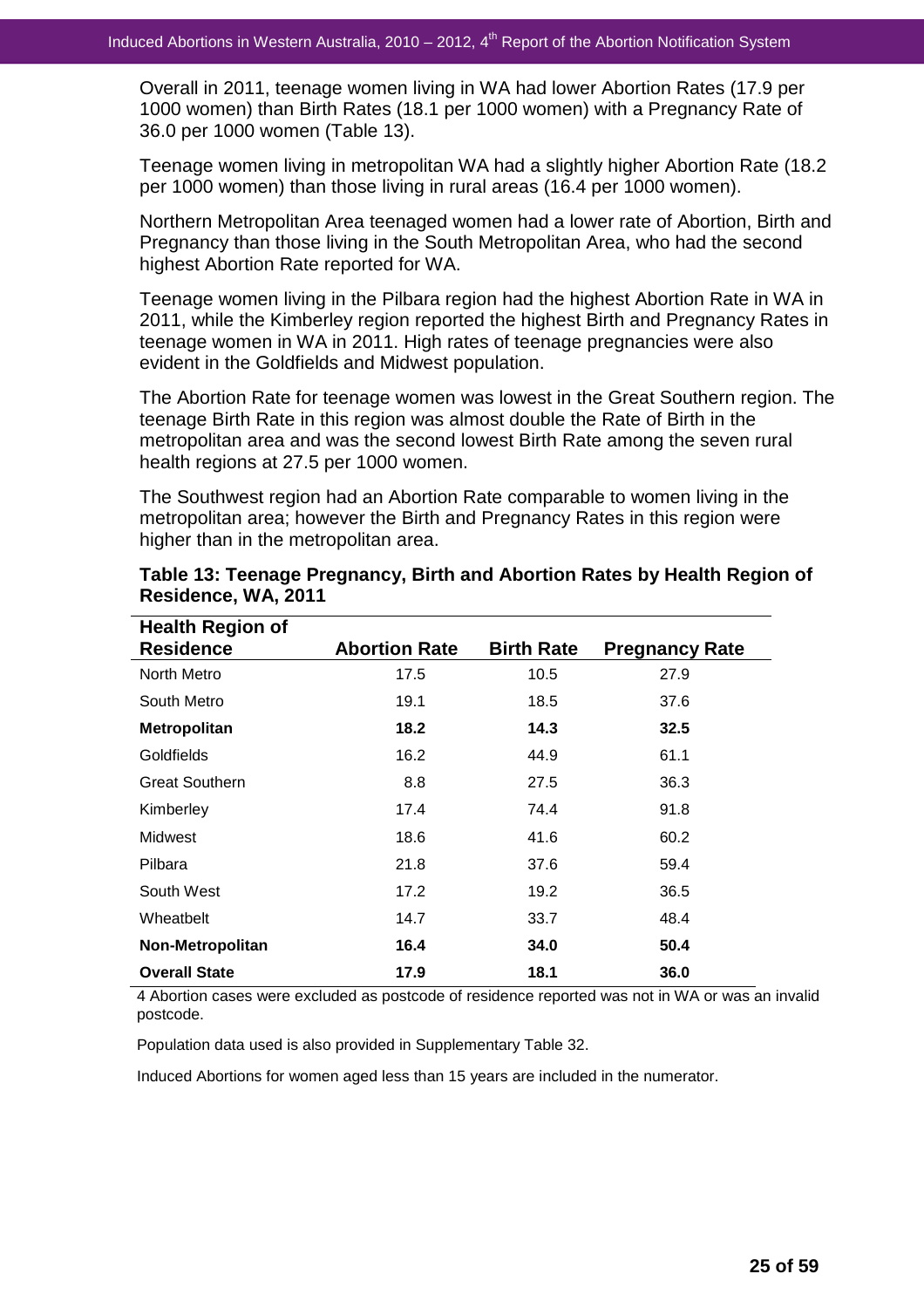Overall in 2012, teenaged women living in WA had lower Abortion Rates (14.3 per 1000 women) than Birth Rates (17.0 per 1000 women) with a Pregnancy Rate of 31.3 per 1000 women (Table 13). This pregnancy rate was a decrease of more than 10 percent on 2010 and 2011.

Teenaged women living in metropolitan WA had a slightly higher Abortion Rate (15.1 per 1000 women) than those living in rural areas (14.3 per 1000 women).

North Metropolitan Area teenaged women had a lower rate of Abortion, Birth and Pregnancy than those living in the South Metropolitan Area, who had the highest Abortion Rate reported for WA (15.3 per 1000 women).

Teenaged women living in the Kimberley, Pilbara, Midwest and Great Southern regions had similar Abortion Rates to the North and South Metropolitan Areas in 2012. The Kimberley region experienced the highest Birth (60.6 per 1000 women) and Pregnancy Rates (75.0 per 1000 women) among teenaged women in WA in 2012. High rates of teenage pregnancies were also evident in the Midwest, Goldfields, Pilbara and Wheatbelt population.

The Abortion Rate for teenage women was lowest in the Southwest (8.1 per 1000 women) and Goldfields (9.6 per 1000 women) regions. The lowest Pregnancy Rate among all nine regions was in the Southwest (23.5 per 1000 women aged 15 to 19).

| <b>Health Region of</b> |                      |                   |                       |
|-------------------------|----------------------|-------------------|-----------------------|
| <b>Residence</b>        | <b>Abortion Rate</b> | <b>Birth Rate</b> | <b>Pregnancy Rate</b> |
| North Metro             | 14.9                 | 11.1              | 26.0                  |
| South Metro             | 15.3                 | 17.9              | 33.1                  |
| Metropolitan            | 15.1                 | 14.3              | 29.4                  |
| Goldfields              | 9.6                  | 36.8              | 46.4                  |
| <b>Great Southern</b>   | 14.9                 | 18.5              | 33.4                  |
| Kimberley               | 14.4                 | 60.6              | 75.0                  |
| Midwest                 | 15.0                 | 32.0              | 47.0                  |
| Pilbara                 | 14.4                 | 28.7              | 43.1                  |
| South West              | 8.1                  | 15.4              | 23.5                  |
| Wheatbelt               | 11.2                 | 30.0              | 41.2                  |
| Non-Metropolitan        | 11.4                 | 26.8              | 38.2                  |
| <b>Overall State</b>    | 14.3                 | 17.0              | 31.3                  |

| Table 14: Teenage Pregnancy, Birth and Abortion Rates by Health Region of |  |  |  |
|---------------------------------------------------------------------------|--|--|--|
| Residence, WA, 2012                                                       |  |  |  |

7 Abortion cases were excluded as postcode of residence reported was not in WA or was an invalid postcode.

Population data used is also provided in Supplementary Table 33.

Induced Abortions for women aged less than 15 years are included in the numerator.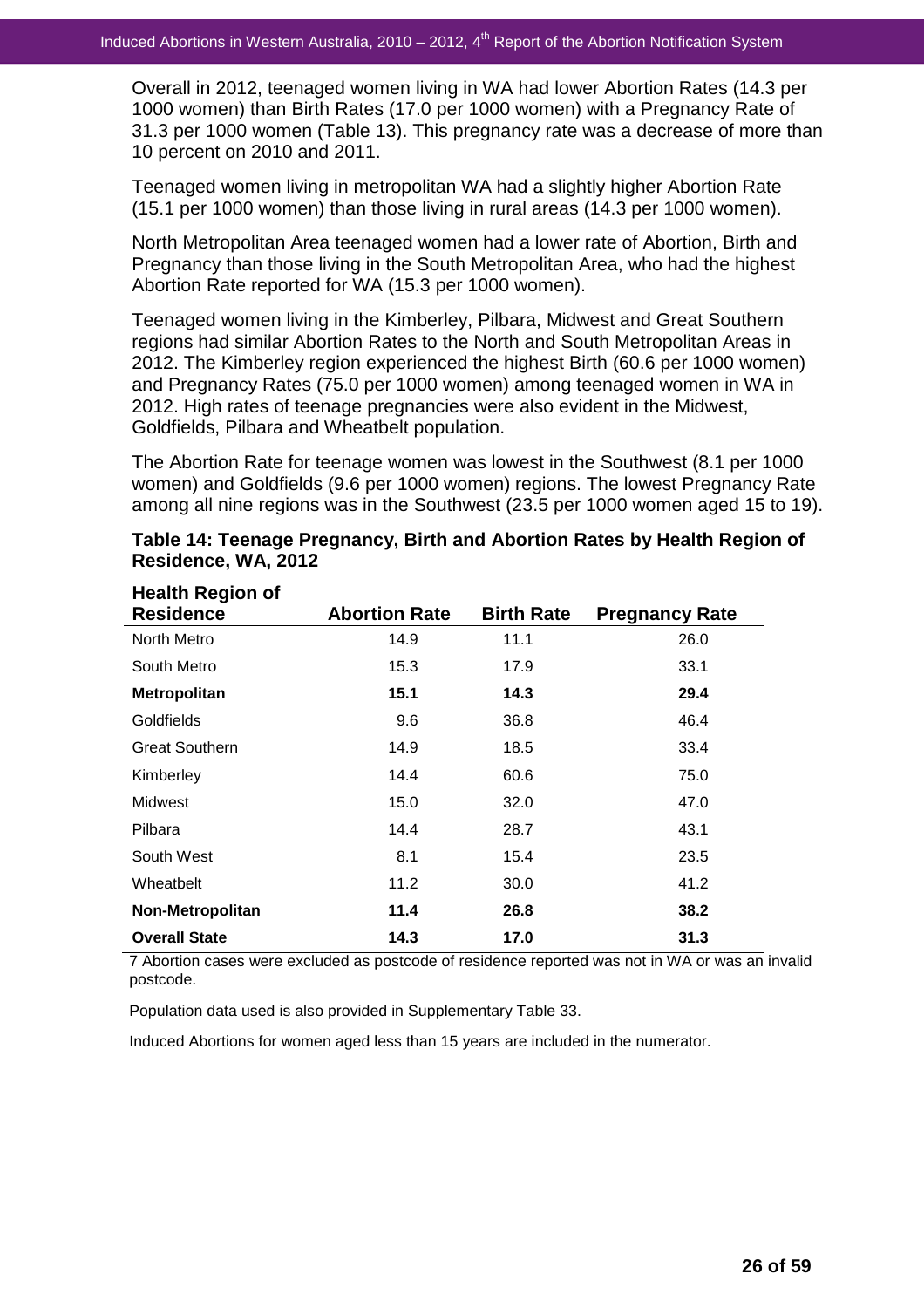### **6.5. Aboriginal Status and Abortion Rate**

Calculating the Abortion Rate by Aboriginal Status uses Population Data as the denominator. Population data by health region, age and Aboriginal status are not available for 2012 at time of reporting. Calendar years 2010 and 2011 are presented here. Data for calendar year 2012 will be presented in the next report.

In WA in 2011, 3.7 percent of the estimated number of women of childbearing age was Aboriginal. In the three years, 2010, 2011 and 2012, a smaller proportion of 2.6 and 2.7 percent of all induced abortions in WA were for Aboriginal women (Table 15).

|      | Aboriginal<br>Number (%) | Non-Aboriginal<br>Number (%) | <b>Total</b> |
|------|--------------------------|------------------------------|--------------|
| 2002 | 275(3.3)                 | 7987 (96.7)                  | 8262         |
| 2003 | 254(3.2)                 | 7687 (96.8)                  | 7941         |
| 2004 | 201(2.6)                 | 7668 (97.4)                  | 7869         |
| 2005 | 196 (2.5)                | 7633 (97.5)                  | 7829         |
| 2006 | 238(2.9)                 | 8098 (97.1)                  | 8336         |
| 2007 | 234(2.8)                 | 8190 (97.2)                  | 8424         |
| 2008 | 226(2.6)                 | 8442 (97.4)                  | 8668         |
| 2009 | 232 (2.6)                | 8653 (97.4)                  | 8885         |
| 2010 | 216(2.6)                 | 8199 (97.4)                  | 8415         |
| 2011 | 235(2.7)                 | 8448 (97.3)                  | 8683         |
| 2012 | 224(2.7)                 | 8205 (97.3)                  | 8429         |

|  |  |  | Table 15: Abortion Numbers and Aboriginality, WA, 2002-2012 |
|--|--|--|-------------------------------------------------------------|
|--|--|--|-------------------------------------------------------------|

 Cases without an Aboriginal status reported were included in the non-Aboriginal cases. Number of cases without status were 203, 62, 85, 34 and 2 for years 2002, 2003, 2004, 2006 and 2008 respectively.

The small numbers of Induced Abortions reported for Aboriginal women in WA are presented by Health Region of woman's postcode. The Abortion Rates presented below must be interpreted with caution as even small variation in these numbers can change Abortion Rates.

In 2010 (Table 16) Abortion Rates were lower in Aboriginal women than in non-Aboriginal women in all age groups. In both Aboriginal and non-Aboriginal women, 20 to 24 year old women had the highest Rate of Abortion, and those that were 40 to 44 years old had the lowest rate of Abortion.

For both Aboriginal and non-Aboriginal women the Abortion Rate was higher for women with metropolitan residences than those living in the country.

In metropolitan areas, Aboriginal women aged 20 to 24 and living in the North Metropolitan Area had half the Abortion rate of Aboriginal women of this age group in the South Metropolitan Area, while the Non-Aboriginal women of this age group had similar abortion rates for North and South.

The highest Abortion Rate for Aboriginal women was in teenaged women living in the Kimberley and Midwest regions. Similarly, non-Aboriginal teenaged women living in the Kimberley had the highest Abortion Rate, closely followed by women aged 20 to 24 years in the metropolitan areas and Kimberley region. Teenaged non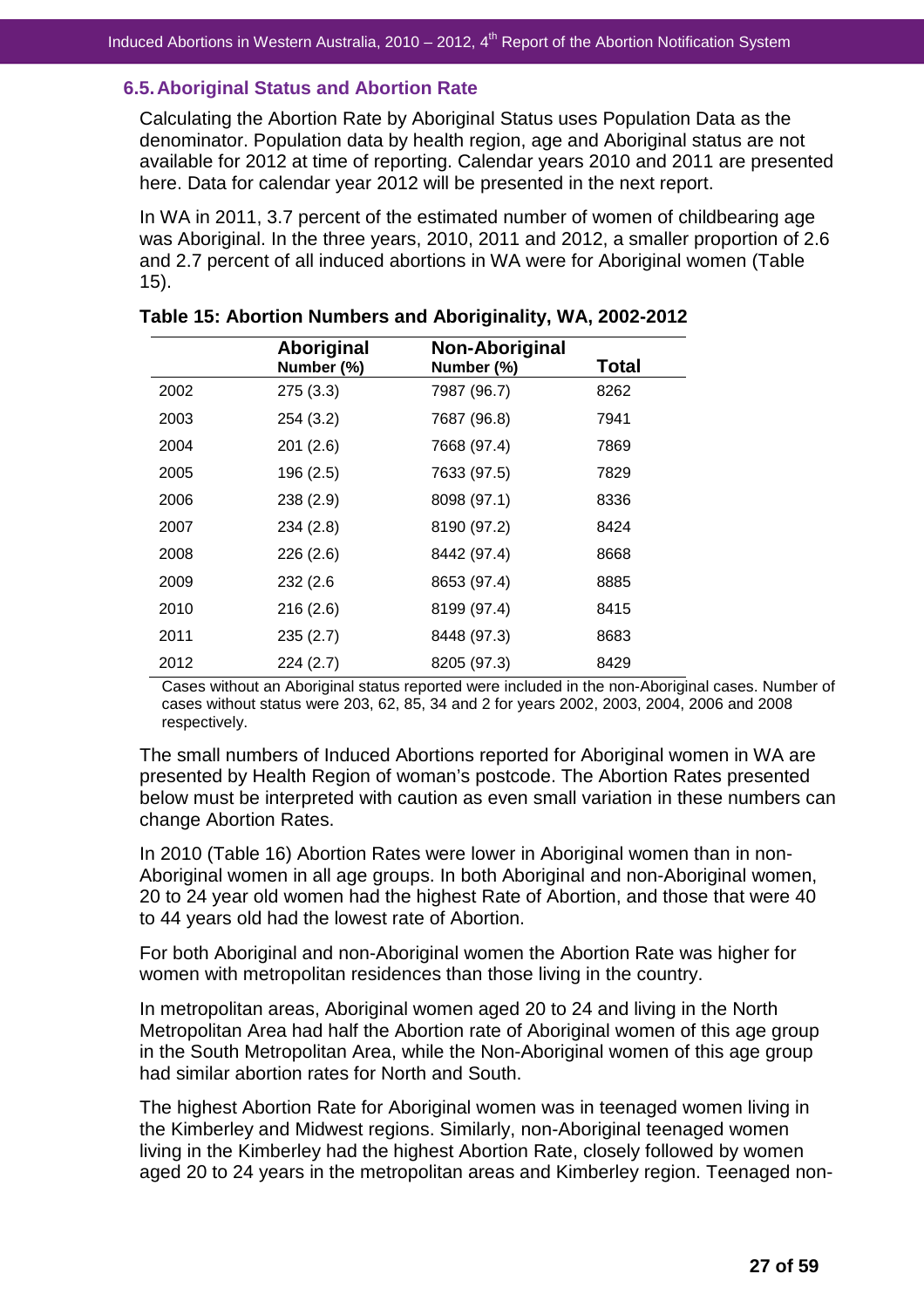Aboriginal women in the Pilbara also had a high Abortion Rate compared to other age groups and regions of residence.

| <b>Health Region of</b> | <b>Age Group (Years)</b> |                       |       |       |       |       |              |  |  |  |
|-------------------------|--------------------------|-----------------------|-------|-------|-------|-------|--------------|--|--|--|
| <b>Residence</b>        | $15 - 19$                | 20-24                 | 25-29 | 30-34 | 35-39 | 40-44 | <b>Total</b> |  |  |  |
| <b>Aboriginal</b>       |                          |                       |       |       |       |       |              |  |  |  |
| North Metro             | 15.4                     | 16.2                  | 25.2  | 19.7  | 10.4  | 2.2   | 15.1         |  |  |  |
| South Metro             | 16.4                     | 31.2                  | 20.0  | 17.1  | 6.4   | 2.2   | 17.0         |  |  |  |
| Goldfields              | 0.0                      | 3.2                   | 12.2  | 9.4   | 0.0   | 0.0   | 4.0          |  |  |  |
| <b>Great Southern</b>   | 9.3                      | 0.0                   | 0.0   | 0.0   | 0.0   | 0.0   | 2.1          |  |  |  |
| Kimberley               | 18.8                     | 13.5                  | 10.8  | 6.7   | 3.7   | 2.2   | 10.1         |  |  |  |
| Midwest                 | 32.6                     | 13.8                  | 10.3  | 8.0   | 8.3   | 9.2   | 15.4         |  |  |  |
| Pilbara                 | 5.4                      | 20.7                  | 10.3  | 3.8   | 3.8   | 7.9   | 9.0          |  |  |  |
| South West              | 11.0                     | 22.1                  | 9.3   | 9.2   | 18.3  | 0.0   | 12.1         |  |  |  |
| Wheatbelt               | 13.2                     | 14.0                  | 17.4  | 8.3   | 0.0   | 0.0   | 9.4          |  |  |  |
| <b>Overall State</b>    | 15.3                     | 17.6                  | 15.0  | 11.0  | 6.0   | 3.0   | 12.2         |  |  |  |
|                         |                          | <b>Non-Aboriginal</b> |       |       |       |       |              |  |  |  |
| North Metro             | 17.0                     | 30.7                  | 23.9  | 16.5  | 11.2  | 5.9   | 17.6         |  |  |  |
| South Metro             | 21.8                     | 33.2                  | 25.3  | 17.5  | 13.6  | 6.6   | 20.0         |  |  |  |
| Goldfields              | 16.0                     | 20.1                  | 12.0  | 7.4   | 5.5   | 1.7   | 10.3         |  |  |  |
| <b>Great Southern</b>   | 9.3                      | 25.0                  | 11.6  | 11.1  | 8.2   | 4.4   | 10.8         |  |  |  |
| Kimberley               | 42.6                     | 31.9                  | 15.1  | 17.4  | 7.6   | 0.0   | 15.6         |  |  |  |
| Midwest                 | 14.3                     | 25.3                  | 15.2  | 14.7  | 9.8   | 2.5   | 13.1         |  |  |  |
| Pilbara                 | 31.9                     | 25.7                  | 21.8  | 11.5  | 6.3   | 1.5   | 14.7         |  |  |  |
| South West              | 14.9                     | 24.4                  | 17.0  | 13.4  | 8.2   | 4.1   | 13.0         |  |  |  |
| Wheatbelt               | 19.3                     | 27.9                  | 18.2  | 10.6  | 8.7   | 4.1   | 13.7         |  |  |  |
| <b>Overall State</b>    | 18.8                     | 30.8                  | 23.0  | 16.0  | 11.4  | 5.6   | 17.6         |  |  |  |

### **Table 16: Abortion Rate by Aboriginal Status, Age and Health Region of Residence, WA, 2010**

42 Abortion cases were excluded as postcode of residence reported was not in WA or was an invalid postcode.

Population data used is also provided in Supplementary Table 31 and Supplementary Table 37.

Induced Abortions for women aged less than 15 years are included in the numerator for the age group 15-19 years.

Induced Abortions for women aged more than 44 years are included in the numerator for the age group 40-44 years.

In 2011 (Table 17), Abortion Rates were lower in Aboriginal women than in Non-Aboriginal women in all age groups. In both Aboriginal and non-Aboriginal women, 20 to 24 year old women had the highest Rate of Abortion, and those that were 40 to 44 years had the lowest rate.

For Aboriginal women, the Abortion Rate was higher in women living in the Kimberley, Midwest and Pilbara regions than for those living in metropolitan areas.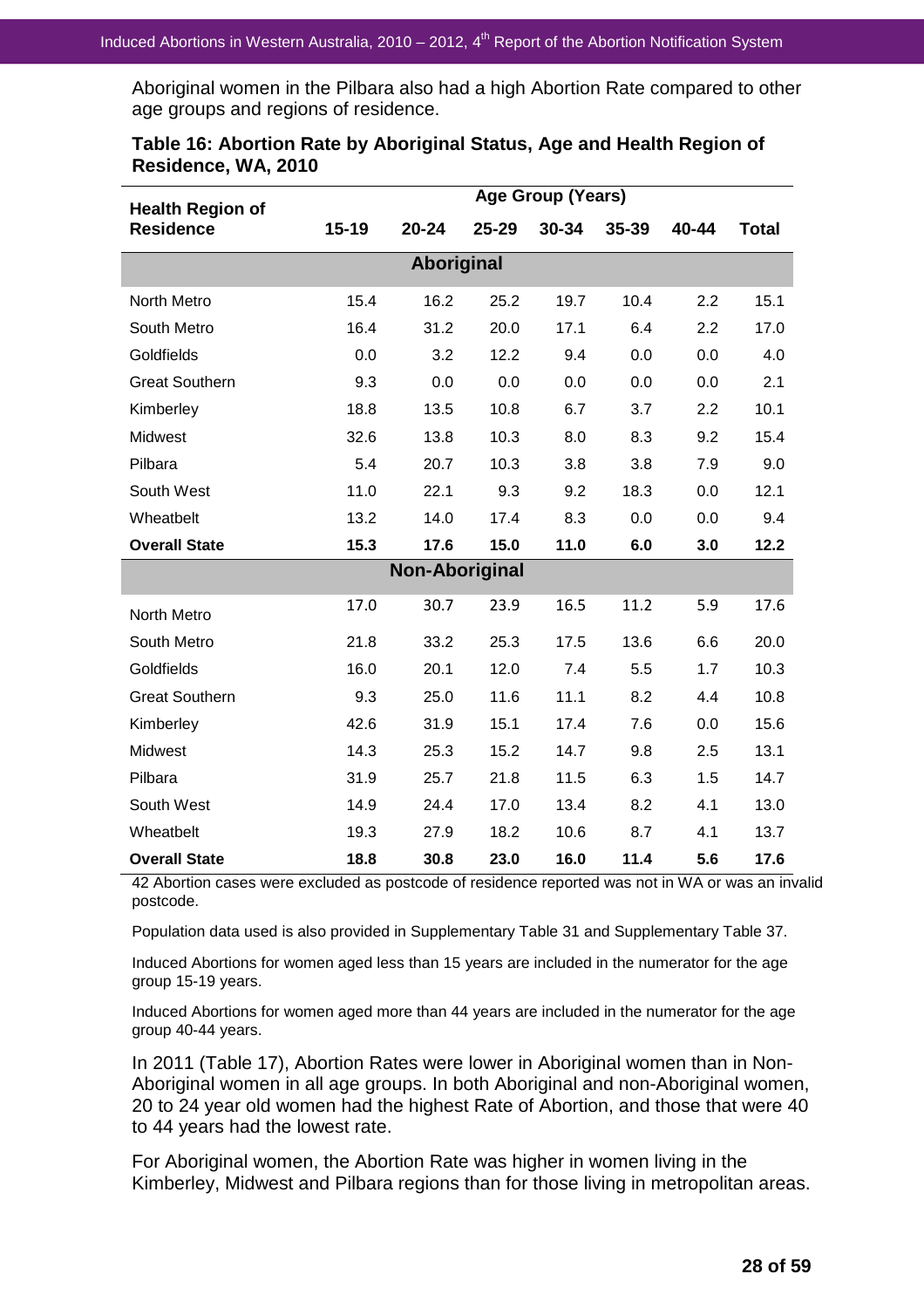For non-Aboriginal women the Abortion Rate was higher in the metropolitan areas than in the country regions.

In metropolitan areas, Aboriginal women aged 20 to 24 and living in the North Metropolitan area had almost twice the Abortion Rate of Aboriginal women of this age group in the South Metropolitan area, while the non-Aboriginal women of this age group had similar abortion rates for North and South Metropolitan residences.

The highest Abortion Rate for Aboriginal women was in women aged 20 to 24 living in the North Metropolitan, Kimberley and Pilbara areas. Similarly, non-Aboriginal women aged 20 to 24 had the highest Abortion Rate in all residential areas.

| <b>Health Region of</b> |           |                       |       | Age Group (Years) |       |       |              |  |  |  |  |
|-------------------------|-----------|-----------------------|-------|-------------------|-------|-------|--------------|--|--|--|--|
| <b>Residence</b>        | $15 - 19$ | $20 - 24$             | 25-29 | 30-34             | 35-39 | 40-44 | <b>Total</b> |  |  |  |  |
| <b>Aboriginal</b>       |           |                       |       |                   |       |       |              |  |  |  |  |
| North Metro             | 11.6      | 28.2                  | 20.3  | 13.0              | 10.5  | 6.5   | 15.7         |  |  |  |  |
| South Metro             | 12.7      | 18.2                  | 12.0  | 8.4               | 17.1  | 2.2   | 12.4         |  |  |  |  |
| Goldfields              | 3.3       | 9.4                   | 3.9   | 0.0               | 0.0   | 0.0   | 3.4          |  |  |  |  |
| <b>Great Southern</b>   | 0.0       | 0.0                   | 24.7  | 0.0               | 0.0   | 0.0   | 4.1          |  |  |  |  |
| Kimberley               | 19.6      | 26.1                  | 19.9  | 9.7               | 0.0   | 0.0   | 14.1         |  |  |  |  |
| Midwest                 | 15.0      | 19.8                  | 24.9  | 23.4              | 21.1  | 0.0   | 17.7         |  |  |  |  |
| Pilbara                 | 24.1      | 26.1                  | 20.1  | 22.6              | 15.3  | 3.9   | 19.4         |  |  |  |  |
| South West              | 5.2       | 6.9                   | 18.0  | 9.3               | 0.0   | 0.0   | 6.5          |  |  |  |  |
| Wheatbelt               | 4.3       | 6.4                   | 8.7   | 16.8              | 0.0   | 0.0   | 5.7          |  |  |  |  |
| <b>Overall State</b>    | 13.1      | 20.5                  | 17.2  | 12.0              | 8.8   | 2.1   | 13.1         |  |  |  |  |
|                         |           | <b>Non-Aboriginal</b> |       |                   |       |       |              |  |  |  |  |
| North Metro             | 17.6      | 30.8                  | 22.8  | 18.1              | 11.9  | 5.5   | 17.8         |  |  |  |  |
| South Metro             | 19.3      | 33.1                  | 23.2  | 18.2              | 12.4  | 4.9   | 18.8         |  |  |  |  |
| Goldfields              | 18.8      | 21.7                  | 11.3  | 9.0               | 6.2   | 2.2   | 11.3         |  |  |  |  |
| <b>Great Southern</b>   | 9.4       | 24.1                  | 10.3  | 12.2              | 10.6  | 4.3   | 11.1         |  |  |  |  |
| Kimberley               | 13.3      | 22.1                  | 9.0   | 3.2               | 5.8   | 2.4   | 8.5          |  |  |  |  |
| Midwest                 | 19.5      | 29.8                  | 23.6  | 15.4              | 11.7  | 2.8   | 16.2         |  |  |  |  |
| Pilbara                 | 20.9      | 27.1                  | 13.2  | 16.8              | 9.5   | 5.3   | 14.9         |  |  |  |  |
| South West              | 17.7      | 32.0                  | 20.6  | 11.2              | 10.8  | 4.0   | 15.0         |  |  |  |  |
| Wheatbelt               | 16.2      | 31.8                  | 18.3  | 16.3              | 8.3   | 2.0   | 13.9         |  |  |  |  |
| <b>Overall State</b>    | 18.1      | 31.3                  | 21.8  | 17.1              | 11.6  | 4.9   | 17.5         |  |  |  |  |

#### **Table 17: Abortion Rate by Aboriginal Status, Age and Health Region of Residence, WA, 2011**

43 Abortion cases were excluded as postcode of residence reported was not in WA or was an invalid postcode.

Population data used is also provided in Supplementary Table 32 and Supplementary Table 38.

Induced Abortions for women aged less than 15 years are included in the numerator for the age group 15-19 years.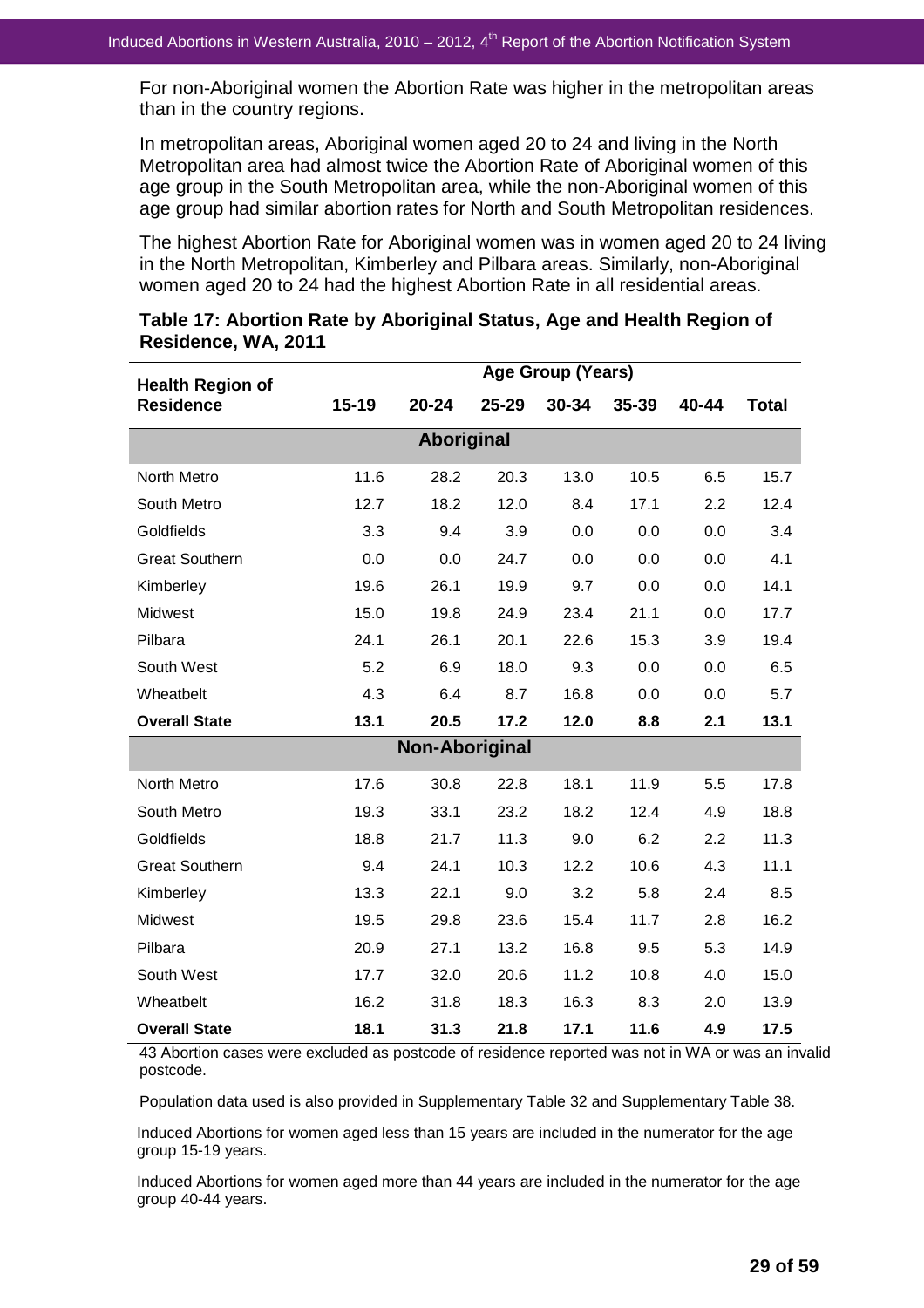When Abortion Rates were compared for Aboriginal and Non-Aboriginal Women over the period 2008 to 2011 (Figure 9), the Abortion Rates across four years were variable in most regions. For period 2010 to 2011 the Abortion Rate for Aboriginal women increased and for non-Aboriginal women the Abortion Rate decreased.

**Figure 9: Abortion Rate by Aboriginal Status and Health Region of Residence, 2008-2011** 



### **6.6. Aboriginal Status and Abortion Proportion**

Pregnancies in Aboriginal women had a lower proportion of abortions (11.4 percent) than did pregnancies for non-Aboriginal women (21.9 percent) in 2010 (Table 18). Overall, Aboriginal women in the non-metropolitan regions had lower Abortion Proportions than in the metropolitan area while the Abortion Proportions in all regions for Aboriginal women were lower than for non-Aboriginal women.

In the Great Southern region among Aboriginal women, teenagers had a very high Abortion Proportion being four times the proportion for all Aboriginal women. This reflects the low Birth Rate for Aboriginal teenaged women in this region. In the Midwest and Wheatbelt, teenaged Aboriginal women had twice the proportion of pregnancies ending in abortion than did all Aboriginal women combined.

In non-Aboriginal women for each region and for the whole of WA, teenagers had the highest Abortion Proportion. Except for the age group 20 to 24 years, their Abortion Proportion was more than twice that of Non-Aboriginal women in the remaining age groups.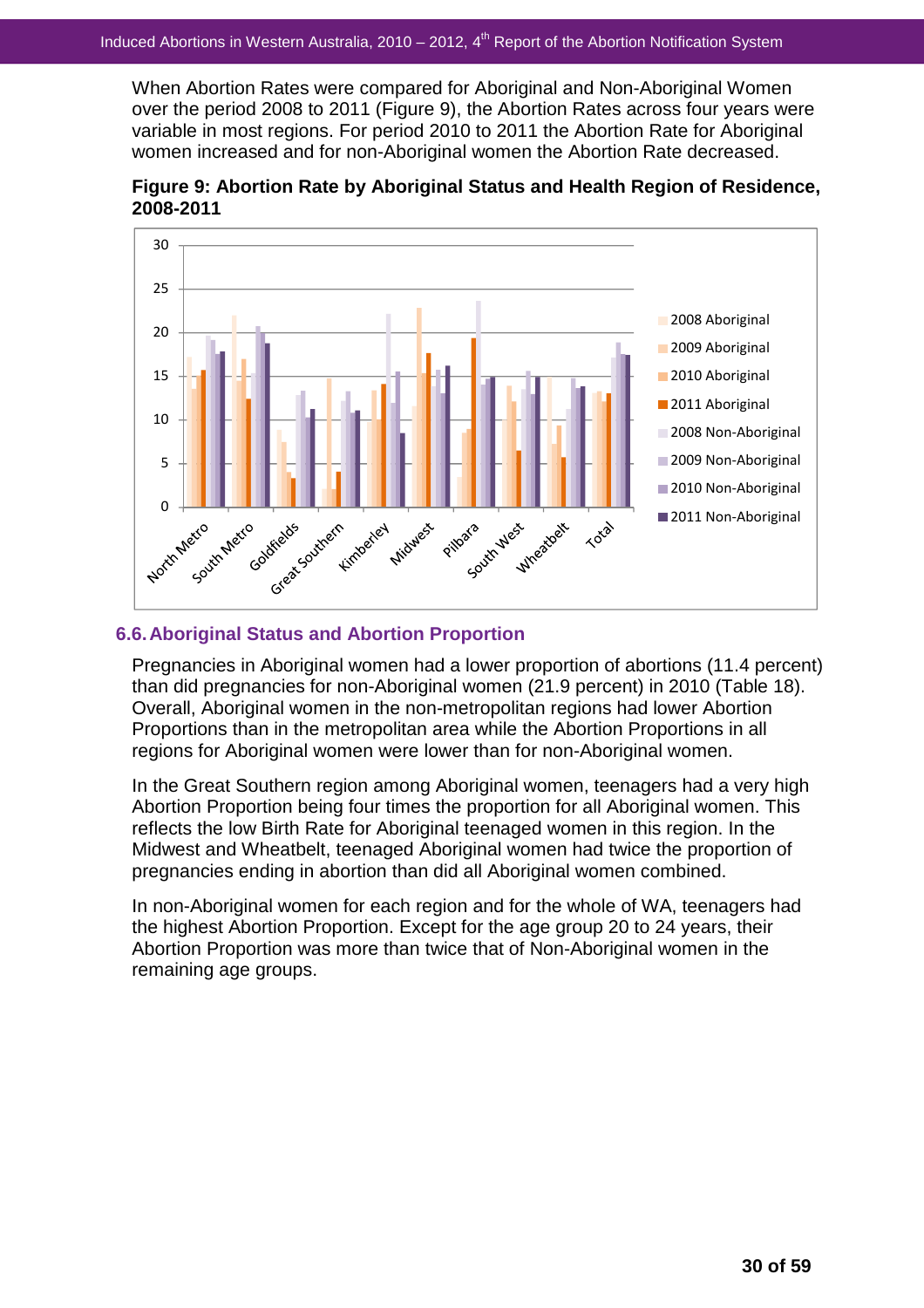| <b>Health Region of</b> |           |                       |           | Age Group (Years) |       |       |              |
|-------------------------|-----------|-----------------------|-----------|-------------------|-------|-------|--------------|
| <b>Residence</b>        | $15 - 19$ | 20-24                 | $25 - 29$ | 30-34             | 35-39 | 40-44 | <b>Total</b> |
|                         |           | <b>Aboriginal</b>     |           |                   |       |       |              |
| North Metro             | 20.7      | 12.6                  | 19.4      | 23.7              | 26.3  | 12.5  | 18.4         |
| South Metro             | 15.2      | 18.9                  | 13.3      | 18.6              | 12.5  | 33.3  | 16.3         |
| Goldfields              | 0.0       | 2.2                   | 8.3       | 11.8              | 0.0   |       | 4.5          |
| <b>Great Southern</b>   | 8.3       | 0.0                   | 0.0       | 0.0               | 0.0   | 0.0   | 2.0          |
| Kimberley               | 13.3      | 6.6                   | 7.4       | 6.5               | 10.5  | 16.7  | 8.6          |
| Midwest                 | 21.7      | 5.2                   | 5.8       | 5.4               | 8.7   | 33.3  | 10.2         |
| Pilbara                 | 4.8       | 9.6                   | 5.9       | 3.0               | 6.7   | 40.0  | 7.3          |
| South West              | 22.2      | 12.0                  | 7.7       | 25.0              | 33.3  | 0.0   | 15.5         |
| Wheatbelt               | 15.8      | 7.4                   | 9.5       | 7.7               | 0.0   | 0.0   | 8.7          |
| <b>Overall State</b>    | 14.5      | 9.8                   | 9.8       | 11.2              | 12.0  | 21.2  | 11.4         |
|                         |           | <b>Non-Aboriginal</b> |           |                   |       |       |              |
| North Metro             | 63.3      | 43.3                  | 20.6      | 11.6              | 13.8  | 26.3  | 22.9         |
| South Metro             | 57.5      | 37.8                  | 18.8      | 12.4              | 17.1  | 33.5  | 23.8         |
| Goldfields              | 40.6      | 17.7                  | 7.9       | 6.4               | 8.7   | 13.0  | 12.3         |
| <b>Great Southern</b>   | 38.6      | 21.3                  | 7.8       | 7.9               | 14.2  | 29.0  | 14.0         |
| Kimberley               | 63.2      | 41.1                  | 19.3      | 12.2              | 12.5  | 0.0   | 20.7         |
| Midwest                 | 45.3      | 22.2                  | 10.4      | 12.3              | 15.6  | 18.5  | 16.6         |
| Pilbara                 | 65.1      | 27.7                  | 16.0      | 9.8               | 9.0   | 14.3  | 17.3         |
| South West              | 45.1      | 22.8                  | 11.2      | 9.8               | 13.1  | 27.9  | 16.2         |
| Wheatbelt               | 50.8      | 23.0                  | 11.1      | 7.5               | 15.7  | 27.8  | 16.1         |
| <b>Overall State</b>    | 57.6      | 36.8                  | 17.9      | 11.5              | 14.9  | 28.4  | 21.9         |

| Table 18: Abortion Proportion by Aboriginal Status, Age and Health Region of |  |  |
|------------------------------------------------------------------------------|--|--|
| Residence, WA, 2010                                                          |  |  |

42 Abortion cases were excluded as postcode of residence reported was not WA or was an invalid postcode.

Induced Abortions for women aged less than 15 years are included in the numerator for the age group 15-19 years.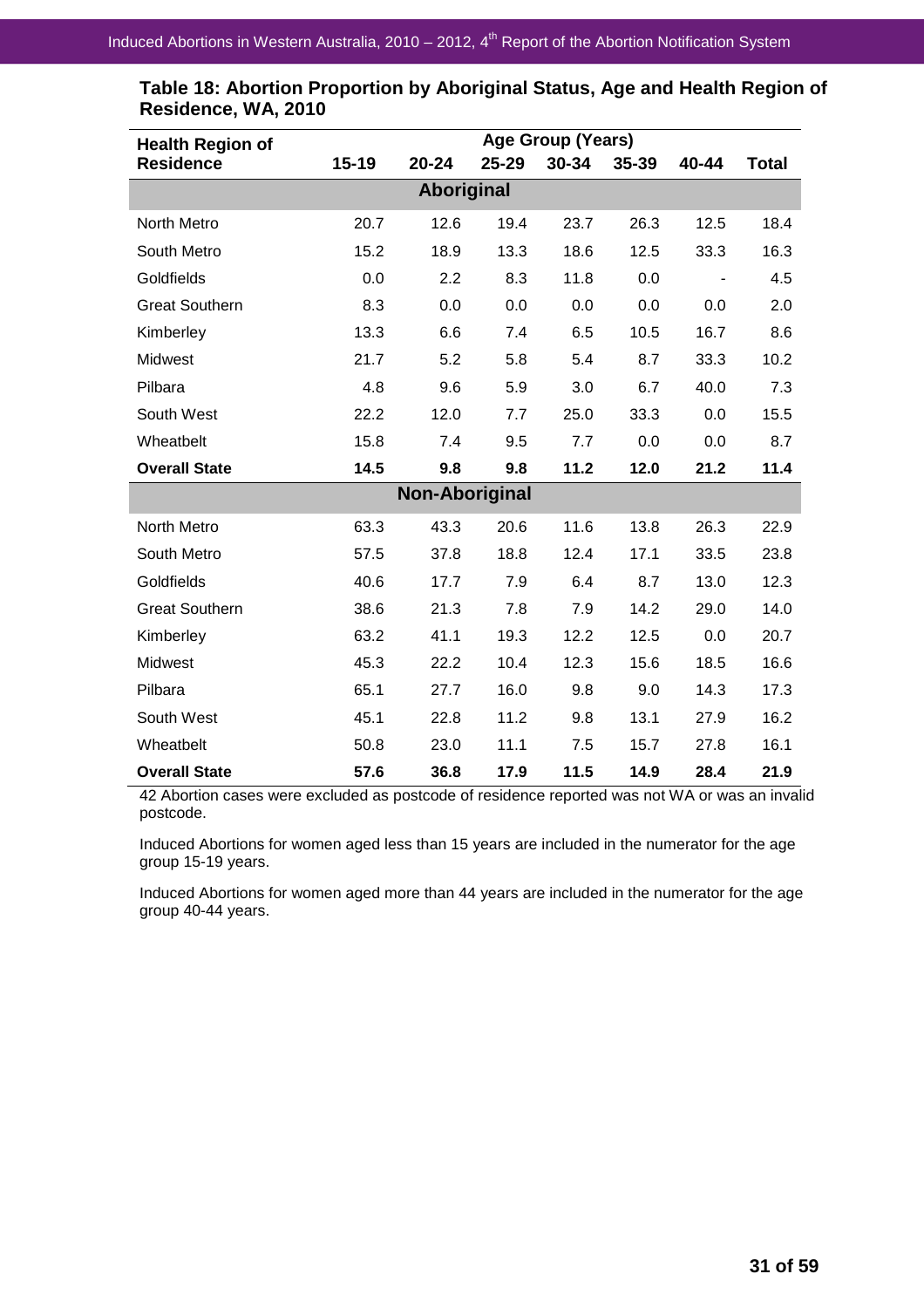Pregnancies in Aboriginal women had a lower proportion of abortions (12.0 percent) than did pregnancies for non-Aboriginal women (21.9 percent) in 2011 (Table 19). Overall, the non-metropolitan regions had lower abortion proportions than the metropolitan area and the Abortion Proportions of Aboriginal women in all regions were lower than for non-Aboriginal women.

Unlike 2010, teenaged Aboriginal women had similar Abortion Proportions to all Aboriginal women.

In Non-Aboriginal women, teenagers had the highest Abortion Proportion in all regions and for WA, with almost three times the proportion of pregnancies in teenagers ending in abortion than those for Non-Aboriginal women. Women aged 20 to 24 years also had higher proportions of pregnancies ending in abortion across all regions.

| <b>Health Region of</b> | <b>Age Group (Years)</b> |                       |           |       |       |       |              |
|-------------------------|--------------------------|-----------------------|-----------|-------|-------|-------|--------------|
| <b>Residence</b>        | $15 - 19$                | $20 - 24$             | $25 - 29$ | 30-34 | 35-39 | 40-44 | <b>Total</b> |
|                         |                          | <b>Aboriginal</b>     |           |       |       |       |              |
| North Metro             | 15.8                     | 18.7                  | 17.7      | 13.0  | 26.3  | 50.0  | 18.2         |
| South Metro             | 10.7                     | 10.4                  | 7.6       | 9.1   | 22.2  | 25.0  | 10.9         |
| Goldfields              | 3.2                      | 9.7                   | 2.4       | 0.0   | 0.0   |       | 3.8          |
| <b>Great Southern</b>   | 0.0                      | 0.0                   | 12.5      | 0.0   | 0.0   | 0.0   | 3.3          |
| Kimberley               | 16.1                     | 12.7                  | 13.8      | 8.2   | 0.0   | 0.0   | 11.9         |
| Midwest                 | 11.5                     | 8.1                   | 13.7      | 16.2  | 31.3  |       | 13.0         |
| Pilbara                 | 18.4                     | 11.7                  | 11.5      | 25.0  | 36.4  | 33.3  | 16.2         |
| South West              | 6.3                      | 3.4                   | 11.1      | 11.1  | 0.0   |       | 6.7          |
| Wheatbelt               | 7.7                      | 3.4                   | 5.3       | 22.2  | 0.0   | 0.0   | 6.3          |
| <b>Overall State</b>    | 12.3                     | 11.2                  | 11.3      | 11.5  | 16.9  | 21.7  | 12.0         |
|                         |                          | <b>Non-Aboriginal</b> |           |       |       |       |              |
| North Metro             | 66.0                     | 43.4                  | 20.6      | 12.7  | 14.2  | 24.4  | 23.2         |
| South Metro             | 55.0                     | 38.7                  | 17.8      | 12.8  | 16.0  | 26.2  | 22.8         |
| Goldfields              | 35.4                     | 20.1                  | 9.1       | 7.0   | 11.4  | 18.2  | 13.9         |
| <b>Great Southern</b>   | 32.6                     | 17.9                  | 6.8       | 8.4   | 16.7  | 27.3  | 13.3         |
| Kimberley               | 38.5                     | 43.6                  | 10.7      | 3.4   | 9.1   | 11.8  | 13.9         |
| Midwest                 | 43.8                     | 31.1                  | 13.7      | 11.8  | 18.3  | 21.4  | 19.4         |
| Pilbara                 | 66.7                     | 34.5                  | 12.9      | 14.7  | 18.7  | 32.1  | 20.4         |
| South West              | 50.9                     | 26.8                  | 13.6      | 9.1   | 15.5  | 24.7  | 18.4         |
| Wheatbelt               | 34.7                     | 28.0                  | 10.3      | 11.8  | 15.1  | 16.1  | 16.2         |
| <b>Overall State</b>    | 56.6                     | 38.0                  | 17.6      | 12.2  | 15.1  | 24.8  | 21.9         |

**Table 19: Abortion Proportion by Aboriginal Status, Age and Health Region of Residence, WA, 2011** 

43 Abortion cases were excluded as postcode of residence reported was not in WA or was an invalid postcode.

Induced Abortions for women aged less than 15 years are included in the numerator for the age group 15-19 years.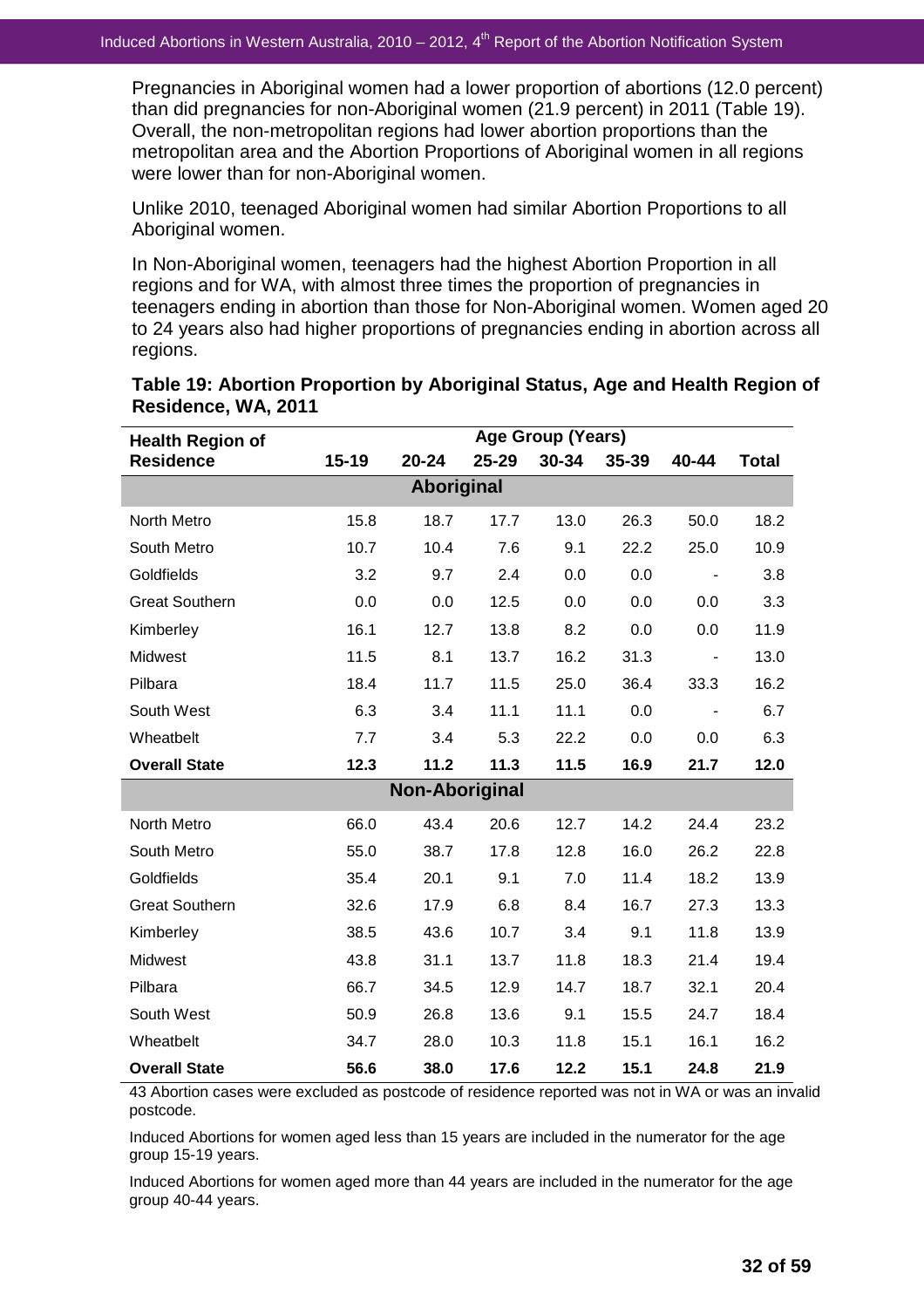Pregnancies in Aboriginal women had a lower proportion of abortions (11.9 percent) than did pregnancies for non-Aboriginal women (20.6 percent) in 2012 (Table 20). Overall, the non-metropolitan regions had lower Abortion Proportions than the metropolitan area and the Abortion Proportions of Aboriginal women in all regions were lower than for Non-Aboriginal women.

Teenaged Aboriginal women had slightly higher Abortion Proportions than those for all Aboriginal women.

In non-Aboriginal women, teenagers had the highest Abortion Proportion in all regions and for WA, with more than twice the proportion of pregnancies in teenagers ending in abortion than those for all Non-Aboriginal women. In Non-Aboriginal Women those aged 20 to 24 years also had higher proportions of pregnancies ending in abortion across all regions.

| <b>Health Region of</b> |           |                       |       | Age Group (Years) |       |       |              |  |  |
|-------------------------|-----------|-----------------------|-------|-------------------|-------|-------|--------------|--|--|
| <b>Residence</b>        | $15 - 19$ | $20 - 24$             | 25-29 | 30-34             | 35-39 | 40-44 | <b>Total</b> |  |  |
| Aboriginal              |           |                       |       |                   |       |       |              |  |  |
| North Metro             | 16.9      | 20.2                  | 12.2  | 17.4              | 40.0  | 20.0  | 18.1         |  |  |
| South Metro             | 9.1       | 8.5                   | 10.8  | 12.2              | 18.8  | 20.0  | 10.6         |  |  |
| Goldfields              | 7.4       | 7.4                   | 11.5  | 0.0               | 25.0  | 0.0   | 8.1          |  |  |
| <b>Great Southern</b>   | 18.2      | 0.0                   | 6.7   | 0.0               | 0.0   |       | 5.6          |  |  |
| Kimberley               | 14.0      | 6.4                   | 10.8  | 16.7              | 2.9   | 18.2  | 10.5         |  |  |
| Midwest                 | 8.1       | 9.7                   | 10.3  | 20.0              | 21.1  | 0.0   | 11.8         |  |  |
| Pilbara                 | 21.3      | 4.1                   | 8.0   | 25.0              | 11.1  | 0.0   | 11.5         |  |  |
| South West              | 5.9       | 9.5                   | 23.1  | 7.7               | 0.0   | 50.0  | 11.4         |  |  |
| Wheatbelt               | 15.8      | 9.7                   | 10.5  | 22.2              | 0.0   |       | 12.9         |  |  |
| <b>Overall State</b>    | 13.2      | 9.4                   | 10.9  | 14.8              | 15.3  | 18.2  | 11.9         |  |  |
|                         |           | <b>Non-Aboriginal</b> |       |                   |       |       |              |  |  |
| North Metro             | 60.7      | 41.1                  | 19.9  | 11.6              | 13.6  | 27.5  | 21.7         |  |  |
| South Metro             | 49.7      | 36.1                  | 18.4  | 12.7              | 14.9  | 27.8  | 21.4         |  |  |
| Goldfields              | 26.2      | 12.6                  | 6.8   | 7.1               | 12.7  | 23.5  | 10.7         |  |  |
| <b>Great Southern</b>   | 50.0      | 20.3                  | 8.7   | 9.2               | 8.7   | 21.4  | 14.3         |  |  |
| Kimberley               | 53.8      | 51.4                  | 18.4  | 12.8              | 12.0  | 45.0  | 21.4         |  |  |
| Midwest                 | 46.7      | 29.6                  | 14.9  | 9.7               | 15.6  | 16.7  | 18.7         |  |  |
| Pilbara                 | 56.0      | 38.1                  | 15.3  | 11.3              | 17.1  | 24.0  | 20.2         |  |  |
| South West              | 38.2      | 23.8                  | 11.5  | 10.5              | 14.1  | 26.0  | 15.9         |  |  |
| Wheatbelt               | 29.2      | 23.3                  | 10.4  | 10.1              | 16.6  | 28.6  | 15.5         |  |  |
| <b>Overall State</b>    | 51.8      | 35.7                  | 17.6  | 11.7              | 14.2  | 27.3  | 20.6         |  |  |

**Table 20: Abortion Proportion by Aboriginal Status, Age and Health Region of Residence, WA, 2012** 

36 Abortion cases were excluded as postcode of residence reported was not in WA or was an invalid postcode.

Induced Abortions for women aged less than 15 years are included in the numerator for the age group 15-19 years.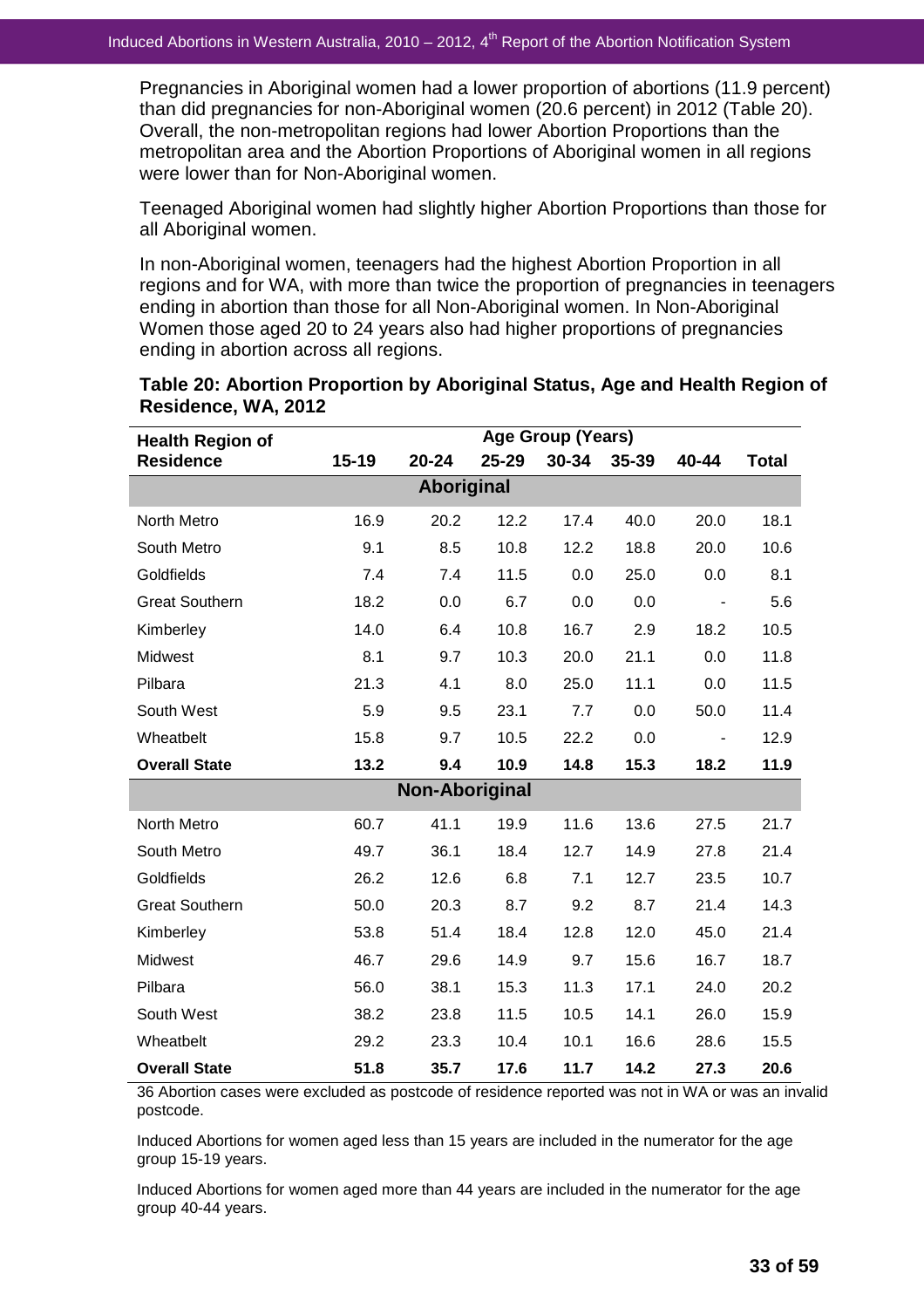When comparing Abortion Proportions between Aboriginal and non-Aboriginal Women over the period 2010 to 2012 (Figure 10), the Abortion Proportions across three years are variable in most regions, particularly for Aboriginal women. The Metropolitan areas had decreasing Abortion Proportions for both Aboriginal and Non-Aboriginal women, while in WA the Abortion Proportion for Aboriginal women was static and for non-Aboriginal women it decreased.



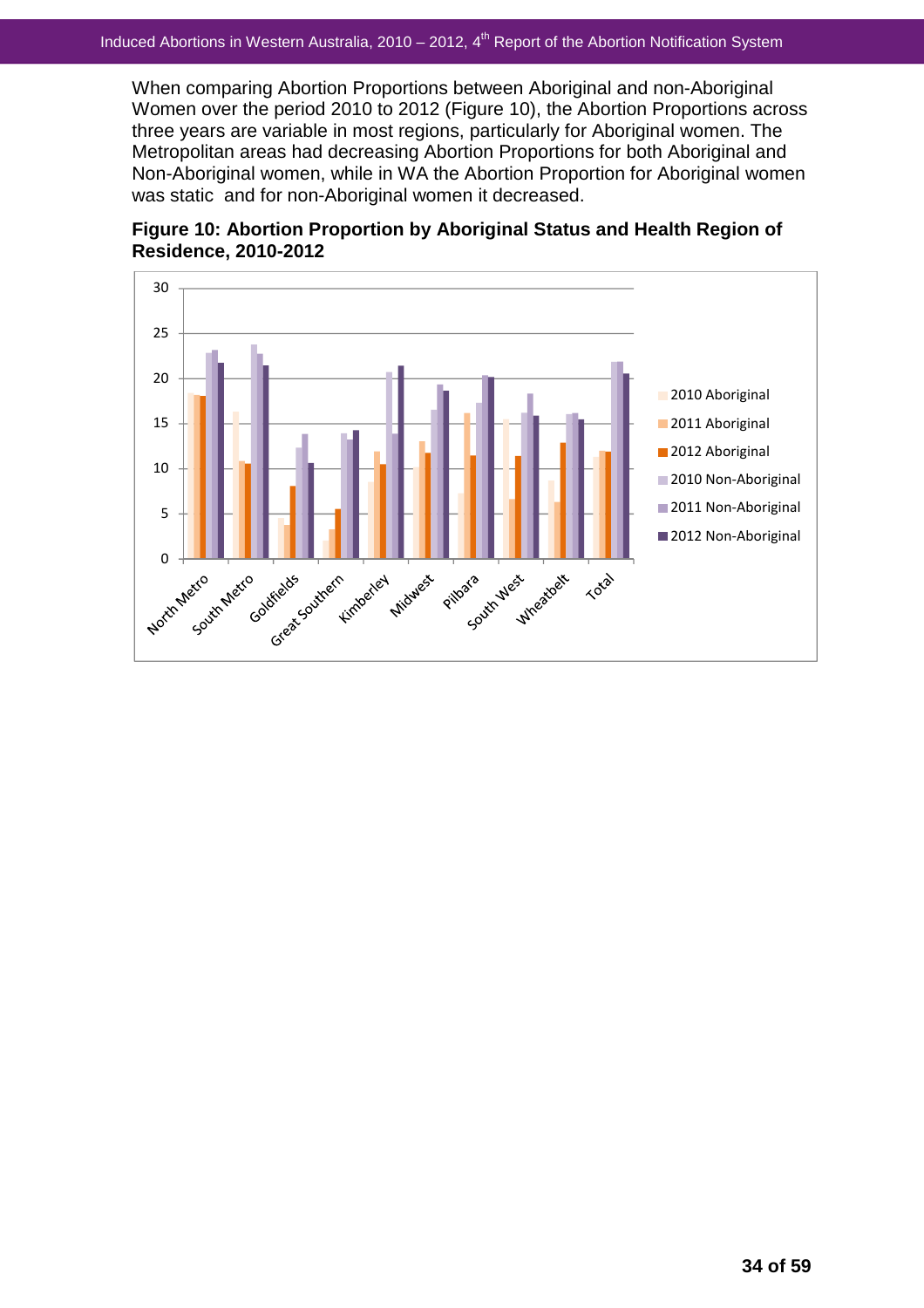# **7. Health Services where Induced Abortions Occurred**

Since 2007, more than 93 percent of abortions have been performed at private hospitals or day hospitals (Table 21). Less than 5 percent of abortions in WA occurred in rural public hospitals since 2006. The proportion of WA abortions occurring in metropolitan non-teaching (public and private) hospitals has declined since 2002 (14.0 percent), halving by 2006 (6.8 percent) and was less than one percent in 2012.

The number and proportion of abortions occurring in the Metropolitan Teaching Hospital have also declined in the period reported.

| Year | <b>Metro</b><br><b>Teaching</b><br><b>Hosp</b> | <b>Metro</b><br><b>Public</b><br><b>Hosp</b> | <b>Metro</b><br><b>Private</b><br><b>Hosp</b> | <b>Metro</b><br><b>Private</b><br>Day Hosp | <b>Rural</b><br><b>Public</b><br><b>Hosp</b> | <b>Total</b> |  |  |  |  |  |
|------|------------------------------------------------|----------------------------------------------|-----------------------------------------------|--------------------------------------------|----------------------------------------------|--------------|--|--|--|--|--|
|      | <b>Number</b>                                  |                                              |                                               |                                            |                                              |              |  |  |  |  |  |
| 2002 | 205                                            | 213                                          | 947                                           | 6374                                       | 523                                          | 8262         |  |  |  |  |  |
| 2003 | 183                                            | 81                                           | 627                                           | 6547                                       | 503                                          | 7941         |  |  |  |  |  |
| 2004 | 207                                            | 57                                           | 610                                           | 6573                                       | 416                                          | 7863         |  |  |  |  |  |
| 2005 | 231                                            | 23                                           | 615                                           | 6525                                       | 435                                          | 7829         |  |  |  |  |  |
| 2006 | 208                                            | 23                                           | 544                                           | 7152                                       | 408                                          | 8335         |  |  |  |  |  |
| 2007 | 195                                            | 11                                           | 181                                           | 7670                                       | 359                                          | 8416         |  |  |  |  |  |
| 2008 | 205                                            | 8                                            | 112                                           | 8046                                       | 297                                          | 8668         |  |  |  |  |  |
| 2009 | 213                                            | 6                                            | 130                                           | 8166                                       | 370                                          | 8885         |  |  |  |  |  |
| 2010 | 168                                            | $\overline{2}$                               | 96                                            | 7896                                       | 253                                          | 8415         |  |  |  |  |  |
| 2011 | 173                                            | $\mathbf 1$                                  | 85                                            | 8029                                       | 395                                          | 8683         |  |  |  |  |  |
| 2012 | 175                                            | 1                                            | 60                                            | 7806                                       | 387                                          | 8429         |  |  |  |  |  |
|      |                                                |                                              | <b>Percentage</b>                             |                                            |                                              |              |  |  |  |  |  |
| 2002 | 2.5                                            | 2.6                                          | 11.5                                          | 77.1                                       | 6.3                                          | 100.0        |  |  |  |  |  |
| 2003 | 2.3                                            | 1.0                                          | 7.9                                           | 82.4                                       | 6.3                                          | 100.0        |  |  |  |  |  |
| 2004 | 2.6                                            | 0.7                                          | 7.8                                           | 83.6                                       | 5.3                                          | 100.0        |  |  |  |  |  |
| 2005 | 3.0                                            | 0.3                                          | 7.9                                           | 83.3                                       | 5.6                                          | 100.0        |  |  |  |  |  |
| 2006 | 2.5                                            | 0.3                                          | 6.5                                           | 85.8                                       | 4.9                                          | 100.0        |  |  |  |  |  |
| 2007 | 2.3                                            | 0.1                                          | 2.2                                           | 91.1                                       | 4.3                                          | 100.0        |  |  |  |  |  |
| 2008 | 2.4                                            | 0.1                                          | 1.3                                           | 92.8                                       | 3.4                                          | 100.0        |  |  |  |  |  |
| 2009 | 2.4                                            | 0.1                                          | 1.5                                           | 91.9                                       | 4.2                                          | 100.0        |  |  |  |  |  |
| 2010 | 2.0                                            | 0.0                                          | 1.1                                           | 93.8                                       | 3.0                                          | 100.0        |  |  |  |  |  |
| 2011 | 2.0                                            | 0.0                                          | 1.0                                           | 92.5                                       | 4.5                                          | 100.0        |  |  |  |  |  |
| 2012 | 2.1                                            | 0.0                                          | 0.7                                           | 92.6                                       | 4.6                                          | 100.0        |  |  |  |  |  |

#### **Table 21: Abortions by Health Service Type, WA, 2002-2012**

6 and 8 cases were excluded from data for years 2004 and 2007 respectively. The place of abortion was unable to be determined.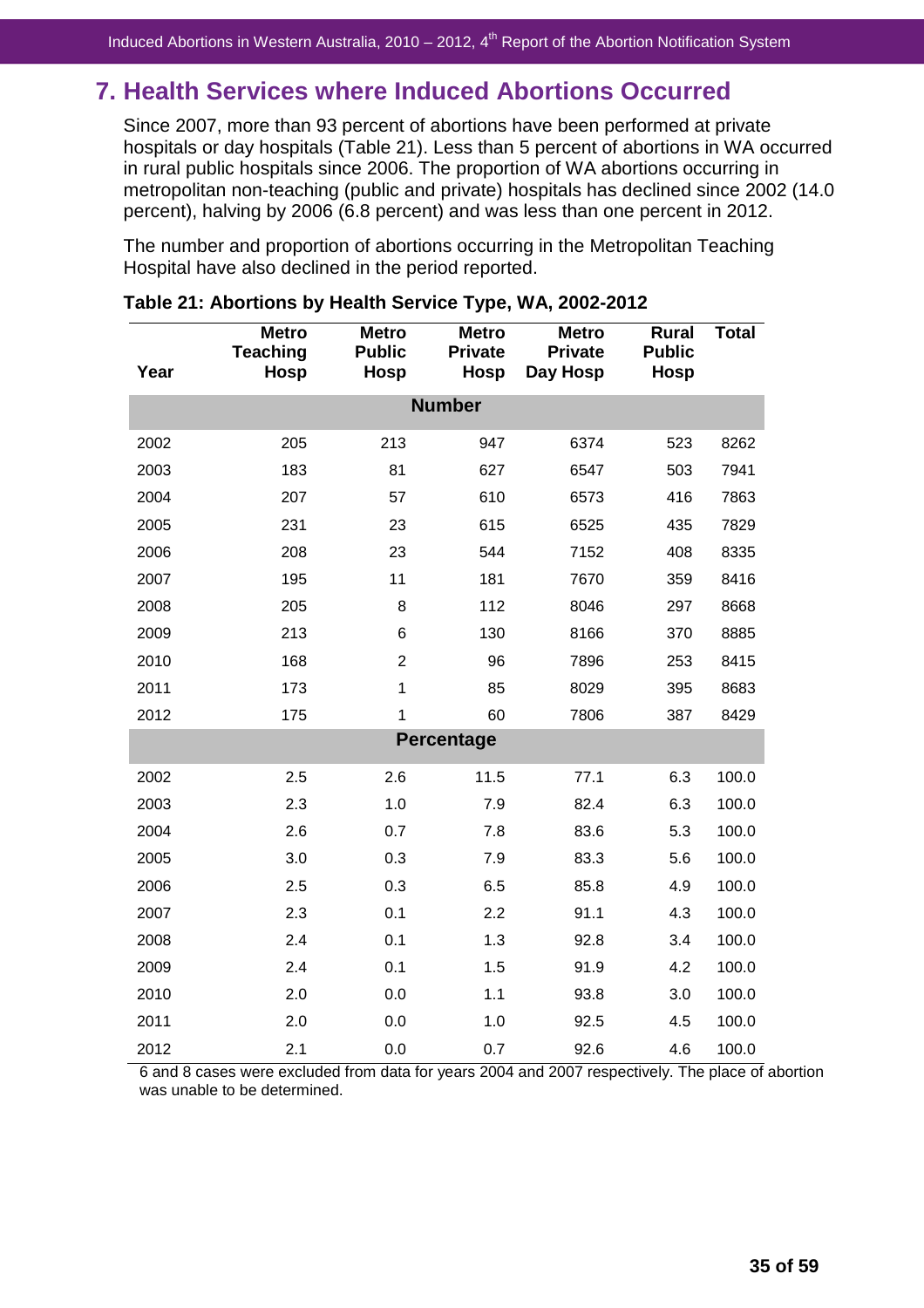# **8. Induced Abortions by Gestational Age**

Gestational age is described by calculating the number of whole weeks since the first day of the last menstrual period. As gestational age increases at the time of Induced Abortion, the risks for serious complications increase, abortion methods become more complex and associated costs increase. The safest time for abortion is early in pregnancy, ideally less than 12 weeks from the last menstrual period (in the first trimester of pregnancy) (WHO, 2012).

Since 2002, between 70 and 76 percent of abortions were performed in the first 8 weeks; by 2012, 72.9 percent were performed at this gestation (Table 22). On average, 90.3 percent of induced abortions were performed at less than 12 weeks gestation. These proportions have not changed since 2002. Similarly the proportion of induced abortions in WA occurring by at least 20 weeks gestation remained at 0.5 percent.

|      | <b>Gestational Age (completed weeks)</b> |          |           |               |           |         |           |              |
|------|------------------------------------------|----------|-----------|---------------|-----------|---------|-----------|--------------|
| Year | $\leq 8$                                 | $9 - 11$ | $12 - 13$ | $14 - 15$     | $16 - 17$ | $18-19$ | $\geq 20$ | <b>Total</b> |
|      |                                          |          |           | <b>Number</b> |           |         |           |              |
| 2002 | 5724                                     | 1682     | 447       | 172           | 100       | 84      | 31        | 8240         |
| 2003 | 5688                                     | 1480     | 390       | 177           | 68        | 93      | 31        | 7927         |
| 2004 | 5574                                     | 1552     | 383       | 160           | 88        | 65      | 38        | 7860         |
| 2005 | 5482                                     | 1496     | 454       | 165           | 108       | 75      | 49        | 7829         |
| 2006 | 5961                                     | 1534     | 451       | 183           | 96        | 64      | 42        | 8331         |
| 2007 | 6059                                     | 1551     | 435       | 176           | 92        | 66      | 45        | 8424         |
| 2008 | 6261                                     | 1568     | 434       | 152           | 119       | 91      | 41        | 8666         |
| 2009 | 6608                                     | 1495     | 386       | 159           | 110       | 90      | 37        | 8885         |
| 2010 | 6427                                     | 1249     | 336       | 176           | 101       | 82      | 44        | 8415         |
| 2011 | 6382                                     | 1436     | 398       | 193           | 114       | 113     | 47        | 8683         |
| 2012 | 6141                                     | 1439     | 360       | 221           | 118       | 97      | 52        | 8428         |
|      |                                          |          |           | Percentage    |           |         |           |              |
| 2002 | 69.5                                     | 20.4     | 5.4       | 2.1           | 1.2       | 1.0     | 0.4       | 100          |
| 2003 | 71.8                                     | 18.7     | 4.9       | 2.2           | 0.9       | 1.2     | 0.4       | 100          |
| 2004 | 70.9                                     | 19.7     | 4.9       | 2.0           | 1.1       | 0.8     | 0.5       | 100          |
| 2005 | 70.0                                     | 19.1     | 5.8       | 2.1           | 1.4       | 1.0     | 0.6       | 100          |
| 2006 | 71.6                                     | 18.4     | 5.4       | 2.2           | 1.2       | 0.8     | 0.5       | 100          |
| 2007 | 71.9                                     | 18.4     | 5.2       | 2.1           | 1.1       | 0.8     | 0.5       | 100          |
| 2008 | 72.2                                     | 18.1     | 5.0       | 1.8           | 1.4       | 1.1     | 0.5       | 100          |
| 2009 | 74.4                                     | 16.8     | 4.3       | 1.8           | 1.2       | 1.0     | 0.4       | 100          |
| 2010 | 76.4                                     | 14.8     | 4.0       | 2.1           | 1.2       | 1.0     | 0.5       | 100          |
| 2011 | 73.5                                     | 16.5     | 4.6       | 2.2           | 1.3       | 1.3     | 0.5       | 100          |
| 2012 | 72.9                                     | 17.1     | 4.3       | 2.6           | 1.4       | 1.2     | 0.6       | 100          |

## **Table 22: Abortions by Gestational Age, WA, 2002–2012**

Cases with no gestational age reported were excluded. These were 22, 14, 9, 5, 2, and 1 cases in the respective years 2002, 2003, 2004, 2006, 2008 and 2012.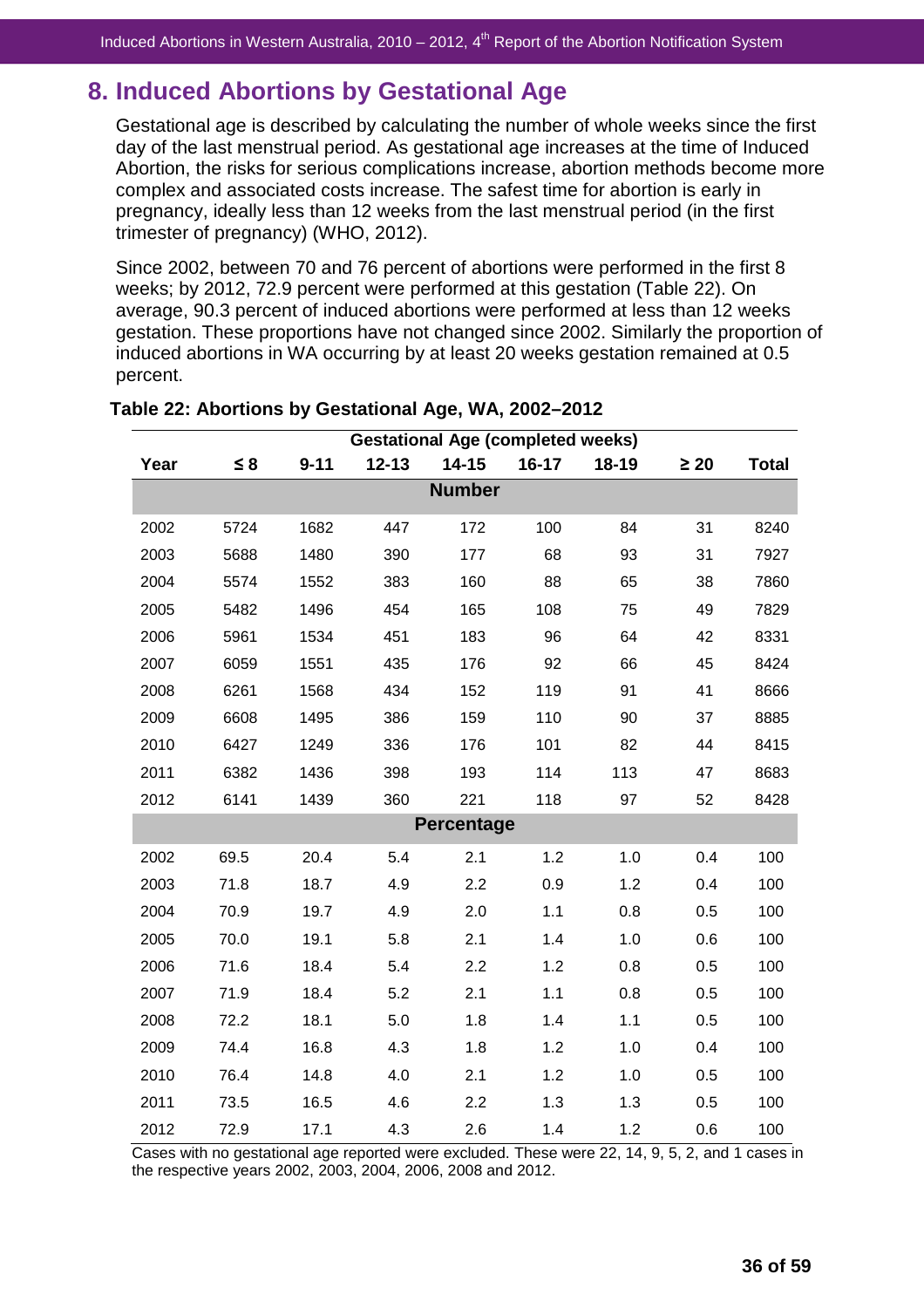Most induced abortions that occurred at a gestational age of 18 weeks or more were for fetal abnormality (59.1 percent in 2012). An increasing proportion of abortions at a gestational age of 14 to 17 weeks were for fetal abnormality, rising from 12.9 percent in 2002 to 23.6 percent 2012. While few abortions at 13 weeks or less gestational age were performed for fetal abnormality (2.9 percent in 2012), there was an increase in the proportion of Induced Abortions that were for fetal abnormality in 2010 and 2011, 4.5 and 5.9 percent respectively (Figure 11).



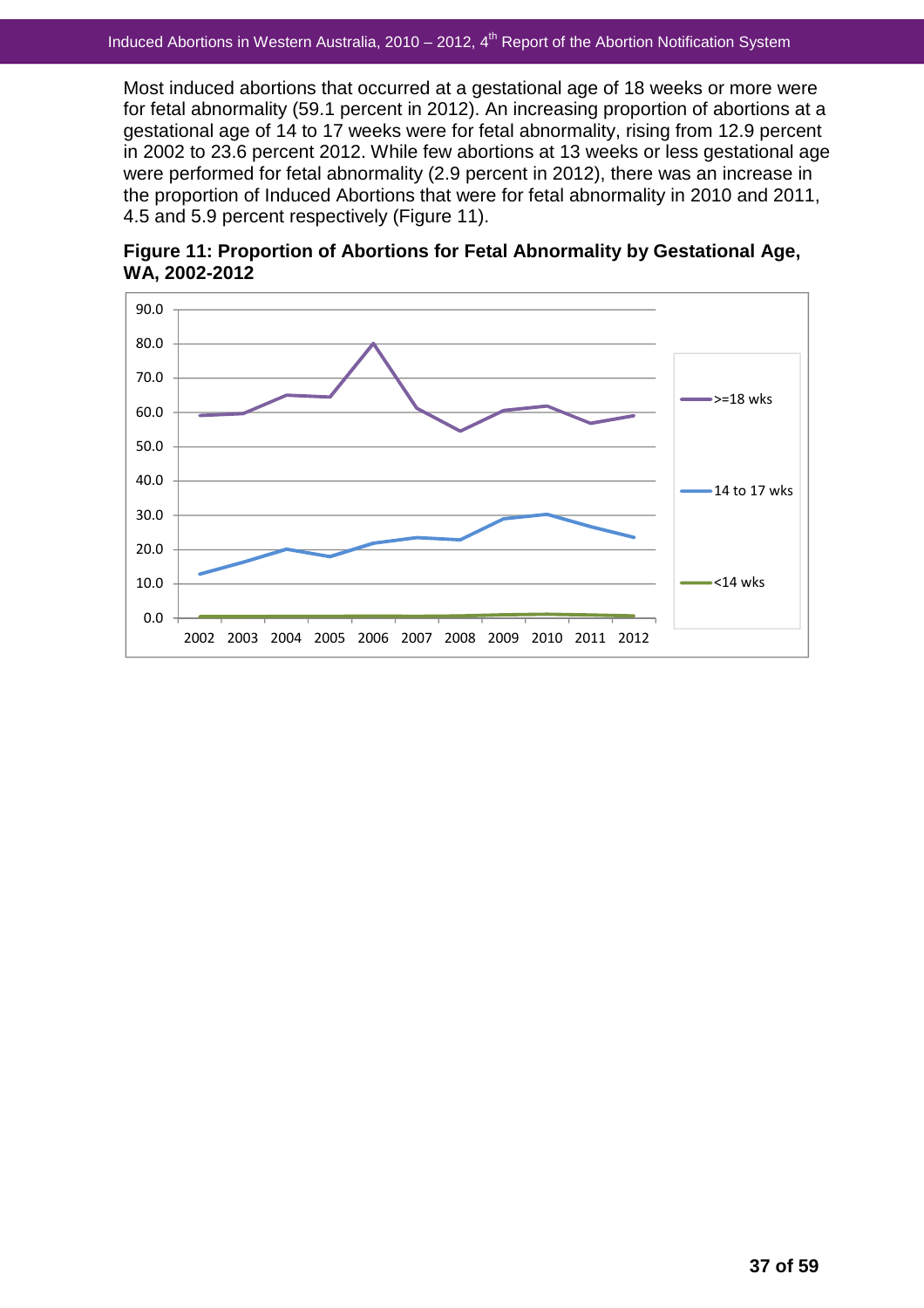# **9. Method of Induced Abortion**

Surgical procedures or medications or a combination of both are used to induce an abortion. The surgical technique of Vacuum Aspiration with or without a combination of Mifepristone and Misoprostol medication are the recommended abortion methods for pregnancies of up to 12 to 14 weeks gestation. For pregnancies of gestational age more than 12 to 14 weeks, Dilatation and Evacuation (D&E) or medical methods are recommended. Routine use of Dilatation and sharp Curettage (D&C) should be discouraged (WHO, 2012).

In Australia, the medication, Mifepristone was added to the Australian Register of Therapeutic Goods (ARTG) in August 2012. In combination with a Prostaglandin like Misoprostol, Mifepristone is approved for use in induced abortions where pregnancy is up to 7 weeks in gestation. Before being added to the ARTG, Mifepristone was available in Australia since 2006 through the Therapeutic Goods Administration Authorised Prescriber Scheme (Therapeutic Goods Association, 2012).

In recent years, the proportion of abortions performed using only Medication increased from 1.4 percent in 2002 to 15.2 percent in 2011 and 11.1 percent in 2012 (Table 23). The proportion of abortions performed using Vacuum Aspiration declined by 16.1 percent over the same period.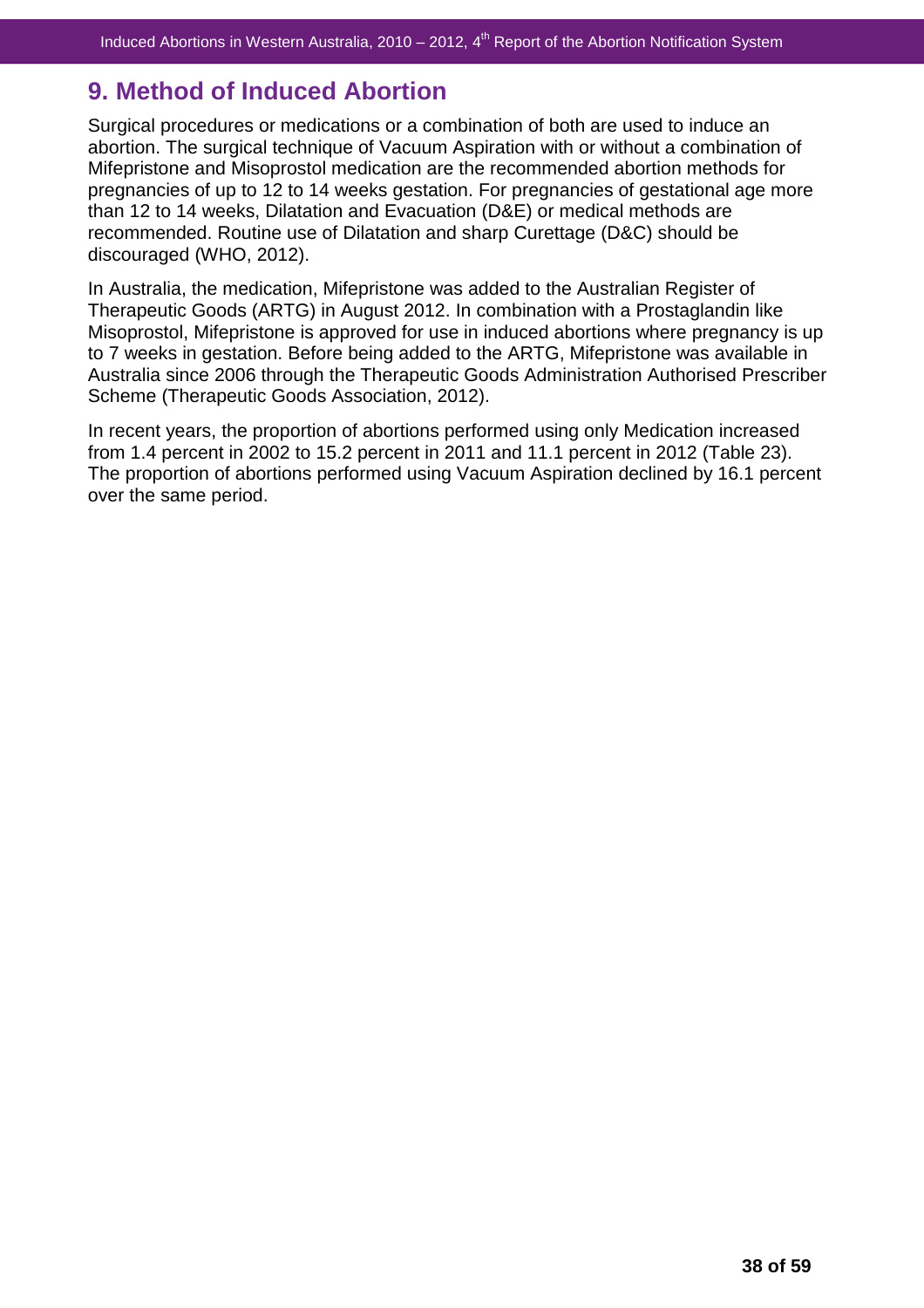| <b>Method of Abortion</b> |                     |                                     |                           |                  |                  |                    |              |  |  |  |  |
|---------------------------|---------------------|-------------------------------------|---------------------------|------------------|------------------|--------------------|--------------|--|--|--|--|
| Year                      | Vacuum <sup>2</sup> | <b>Vacuum</b><br>& Med <sup>3</sup> | <b>Medication</b><br>Only | D&C <sup>4</sup> | DAE <sup>5</sup> | Other <sup>6</sup> | <b>Total</b> |  |  |  |  |
| <b>Number</b>             |                     |                                     |                           |                  |                  |                    |              |  |  |  |  |
| 2002                      | 6823                | 544                                 | 118                       | 176              | 240              | 344                | 8245         |  |  |  |  |
| 2003                      | 6080                | 1412                                | 121                       | 140              | 162              | 21                 | 7936         |  |  |  |  |
| 2004                      | 6022                | 1478                                | 148                       | 59               | 137              | 18                 | 7862         |  |  |  |  |
| 2005                      | 5678                | 1757                                | 153                       | 27               | 191              | 23                 | 7829         |  |  |  |  |
| 2006                      | 5921                | 1989                                | 152                       | 73               | 58               | 140                | 8333         |  |  |  |  |
| 2007                      | 5937                | 2008                                | 140                       | 39               | 31               | 269                | 8424         |  |  |  |  |
| 2008                      | 6539                | 1791                                | 173                       | 40               | 18               | 107                | 8668         |  |  |  |  |
| 2009                      | 6572                | 1742                                | 450                       | 27               | 26               | 68                 | 8885         |  |  |  |  |
| 2010                      | 5878                | 1387                                | 990                       | 22               | 17               | 121                | 8415         |  |  |  |  |
| 2011                      | 5568                | 1542                                | 1319                      | 61               | 22               | 171                | 8683         |  |  |  |  |
| 2012                      | 5624                | 1690                                | 936                       | 50               | 22               | 106                | 8428         |  |  |  |  |
|                           |                     |                                     | Percentage                |                  |                  |                    |              |  |  |  |  |
| 2002                      | 82.8                | 6.6                                 | 1.4                       | 2.1              | 2.9              | 4.2                | 100          |  |  |  |  |
| 2003                      | 76.6                | 17.8                                | 1.5                       | 1.8              | 2.0              | 0.3                | 100          |  |  |  |  |
| 2004                      | 76.6                | 18.8                                | 1.9                       | 0.8              | 1.7              | 0.2                | 100          |  |  |  |  |
| 2005                      | 72.5                | 22.4                                | 2.0                       | 0.3              | 2.4              | 0.3                | 100          |  |  |  |  |
| 2006                      | 71.1                | 23.9                                | 1.8                       | 0.9              | 0.7              | 1.7                | 100          |  |  |  |  |
| 2007                      | 70.5                | 23.8                                | 1.7                       | 0.5              | 0.4              | 3.2                | 100          |  |  |  |  |
| 2008                      | 75.4                | 20.7                                | 2.0                       | 0.5              | 0.2              | 1.2                | 100          |  |  |  |  |
| 2009                      | 74.0                | 19.6                                | 5.1                       | 0.3              | 0.3              | 0.8                | 100          |  |  |  |  |
| 2010                      | 69.9                | 16.5                                | 11.8                      | 0.3              | 0.2              | 1.4                | 100          |  |  |  |  |
| 2011                      | 64.1                | 17.8                                | 15.2                      | 0.7              | 0.3              | 2.0                | 100          |  |  |  |  |
| 2012                      | 66.7                | 20.1                                | 11.1                      | 0.6              | 0.3              | 1.3                | 100          |  |  |  |  |

# **Table 23: Induced Abortions by Method, WA, 2002–2012**

Cases with no method of Abortion reported were excluded. These were 17, 5, 7, 3, and 1 cases in the respective years 2002, 2003, 2004, 2006 and 2012.

 2 Vacuum was only procedure reported

 $3$  Vacuum procedure was reported in combination with medications like Prostaglandin, Methotrexate or Mifepristone or just generally as "medical".

<sup>&</sup>lt;sup>4</sup> All Dilatation and Curettage procedures including where medications or other surgical procedures were also reported.

 $<sup>5</sup>$  Dilatation and Evacuation procedures including where medications were also reported and excluding</sup> where Vacuum or D&C were reported.

 $6$  "Other" procedure reported or many procedures reported in a combination not included in other groups displayed.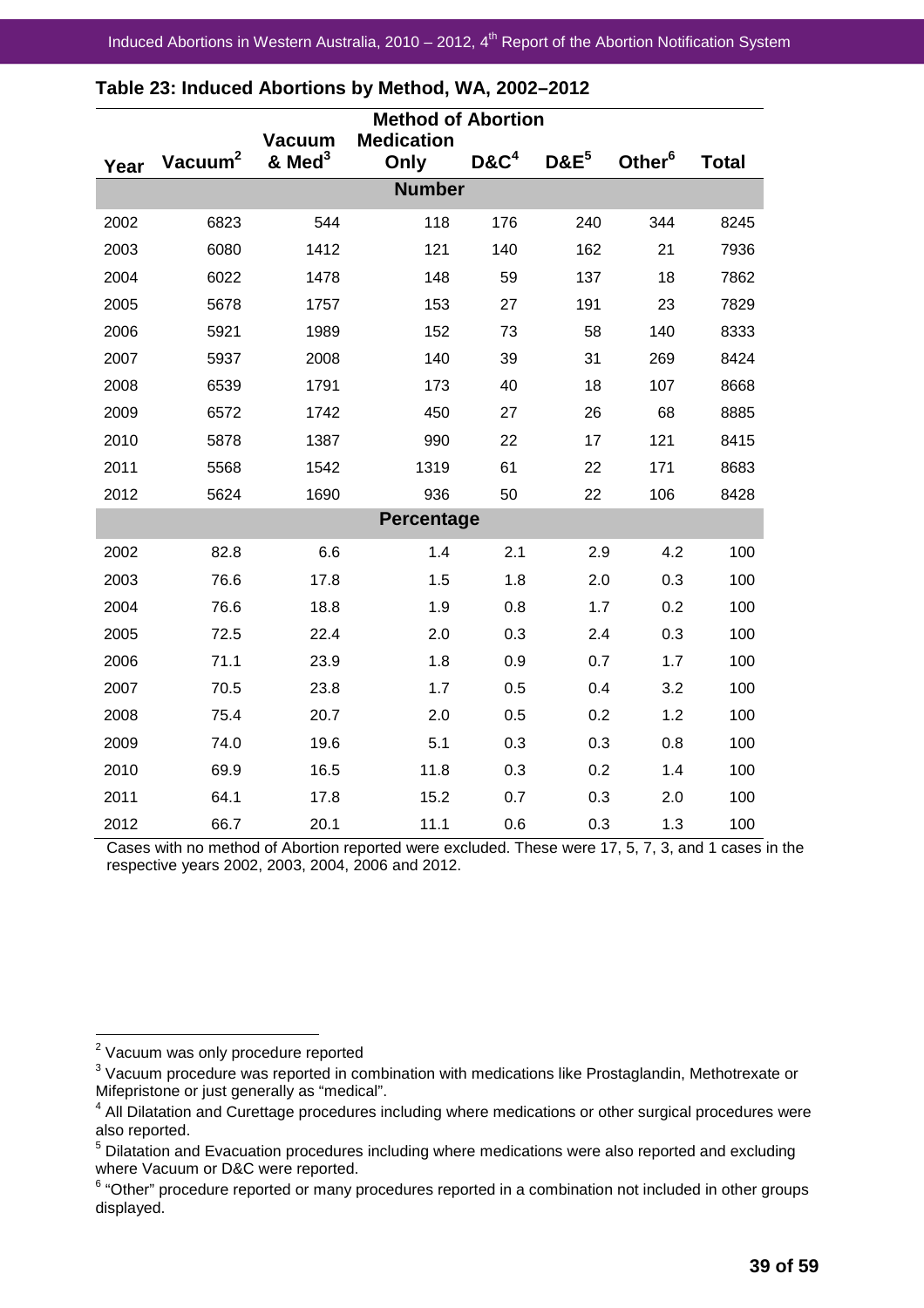#### **9.1. Method of Induced Abortion up to 7 Weeks Gestation**

For abortions induced at a gestational age of 7 week or less, the use of Vacuum Aspiration decreased in frequency while the use of Mifepristone and Misoprostol for abortion increased, particularly since 2009 (Figure 12). The use of a combination of medication and Vacuum Aspiration has remained around 20% of abortions in this gestational age group since 2003.



**Figure 12: Abortion Method at Gestational Age up to 7 weeks, WA, 2002-2012** 

#### **9.2. Method of Induced Abortion at 8 to 11 Weeks Gestation**

For abortions induced at a gestational age of 8 to 11 weeks, the methods used were mostly Vacuum Aspiration, medications and Vacuum Aspiration or only a combination of medications since 2009. The proportion of different methods used for abortions at this gestational age range remained relatively similar over the last 11 years. (Figure 13).



**Figure 13: Abortion Method at Gestational Age 8 to 11 weeks, WA, 2002-2012**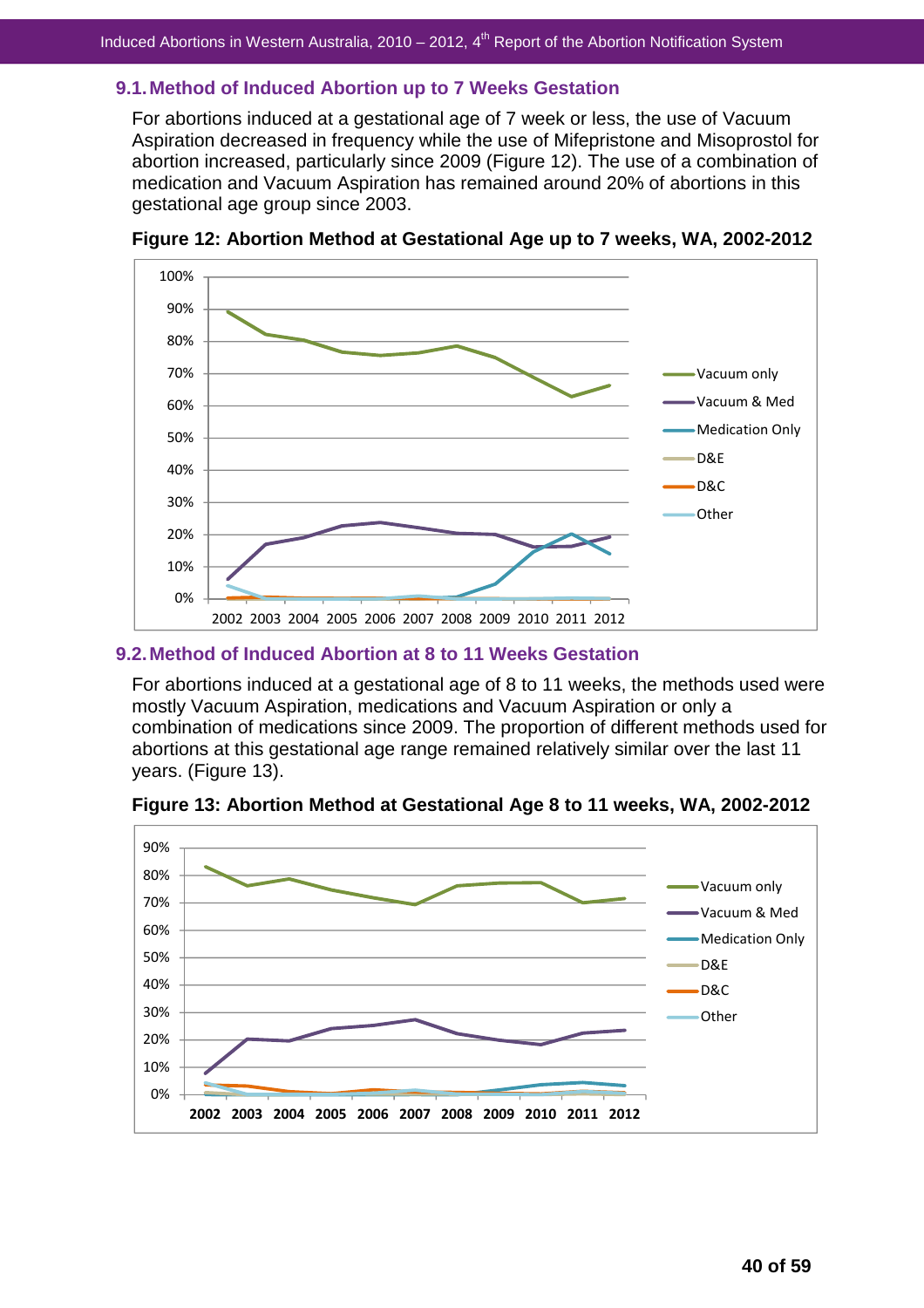## **9.3. Method of Induced Abortion at 12 to 14 Weeks Gestation**

For abortions induced at a gestational age of 12 to 14 weeks, Vacuum Aspiration was utilised for the majority of cases. Use of Vacuum Aspiration in combination with medication increased until 2007. Dilation and Evacuation was rarely used after 2006 (Figure 14).



**Figure 14:Abortion Method at Gestational Age 12 to 14 weeks, WA, 2002-2012** 

#### **9.4. Method of Induced Abortion at 15 to 19 Weeks Gestation**

For abortions induced at a gestational age of 15 to 19 weeks, Vacuum Aspiration alone has been increasingly used, particularly since 2007. This was inversely mirrored by a decrease in the use of Dilatation and Evacuation. The use of Medication Only increased in 2007 and then decreased by almost half by 2012 (Figure 15). The variability seen in proportion of methods used for this gestational age range is similar for each of the individual age in weeks included.

![](_page_52_Figure_7.jpeg)

**Figure 15: Abortion Method for Gestational Age 15 to 19 Weeks, WA, 2002- 2012**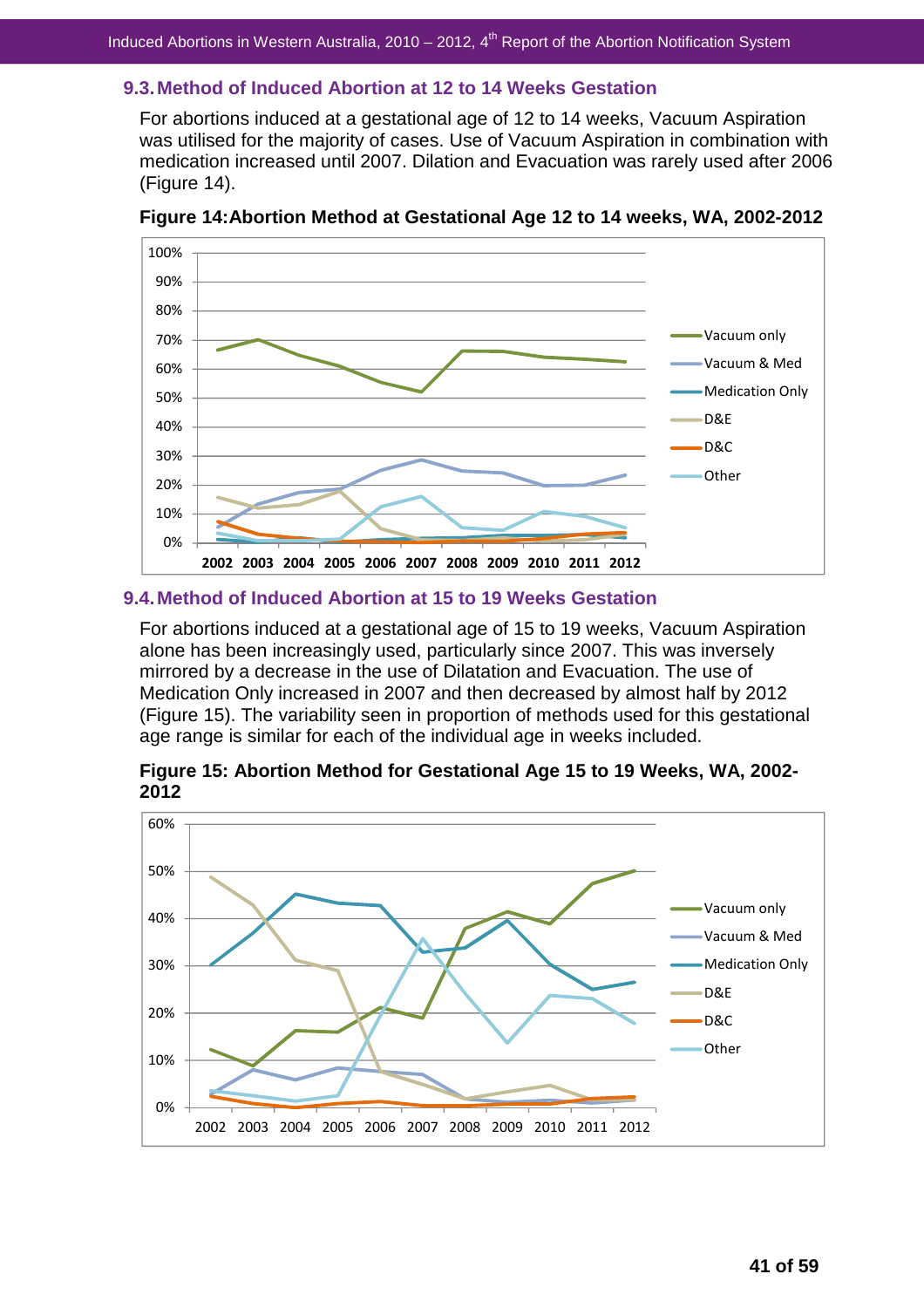### **9.5. Method of Induced Abortion from 20 Weeks Gestation**

For abortions induced at a gestational age of 20 weeks or more, a medical induction of labour process was the most common method. There were occasional cases where a combination of methods were used (Figure 16).

**Figure 16: Abortion Method for Gestational Age from 20 Weeks, WA, 2002- 2012** 

![](_page_53_Figure_4.jpeg)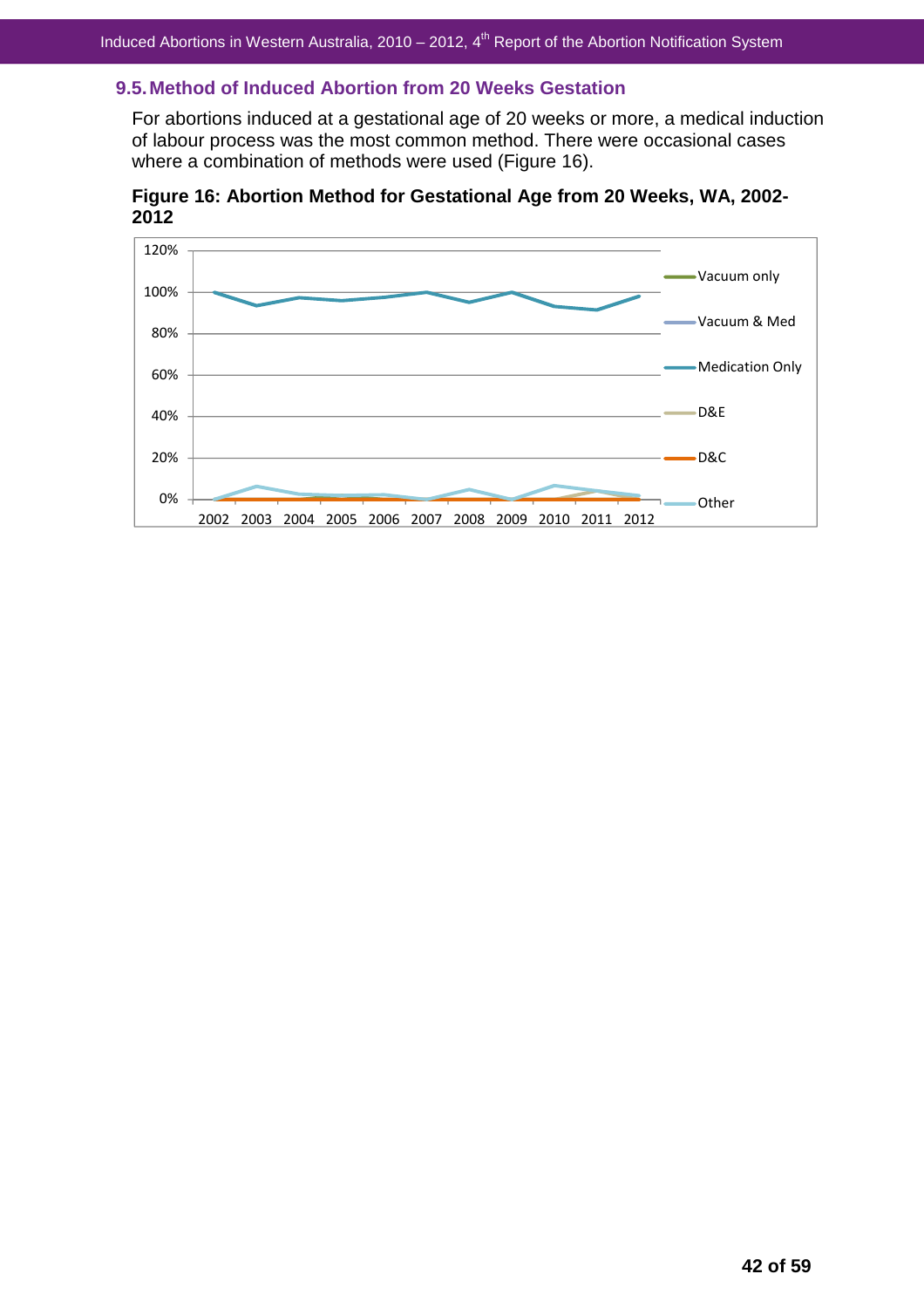# **10. Induced Abortions for Fetal Abnormality**

Since 2002, the proportion of all Induced Abortions performed for Fetal Abnormality increased from 1.8 to 3.0 percent in 2010. By 2012, this proportion had decreased to 2.6 percent (Table 24).

|      | <b>Reason for Induced Abortion</b> |                      |              |  |  |  |  |  |  |  |
|------|------------------------------------|----------------------|--------------|--|--|--|--|--|--|--|
| Year | <b>Fetal Abnormality</b>           | <b>Other Reasons</b> | <b>Total</b> |  |  |  |  |  |  |  |
|      | <b>Number</b>                      |                      |              |  |  |  |  |  |  |  |
|      |                                    |                      |              |  |  |  |  |  |  |  |
| 2002 | 142                                | 7966                 | 8108         |  |  |  |  |  |  |  |
| 2003 | 151                                | 7734                 | 7885         |  |  |  |  |  |  |  |
| 2004 | 161                                | 7646                 | 7807         |  |  |  |  |  |  |  |
| 2005 | 172                                | 7657                 | 7829         |  |  |  |  |  |  |  |
| 2006 | 199                                | 8136                 | 8335         |  |  |  |  |  |  |  |
| 2007 | 178                                | 8246                 | 8424         |  |  |  |  |  |  |  |
| 2008 | 190                                | 8478                 | 8668         |  |  |  |  |  |  |  |
| 2009 | 241                                | 8644                 | 8885         |  |  |  |  |  |  |  |
| 2010 | 256                                | 8159                 | 8415         |  |  |  |  |  |  |  |
| 2011 | 250                                | 8433                 | 8683         |  |  |  |  |  |  |  |
| 2012 | 220                                | 8209                 | 8429         |  |  |  |  |  |  |  |
|      | <b>Percentage</b>                  |                      |              |  |  |  |  |  |  |  |
| 2002 | 1.8                                | 98.2                 | 100          |  |  |  |  |  |  |  |
| 2003 | 1.9                                | 98.1                 | 100          |  |  |  |  |  |  |  |
| 2004 | 2.1                                | 97.9                 | 100          |  |  |  |  |  |  |  |
| 2005 | 2.2                                | 97.8                 | 100          |  |  |  |  |  |  |  |
| 2006 | 2.4                                | 97.6                 | 100          |  |  |  |  |  |  |  |
| 2007 | 2.1                                | 97.9                 | 100          |  |  |  |  |  |  |  |
| 2008 | 2.2                                | 97.8                 | 100          |  |  |  |  |  |  |  |
| 2009 | 2.7                                | 97.3                 | 100          |  |  |  |  |  |  |  |
| 2010 | 3.0                                | 97.0                 | 100          |  |  |  |  |  |  |  |
| 2011 | 2.9                                | 97.1                 | 100          |  |  |  |  |  |  |  |
| 2012 | 2.6                                | 97.4                 | 100          |  |  |  |  |  |  |  |

## **Table 24: Induced Abortions for Fetal Abnormality, WA, 2002–2012**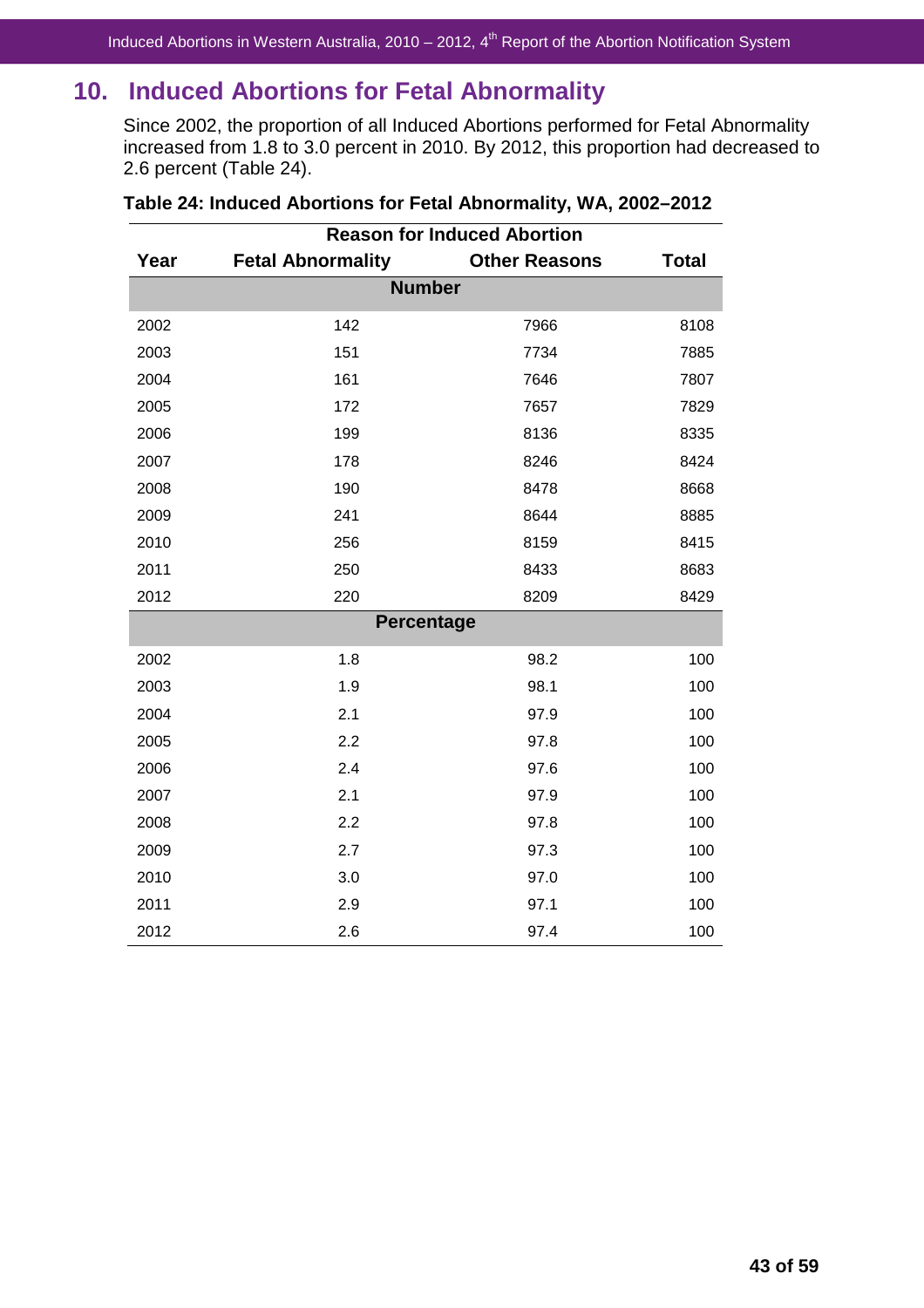### **10.1. Induced Abortion for Fetal Abnormality at 20 Weeks Gestation**

All abortions induced at a gestation of 20 weeks or more must first be approved by the Panel appointed for that purpose by the Health Minister. Induced abortions at these gestations must only be performed at an approved facility.

The approved facility advised that abortions induced at 20 weeks gestation or more were conducted with the approval of the Panel. Such approval was only granted for reasons of severe fetal abnormality or severe medical condition affecting the woman or fetus.

Since 2002, the proportion of Induced Abortions performed for Fetal Abnormality at 20 weeks gestation or more varied between 90.4 and 100.0 percent. Since 2008, this proportion decreased from 100.0 to 90.4 percent (Table 25).

|      | <b>Reason for Abortion</b>     |
|------|--------------------------------|
| Year | <b>Congenital Malformation</b> |
|      | <b>Percentage</b>              |
| 2002 | 96.8                           |
| 2003 | 100.0                          |
| 2004 | 94.7                           |
| 2005 | 91.8                           |
| 2006 | 97.6                           |
| 2007 | 95.6                           |
| 2008 | 100.0                          |
| 2009 | 97.3                           |
| 2010 | 95.5                           |
| 2011 | 93.6                           |
| 2012 | 90.4                           |

|                     | Table 25: Induced Abortions for Congenital Anomaly at 20 weeks gestation or |  |
|---------------------|-----------------------------------------------------------------------------|--|
| more, WA, 2002-2012 |                                                                             |  |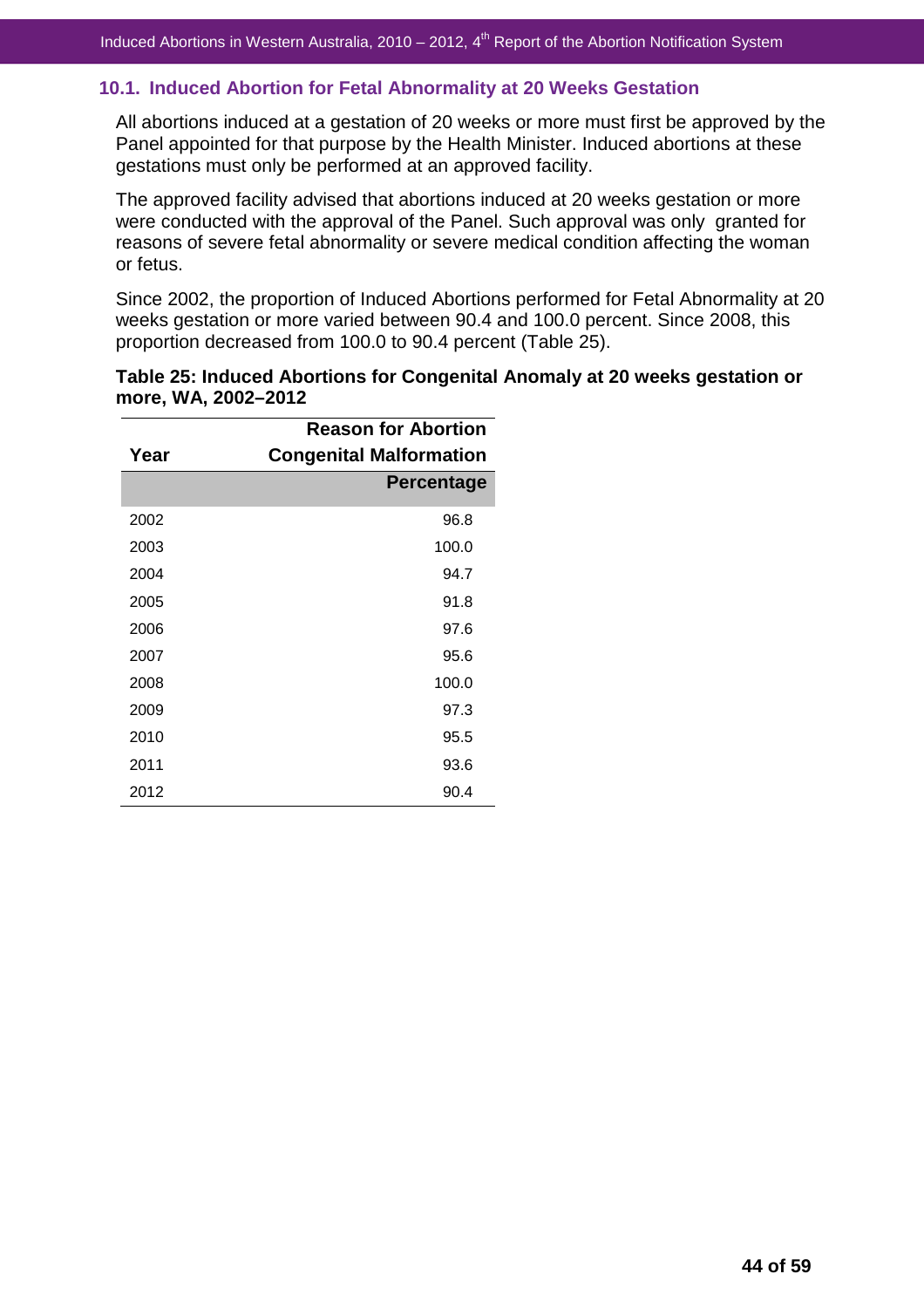# **11. International and National Comparisons**

The ability to compare abortions in WA with those occurring in other jurisdictions is affected by differences in legislation, women's access to induced abortion and availability of comparable data and/or reporting processes. Table 26 below provides a summary of legislation, abortion access and data availability for other health jurisdictions and those that have published data on Induced Abortions (Drabsch, 2005). This summary has been used to indicate comparability of WA Induced Abortion statistics with other jurisdictions.

| <b>Place</b>                   | Legislation                                                                                                                                                                                                    | <b>Reporting</b>                                                        | <b>Access</b>                                                                                                                   |
|--------------------------------|----------------------------------------------------------------------------------------------------------------------------------------------------------------------------------------------------------------|-------------------------------------------------------------------------|---------------------------------------------------------------------------------------------------------------------------------|
| Western Australia              | Health Act 1911 Section 334<br>Criminal Code 259                                                                                                                                                               | Reporting to DoH<br>about every<br>abortion                             | Without restriction as to<br>reason.<br>Panel approval for<br>abortions at 20 weeks<br>gestation or greater.                    |
| Australia                      | Each jurisdiction has own<br>legislation                                                                                                                                                                       | No centralised<br>reporting                                             | Each jurisdiction is<br>different                                                                                               |
| South Australia                | <b>Criminal Law Consolidation Act</b><br>1935 Section 81-82A                                                                                                                                                   | Reporting to DoH<br>about every<br>abortion                             | To preserve physical<br>and/or mental health.<br>Not allowed if gestation 28<br>weeks or greater.                               |
| <b>New South Wales</b>         | Crimes Act 1900 82-84                                                                                                                                                                                          | No centralised<br>reporting                                             |                                                                                                                                 |
| Victoria                       | Crimes Act 1935 65-66                                                                                                                                                                                          | No centralised<br>reporting                                             | To preserve physical<br>and/or mental health                                                                                    |
| Queensland                     | Criminal Code 224-226, 282<br>A person is not criminally<br>responsible for a correctly<br>performed abortion if it is to<br>preserve the mother's life. "No<br>legal justification for abortion<br>on demand" | Nil centralised<br>reporting                                            | To preserve the woman's<br>life                                                                                                 |
| Tasmania                       | Criminal Code 134-135, 164-<br>165                                                                                                                                                                             | No centralised<br>reporting                                             | To preserve physical<br>and/or mental health                                                                                    |
| <b>ACT</b>                     | Health Act 1993 30A-30E<br>Must be performed by doctors<br>in approved medical facilities.                                                                                                                     | No centralised<br>reporting                                             | Without restriction as to<br>reason                                                                                             |
| Northern Territory             | Criminal Code 172-174                                                                                                                                                                                          | No centralised<br>reporting                                             | To preserve physical<br>and/or mental health up to<br>14 weeks gestation.<br>To prevent grave risk up<br>to 23 weeks gestation. |
| New Zealand                    | Contraception, Sterilisation<br>and Abortion Act 1977<br>Crimes Act 1961                                                                                                                                       | Reports sent to<br>Supervisory<br>Committee                             | To preserve mental health                                                                                                       |
| England, Wales<br>and Scotland | The Abortion Act 1967, as<br>amended by the Human<br>Fertilisation and Embryology<br>Act 1990                                                                                                                  | Reporting to Chief<br><b>Medical Officer</b><br>about every<br>abortion | Socioeconomic grounds                                                                                                           |
| Finland                        | Act on Induced Abortion<br>238/1970, Decree on Induced<br>Abortion 359/1970                                                                                                                                    | Reporting to the<br>National Institute<br>for Health and<br>Welfare     | Without restriction as to<br>reason.<br>Socioeconomic grounds                                                                   |
| Sweden                         | 1975                                                                                                                                                                                                           |                                                                         | Without restriction as to<br>reason up to $18th$ week,<br>then only in special<br>circumstances                                 |

|  |  |  |  |  | Table 26: Comparability of Abortion in WA with Other Jurisdictions |  |
|--|--|--|--|--|--------------------------------------------------------------------|--|
|  |  |  |  |  |                                                                    |  |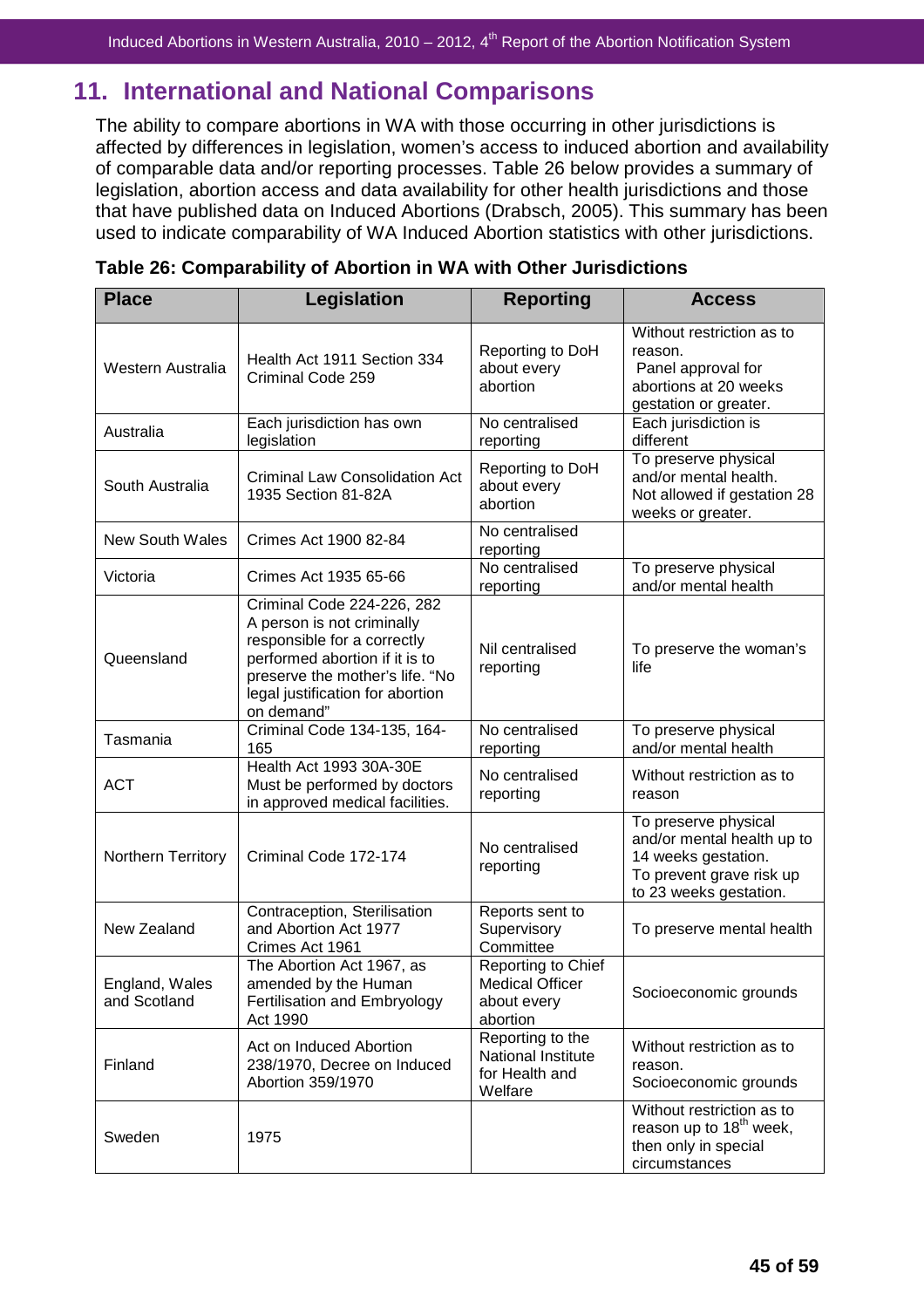| <b>Place</b>         | Legislation                                 | <b>Reporting</b>                                                    | <b>Access</b>                                                   |
|----------------------|---------------------------------------------|---------------------------------------------------------------------|-----------------------------------------------------------------|
| <b>Netherlands</b>   | <b>Termination of Pregnancy Act</b><br>1984 | Quarterly reports<br>submitted to the<br>Healthcare<br>Inspectorate | Without restriction as to<br>reason up to 22 weeks<br>gestation |
| <b>United States</b> | Varies across States                        | Voluntarily by 48<br>states to the Center<br>for Disease Control    | Varies across states                                            |

Data for 2012 are not available for many jurisdictions; the following comparisons are made using data up to and including the calendar year, 2011 for most jurisdictions presented.

WA has an Abortion Rate that is twice that occurring in Finland and Denmark. The WA Abortion Rate is slightly higher than that occurring in South Australia, England, Wales, Scotland and the United States of America. However, the WA Abortion Rate is slightly lower that the Abortion Rate reported for New Zealand in 2010 and is lower that the Abortion Rate reported by Sweden in all years.

| <b>Place of Abortion</b>                                                                                            | 2005 | 2006 | 2007 | 2008 | 2009 | 2010 | 2011 | 2012 |
|---------------------------------------------------------------------------------------------------------------------|------|------|------|------|------|------|------|------|
| <b>Western Australia</b>                                                                                            | 18.2 | 19.1 | 19.0 | 19.0 | 18.8 | 17.5 | 17.4 | 16.4 |
| South Australia (Scheil W,<br>2012)                                                                                 | 15.3 | 15.5 | 15.4 | 16.0 | 15.6 | 15.5 |      |      |
| New Zealand (Welch, D, 2012)                                                                                        | 19.7 | 20.0 | 20.1 | 19.7 | 19.2 | 18.1 | 17.3 |      |
| Oceania <sup>7</sup> (Sedgh, et al., 2012)                                                                          |      |      |      | 17.0 |      |      |      |      |
| <b>England and Wales</b><br>(Department of Health, England<br>and Wales, 2012)                                      | 17   | 17.5 | 17.9 | 17.6 | 17.0 | 17.1 | 17.2 |      |
| <b>Scotland</b><br>(National Services Scotland,<br>2012)                                                            | 12.0 | 12.5 | 13.1 | 13.3 | 12.6 | 12.4 | 12.0 |      |
| <b>Sweden</b><br>(Official Statistics of Sweden,<br>2012)                                                           | 20.2 | 20.6 | 21.0 | 21.3 | 20.8 | 20.9 | 20.9 |      |
| Finland <sup>8</sup><br>(Official Statistics of Finland,<br>2012)                                                   | 9.3  | 9.1  | 9.0  | 8.9  | 9.0  | 8.8  | 9.0  |      |
| <b>Netherlands</b><br>(Statistics Netherlands, 2011)                                                                | 8.6  | 8.6  | 8.6  | 8.7  | 8.9  |      |      |      |
| United States (Pazol, Karen;<br>Creanga, Andreea A; Zane,<br>Suzanne B; Burley, Kim D;<br>Jamieson, Denise J, 2012) | 15.6 | 16.1 | 15.8 | 15.9 | 15.1 |      |      |      |

#### **Table 27: Induced Abortion Rate All Jurisdictions, 2005-2012**

<sup>————————————————————&</sup>lt;br><sup>7</sup> Oceania is a global subregion including Australia, New Zealand and Fiji as countries with liberal abortion i laws.

 $^8$  Finland's abortion rate uses the population number for women aged 15 to 49 years instead of the age group of 15 to 44 years used in Western Australia.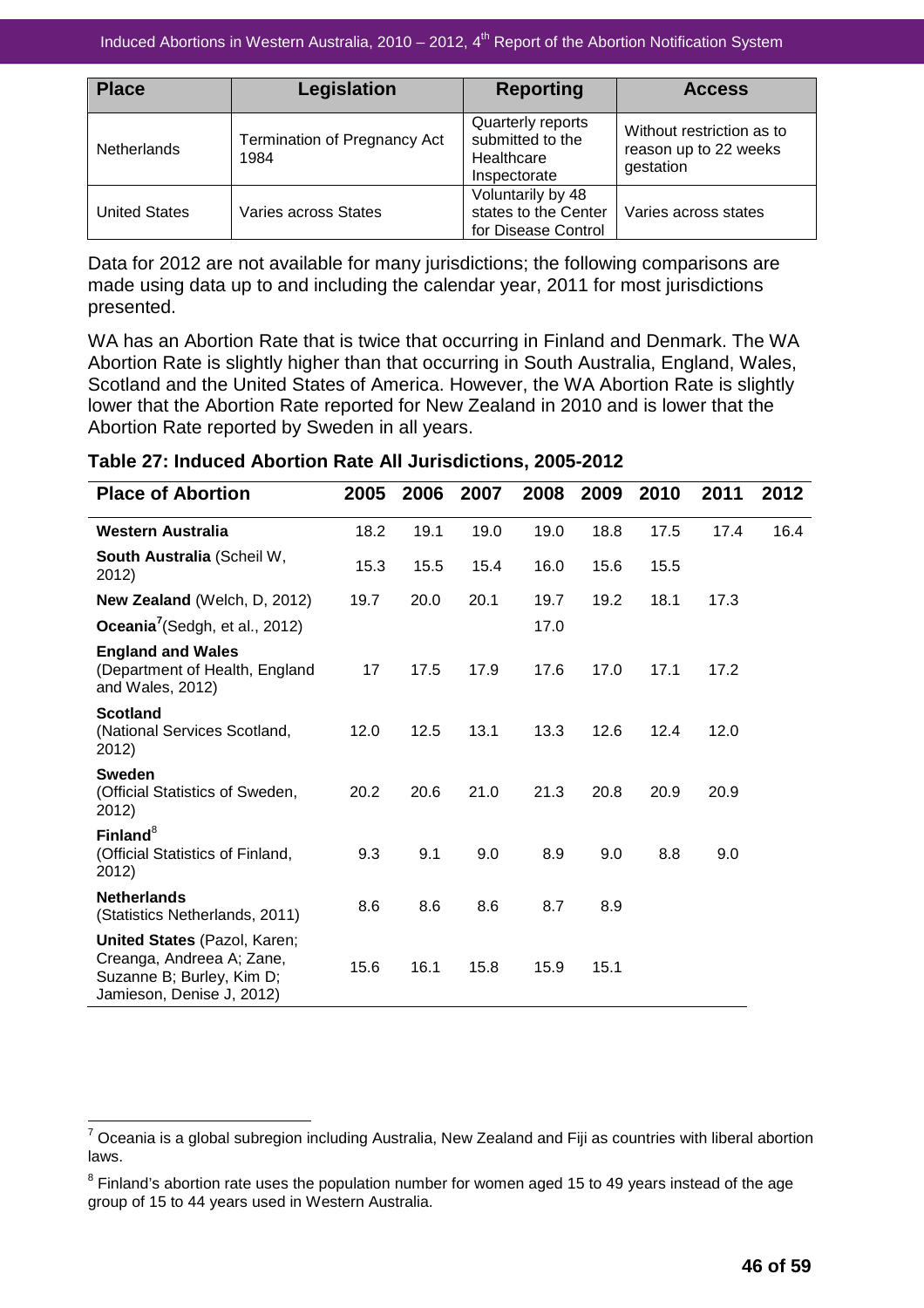#### Induced Abortions in Western Australia, 2010 – 2012,  $4<sup>th</sup>$  Report of the Abortion Notification System

The Abortion Proportion in WA is declining and is 20.1 per 100 abortions and livebirths. In 2010, the WA Abortion Proportion (21.3) was higher than that reported by South Australia (20.3) and New Zealand (20.5). Table 28 below, displays the induced Abortion Rates published by some jurisdictions

| <b>Place of Abortion</b>                                                                                                      | 2005 | 2006 | 2007 | 2008 | 2009 | 2010 | 2011 | 2012 |
|-------------------------------------------------------------------------------------------------------------------------------|------|------|------|------|------|------|------|------|
| Western Australia                                                                                                             | 22.6 | 22.6 | 22.0 | 22.2 | 22.3 | 21.3 | 21.3 | 20.1 |
| South Australia (Scheil W,<br>2012)                                                                                           | 20.7 | 20.8 | 19.9 | 20.5 | 20.4 | 20.3 |      |      |
| New Zealand ((Welch, D, 2012)                                                                                                 |      |      |      |      |      | 20.5 | 20.4 |      |
| <b>United States</b><br>(Pazol, Karen; Creanga,<br>Andreea A; Zane, Suzanne B;<br>Burley, Kim D; Jamieson,<br>Denise J, 2012) | 19.1 | 19.1 | 18.6 | 18.8 | 18.5 |      |      |      |

# **Table 28: Induced Abortion Proportion, All Jurisdictions, 2005-2012**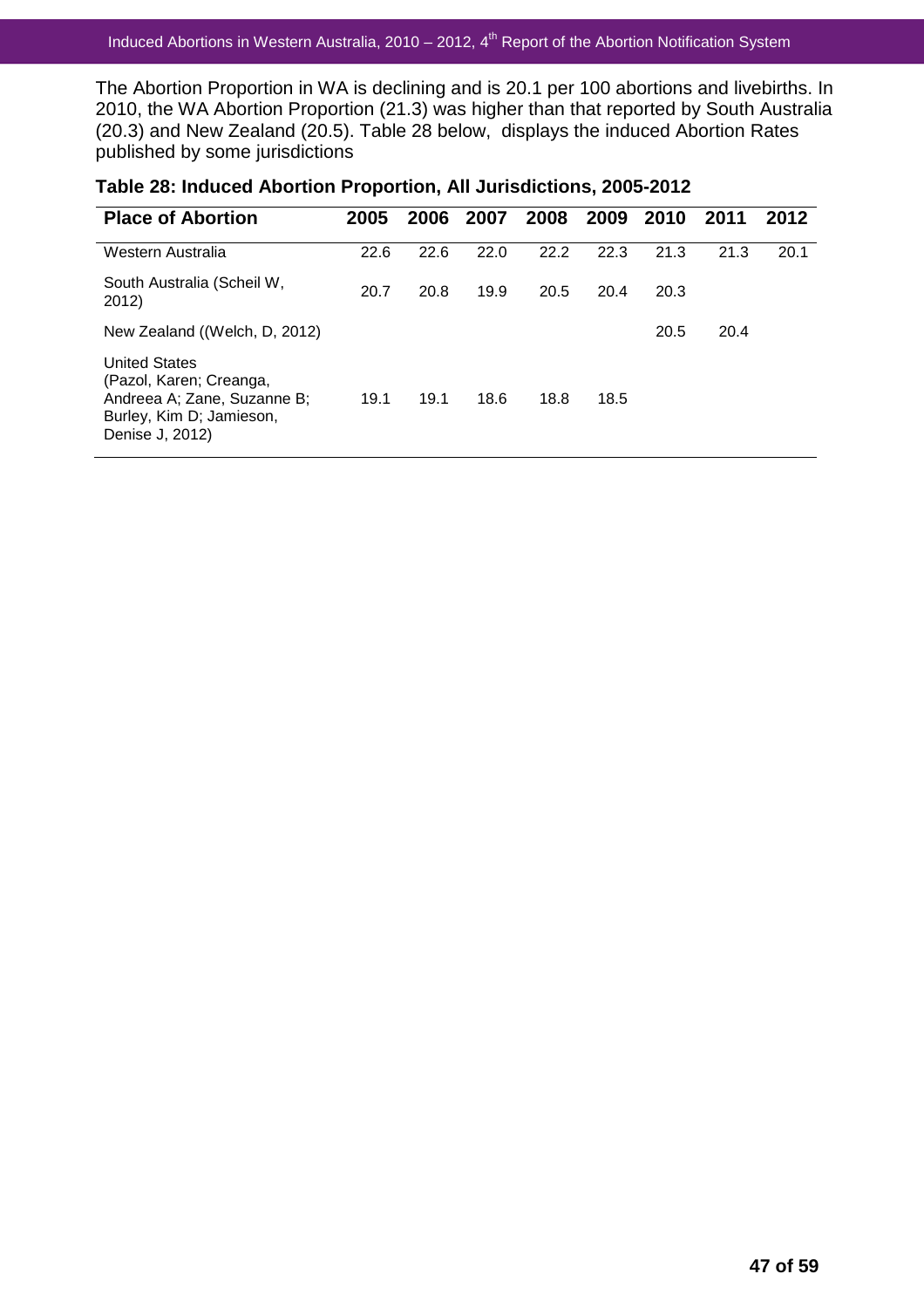# **12. Bibliography**

- Department of Health WA. (2002). Report to the Minister for Health on the review of provisions of The Health Act 1911 and The Criminal Code relating to abortion as introduced by the Acts Amendment (Abortion) Act 1998. Perth: Department of Health, WA. Retrieved from Report to the Minister for health on the review of provisions of The Health Act 1911 and The Criminal Code relating to abortion as introduced by the Acts Amendment (Abortion) Act 1998 2002. Western Australia.
- Department of Health, England and Wales. (2012). Abortion Statistics, England and Wales: 2011. London: Department of Health. Retrieved Feb 26, 2013, from http://transparency.dh.gov.uk/category/statistics/abortion
- Drabsch, T. (2005). Abortion and the law in New South Wales. NSW Parliamentary Library, Research Service. Sydney: NSW Parliament. Retrieved from http://www.parliament.nsw.gov.au/prod/parlment/publications.nsf/key/Abortionandt helawinNewSouthWales
- Epidemiology Branch. (2010). Spatial Relationship between Postcode and Health Regions. Perth, Western Australia, Australia. Retrieved Feb 22, 2013, from http://intranet.health.wa.gov.au/epidemiology/downloads/index.cfm
- Grayson N, H. J. (2005). Use of routinely collected national data sets for reporting on abortions in Australia. Australian Institute of Health & Welfare, National Perinatal Statistics Unit. Sydney: Grayson N, Hargreaves J & Sullivan EA 2005. Use of routinely collected national data sets for reporting on abortions in Australia.
- National Services Scotland. (2012). Abortion Statistics, Scotland: 2011. National Services Scotland, Information Services Division. Edinborough: Information Services Division Scotland. Retrieved Feb 26, 2013, from http://www.isdscotland.org/Health-Topics/Sexual-Health/Publications/2012-05-29/2012-05-29-Abortions-Report-2011.pdf?48690432311
- Official Statistics of Finland. (2012). Induced Abortions 2011. National Institute for Health and Welfare (THL). Helsinki: Official Statistics of Finland (OSF). Retrieved Feb 26, 2013, from http://www.thl.fi/en\_US/web/en/statistics/topics/reproductive\_health/abortions/induc ed\_abortions
- Official Statistics of Sweden. (2012). Induced Abortions 2011. Statistics Health and Medical Care. Official Statisitcs of Sweden. Retrieved Feb 26 2013, from http://www.socialstyrelsen.se/Lists/Artikelkatalog/Attachments/18877/2012-11- 6.pdf
- Pazol, Karen; Creanga, Andreea A; Zane, Suzanne B; Burley, Kim D; Jamieson, Denise J. (2012). Abortion Surveillance - United States, 2009. National Center for Chronic Disease Prevention and Health Promotion, Divison of Reproductive Health. Atlanta: Center for Disease Control. Retrieved Feb 26, 2013, from http://www.cdc.gov/mmwr/preview/mmwrhtml/ss6108a1.htm#Tab2
- Scheil W, S. J. (2012). Pregnancy Outcome in South Australia 2010. Adelaide: Government of South Australia.
- Sedgh, G., Singh, S., Shah, I., Ahman, E., Henshaw, S., & Bankole, A. (2012, February 18). Induced abortion: incidence and trends worldwide from 1995 to 2008. Lancet, 379, 625-32. Retrieved May 24, 2013, from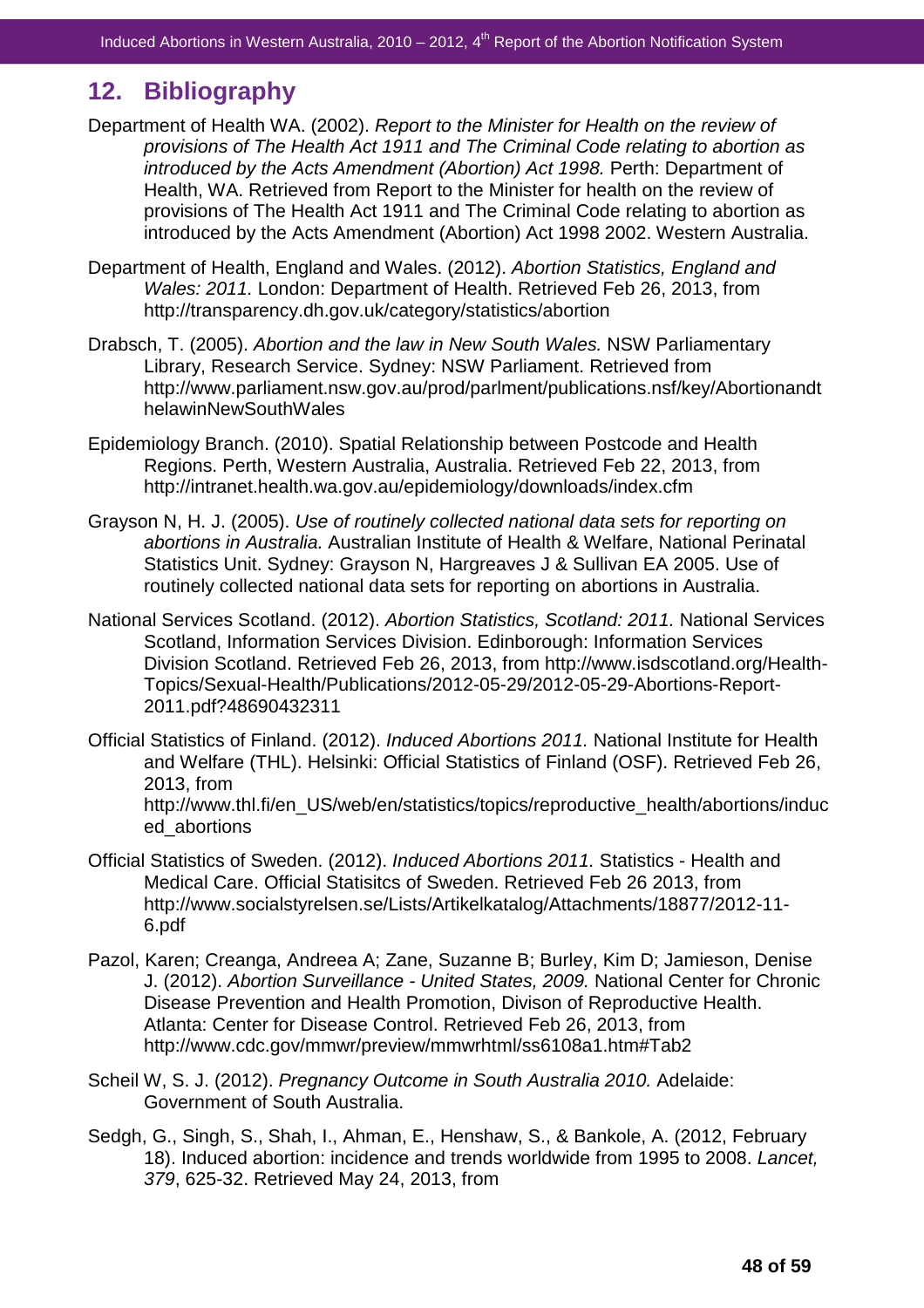http://www.sciencedirect.com.eplibresources.health.wa.gov.au/science/article/pii/S 0140673611617868

- Statistics Netherlands. (2011). Web Magazine, 22 February 2011: Abortions. Statistics Netherlands. Retrieved Feb 26, 2012, from http://www.cbs.nl/en-GB/menu/themas/bevolking/publicaties/artikelen/archief/2011/2011-3322-wm.htm
- Therapeutic Goods Association. (2012, October 26). Registration of medicines for the medical termination of early pregnancy. Retrieved May 27, 2013, from Department of Health & Aging, Therapeutic Goods Administration: http://www.tga.gov.au/hp/information-medicines-mifepristone-gymiso.htm
- WA Parliament. (1998). Acts Amendment (Abortion) Act 1998. No 15 of 1998. Retrieved from http://www.parliament.wa.gov.au/parliament/bills.nsf/43EBDD658FC50BA1482566 3400102F5D/\$File/Act15.pdf
- Welch, D. (2012). Abortion Statistics: Year ended December 2011. Christchurch: Statistics New Zealand. Retrieved Feb 26, 2013, from http://www.stats.govt.nz/browse\_for\_stats/health/abortion/AbortionStatistics\_HOTP YeDec11.aspx
- WHO. (1997). Medical methods of termination of pregnancy. WHO Technical Report Series. World Health Organisation.
- WHO. (2012). Safe abortion: technical and policy guidance for health systems, Second edition. World Health Organisation, Department of Reproductive Health and Research. Geneva: World Health Organisation. Retrieved Mar 12, 2013, from http://www.who.int/reproductivehealth/publications/unsafe\_abortion/978924154843 4/en/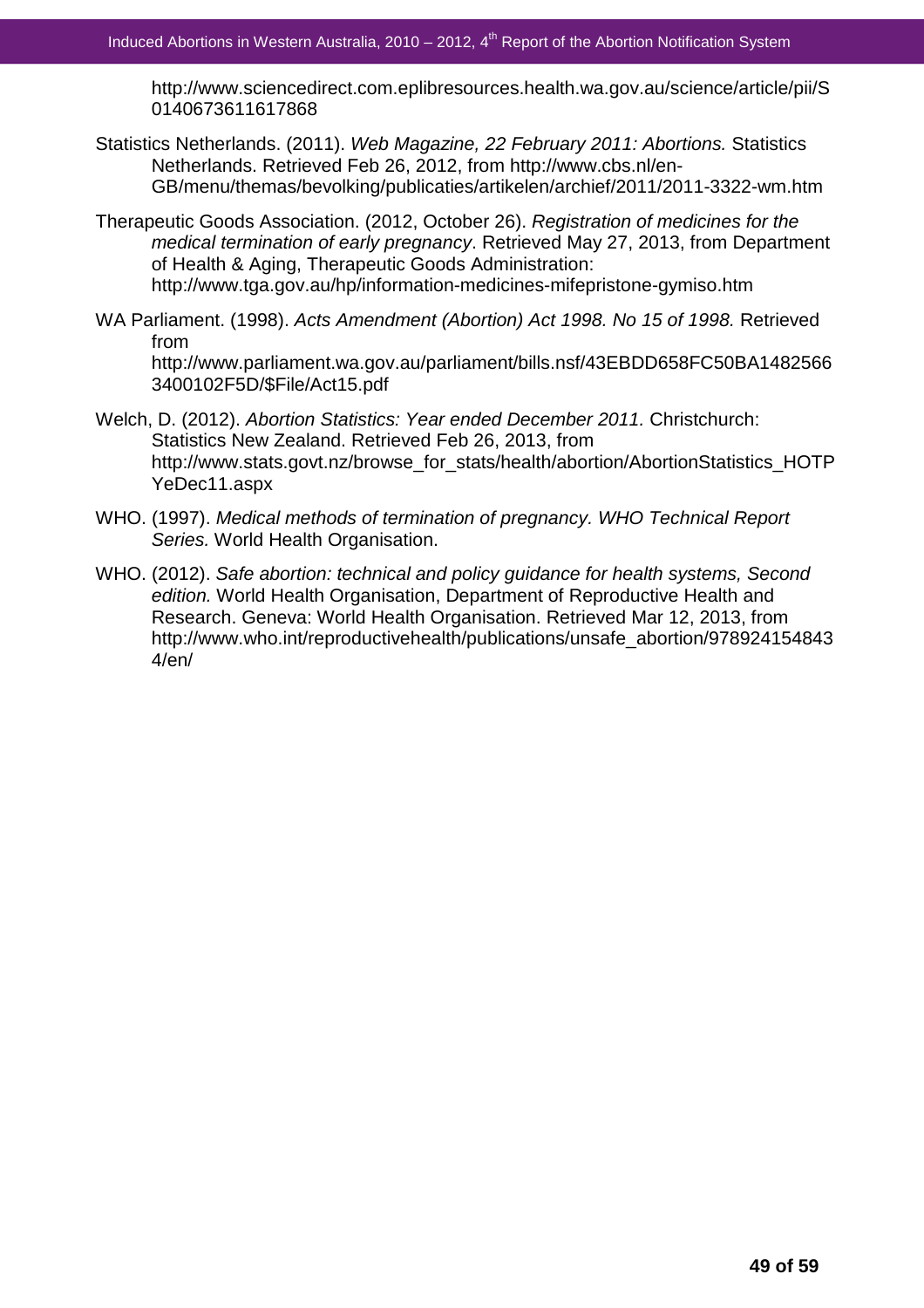# **13. Supplementary Data Tables**

**Supplementary Table 29: Population of Women by Reproductive Age Group, WA, 1999-2012** 

|      |           | Age group (years) |           |        |        |        |                    |  |  |  |
|------|-----------|-------------------|-----------|--------|--------|--------|--------------------|--|--|--|
| Year | $15 - 19$ | 20-24             | $25 - 29$ | 30-34  | 35-39  | 40-44  | <b>Total 15-44</b> |  |  |  |
| 1998 | 63,441    | 64,777            | 70,940    | 69,750 | 74,275 | 70,861 | 414,044            |  |  |  |
| 1999 | 64,552    | 63,953            | 70,807    | 69,843 | 74,926 | 72,122 | 416,203            |  |  |  |
| 2000 | 66,485    | 63,301            | 69,930    | 70,453 | 74,799 | 73,321 | 418,289            |  |  |  |
| 2001 | 68,177    | 63,913            | 67,908    | 72,069 | 74,293 | 74,398 | 420,758            |  |  |  |
| 2002 | 68,910    | 64,847            | 65,993    | 73,275 | 73,736 | 75,721 | 422,482            |  |  |  |
| 2003 | 69,608    | 66,280            | 65,161    | 73,699 | 72,991 | 76,952 | 424,691            |  |  |  |
| 2004 | 70,025    | 67,678            | 65,205    | 73,284 | 73,246 | 77,534 | 426,972            |  |  |  |
| 2005 | 70,581    | 69,708            | 65,835    | 72,824 | 74,195 | 77,653 | 430,796            |  |  |  |
| 2006 | 70,959    | 72,021            | 67,340    | 72,102 | 76,320 | 77,757 | 436,499            |  |  |  |
| 2007 | 72,290    | 73,757            | 69,671    | 71,633 | 78,535 | 77,863 | 443,749            |  |  |  |
| 2008 | 73,961    | 75,807            | 73,523    | 73,108 | 80,848 | 78,432 | 455,679            |  |  |  |
| 2009 | 75,572    | 80,455            | 78,957    | 75,971 | 82,505 | 80,052 | 473,512            |  |  |  |
| 2010 | 75,897    | 82,027            | 82,309    | 77,823 | 82,740 | 81,419 | 482,215            |  |  |  |
| 2011 | 75,608    | 85,286            | 88,296    | 81,465 | 83,334 | 85,619 | 499,608            |  |  |  |
| 2012 | 77,865    | 84,620            | 91,695    | 87,165 | 84,470 | 86,720 | 512,535            |  |  |  |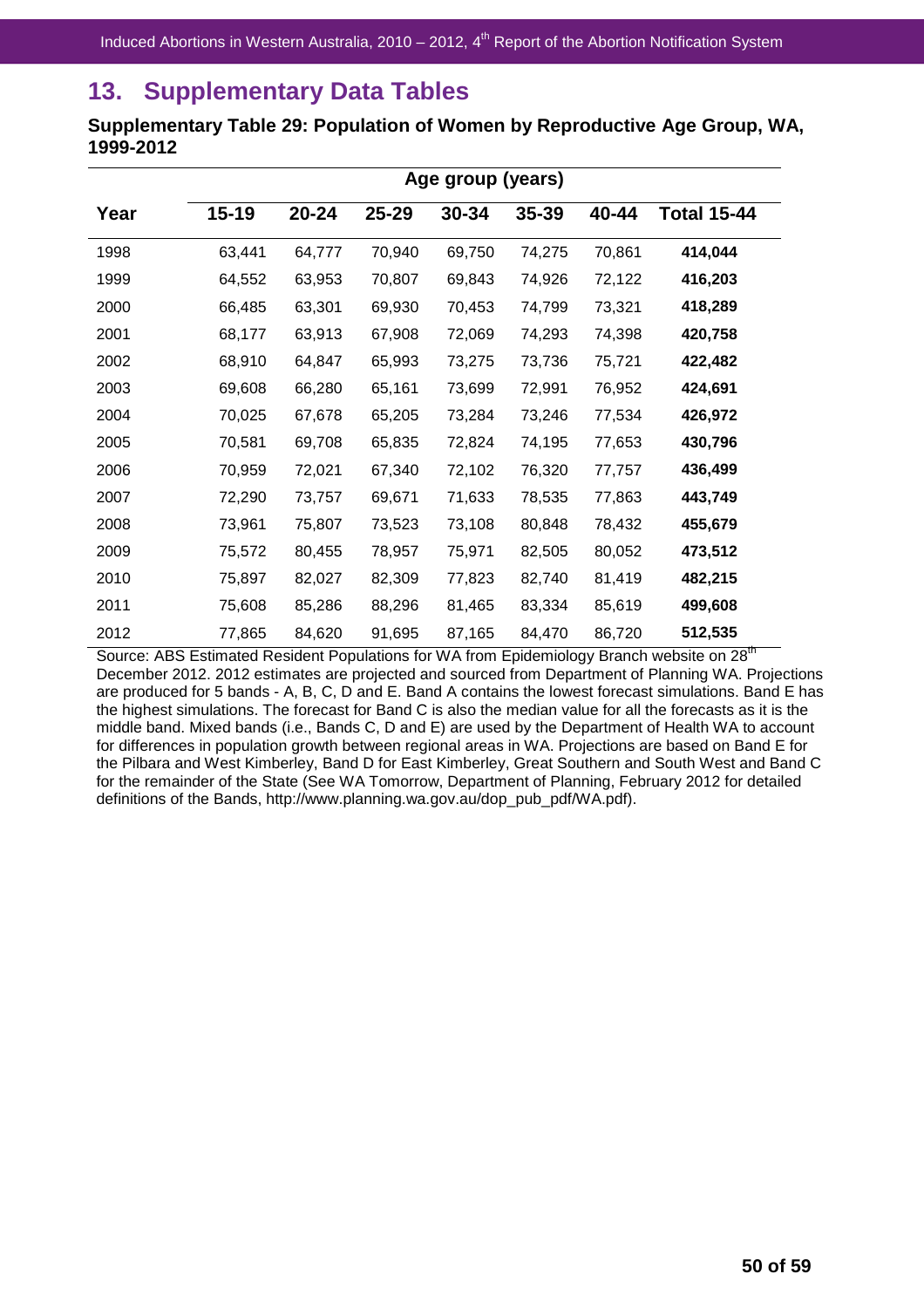| <b>Health</b><br><b>Region of</b><br><b>Residence</b> | 2006    | 2007    | 2008    | 2009    | 2010    | 2011    | 2012    |
|-------------------------------------------------------|---------|---------|---------|---------|---------|---------|---------|
| North Metro                                           | 186,466 | 189,695 | 194,704 | 202,257 | 205,812 | 211,899 | 215,225 |
| South Metro                                           | 157,917 | 160,795 | 165,860 | 173,473 | 177,472 | 187,107 | 185,115 |
| <b>Metropolitan</b>                                   | 344,383 | 350,490 | 360,564 | 375,730 | 383,284 | 399,006 | 400,340 |
| Goldfields                                            | 11,919  | 12,040  | 12,193  | 12,324  | 12,347  | 12,509  | 12,335  |
| <b>Great Southern</b>                                 | 10,372  | 10,395  | 10,620  | 10,904  | 10,901  | 10,378  | 11,900  |
| Kimberley                                             | 7,612   | 7,937   | 8,109   | 8,326   | 8,451   | 8,631   | 10,500  |
| Midwest                                               | 11,925  | 12,023  | 12,234  | 12,507  | 12,626  | 12,546  | 13,275  |
| Pilbara                                               | 10,176  | 10,292  | 10,394  | 10,729  | 10,940  | 13,394  | 14,490  |
| South West                                            | 27,734  | 28,276  | 29,200  | 30,351  | 30,954  | 30,585  | 35,120  |
| Wheatbelt                                             | 12,378  | 12,296  | 12,365  | 12,641  | 12,712  | 12,559  | 14,575  |
| <b>Non-Metro</b>                                      | 92,116  | 93,259  | 95,115  | 97,782  | 98,931  | 100,602 | 112,195 |
| <b>WA</b>                                             | 436,499 | 443,749 | 455,679 | 473,512 | 482,215 | 499,608 | 512,535 |

**Supplementary Table 30: Population of Women of Reproductive Age by Health Region of Residence, WA, 2006-2012**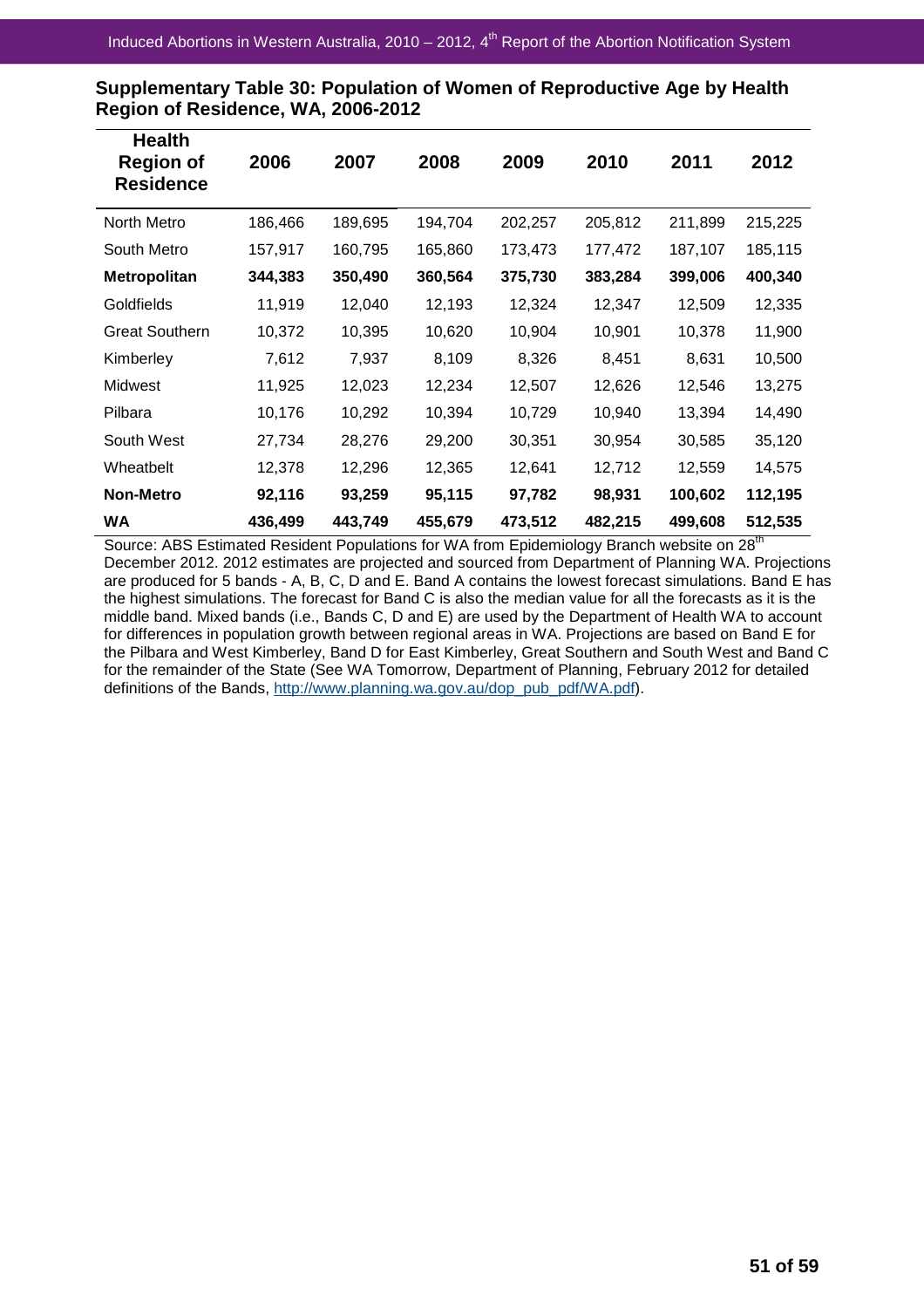| <b>Health Region of</b> |           |           |           |        |           |        |         |
|-------------------------|-----------|-----------|-----------|--------|-----------|--------|---------|
| <b>Residence</b>        | $15 - 19$ | $20 - 24$ | $25 - 29$ | 30-34  | $35 - 39$ | 40-44  | Total   |
| North Metro             | 32,182    | 35,192    | 35,077    | 33,344 | 35,290    | 34,727 | 205,812 |
| South Metro             | 28,327    | 32,306    | 30,895    | 27,912 | 29,078    | 28,954 | 177,472 |
| Goldfields              | 2,063     | 2,003     | 2,165     | 2,104  | 2,026     | 1,986  | 12,347  |
| <b>Great Southern</b>   | 1,936     | 1,487     | 1,633     | 1,682  | 2,024     | 2,139  | 10,901  |
| Kimberley               | 974       | 1,462     | 1,799     | 1,453  | 1,454     | 1,309  | 8,451   |
| <b>Midwest</b>          | 2,080     | 1,873     | 1,995     | 2,091  | 2,389     | 2,198  | 12,626  |
| Pilbara                 | 1,247     | 1,546     | 2,083     | 2,273  | 2,183     | 1,608  | 10,940  |
| South West              | 5,152     | 4,472     | 4,572     | 4,950  | 5,870     | 5,938  | 30,954  |
| Wheatbelt               | 1,936     | 1,686     | 2,090     | 2,014  | 2,426     | 2,560  | 12,712  |
| <b>WA</b>               | 75,897    | 82,027    | 82,309    | 77,823 | 82,740    | 81,419 | 482,215 |

**Supplementary Table 31: Population of Women by Health Region of Residence and Reproductive Age Group, WA, 2010**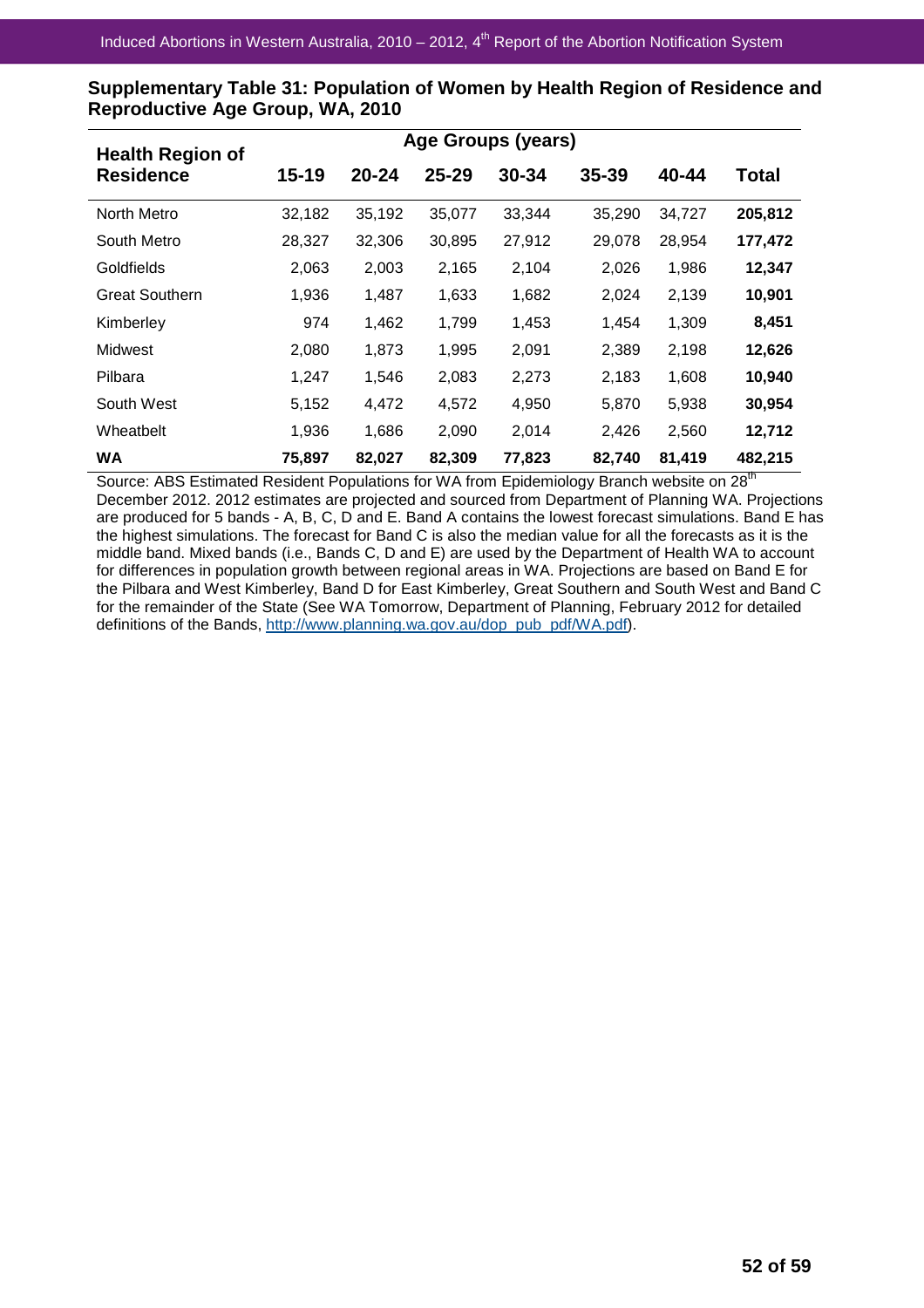| <b>Health Region</b>  |           |           |           | Age Groups (years) |           |        |         |
|-----------------------|-----------|-----------|-----------|--------------------|-----------|--------|---------|
| of Residence          | $15 - 19$ | $20 - 24$ | $25 - 29$ | 30-34              | $35 - 39$ | 40-44  | Total   |
| North Metro           | 31,917    | 36,375    | 37,863    | 34,395             | 35,049    | 36,300 | 211,899 |
| South Metro           | 28,897    | 34,025    | 33,055    | 30,138             | 30,242    | 30,750 | 187,107 |
| Goldfields            | 1,848     | 2,116     | 2,387     | 1,999              | 2,159     | 2,000  | 12,509  |
| <b>Great Southern</b> | 1,709     | 1,418     | 1,538     | 1,701              | 1,858     | 2,154  | 10,378  |
| Kimberley             | 1,089     | 1,497     | 1,755     | 1,570              | 1,411     | 1,309  | 8,631   |
| Midwest               | 2,042     | 1,878     | 1,976     | 2,073              | 2,198     | 2,379  | 12,546  |
| Pilbara               | 1,330     | 2,193     | 3,022     | 2,531              | 2,357     | 1,961  | 13,394  |
| South West            | 4,937     | 4,180     | 4,668     | 5,040              | 5,650     | 6,110  | 30,585  |
| Wheatbelt             | 1,839     | 1,604     | 2,032     | 2,018              | 2,410     | 2,656  | 12,559  |
| <b>WA</b>             | 75,608    | 85,286    | 88,296    | 81,465             | 83,334    | 85,619 | 499,608 |

**Supplementary Table 32: Population of Women by Health Region of Residence and Reproductive Age Group, WA, 2011**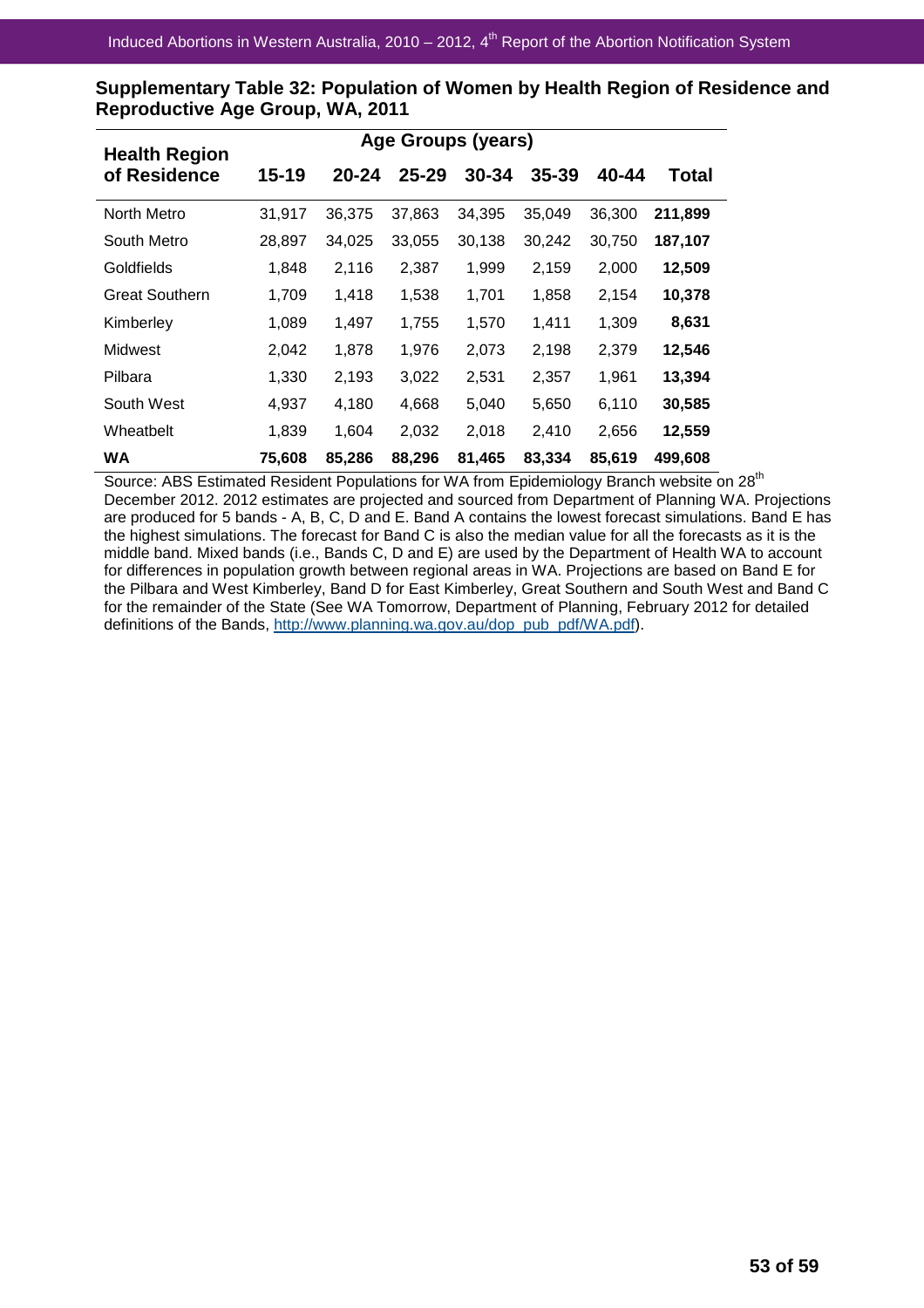| <b>Place of</b>       |           |           |           | Age Groups (years) |           |        |         |
|-----------------------|-----------|-----------|-----------|--------------------|-----------|--------|---------|
| <b>Residence</b>      | $15 - 19$ | $20 - 24$ | $25 - 29$ | 30-34              | $35 - 39$ | 40-44  | Total   |
| North Metro           | 32,305    | 36,375    | 38,870    | 36,545             | 35,100    | 36,030 | 215,225 |
| South Metro           | 28,625    | 32,005    | 32,970    | 30,655             | 29,750    | 31,110 | 185,115 |
| Goldfields            | 1,875     | 1,960     | 2,280     | 2,160              | 2,045     | 2,015  | 12,335  |
| <b>Great Southern</b> | 1,945     | 1,650     | 1,940     | 2,035              | 2,070     | 2,260  | 11,900  |
| Kimberley             | 1,320     | 1,620     | 2,110     | 2,080              | 1,780     | 1,590  | 10,500  |
| Midwest               | 2,065     | 2,085     | 2,270     | 2,265              | 2,265     | 2,325  | 13,275  |
| Pilbara               | 1,670     | 2,020     | 3,020     | 3,030              | 2,600     | 2,150  | 14,490  |
| South West            | 5,925     | 4,910     | 5,720     | 5,810              | 6,250     | 6,505  | 35,120  |
| Wheatbelt             | 2,135     | 1,995     | 2,515     | 2,585              | 2,610     | 2,735  | 14,575  |
| <b>WA</b>             | 77,865    | 84,620    | 91,695    | 87,165             | 84,470    | 86,720 | 512,535 |

**Supplementary Table 33: Population of Women by Health Region of Residence and Reproductive Age Group, WA, 2012**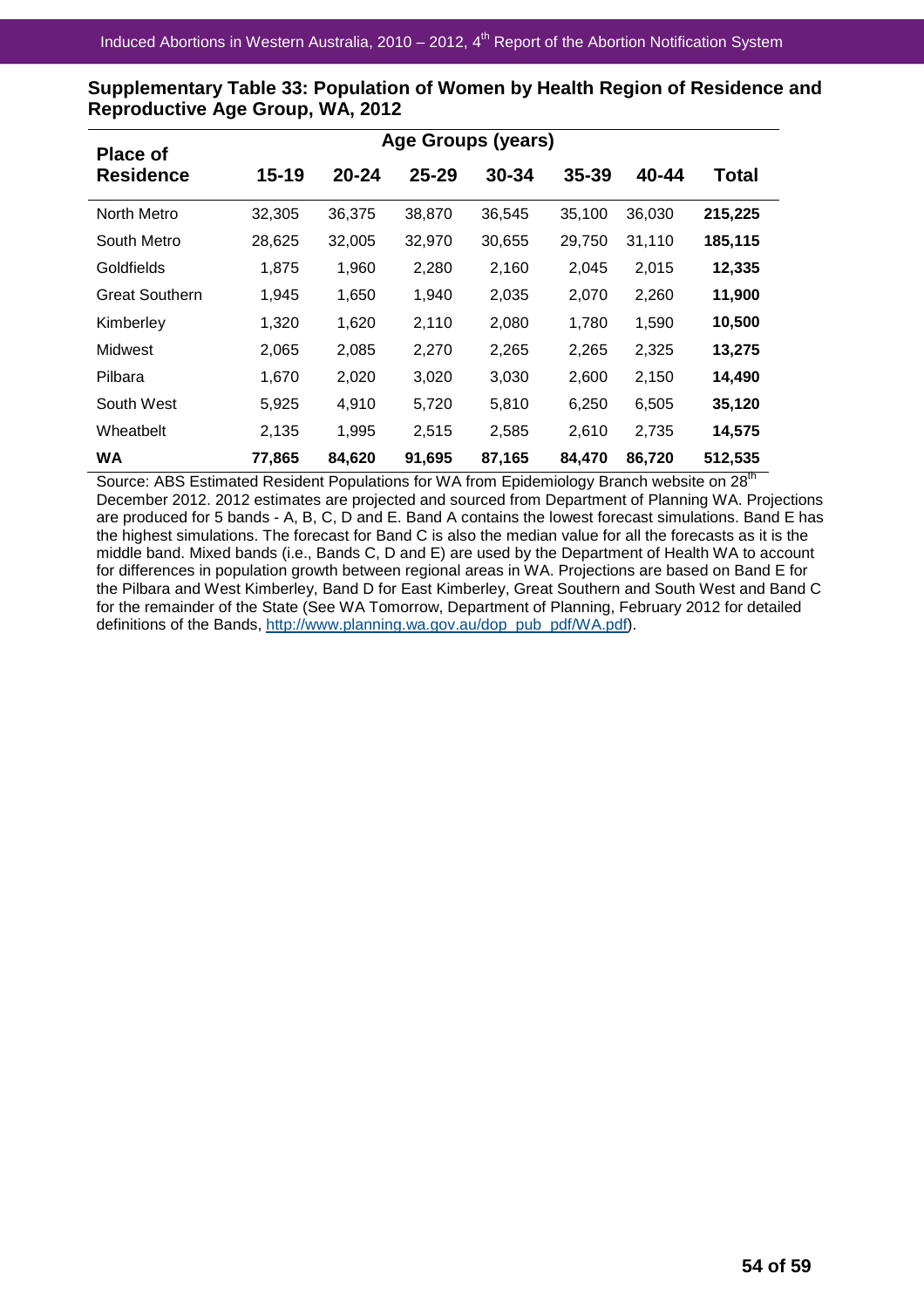|      |           |           |           | Age Groups (years) |       |       |        |
|------|-----------|-----------|-----------|--------------------|-------|-------|--------|
| Year | $15 - 19$ | $20 - 24$ | $25 - 29$ | 30-34              | 35-39 | 40-44 | Total  |
| 1999 | 3,035     | 2,680     | 2,790     | 2,543              | 2,199 | 1,685 | 14,932 |
| 2000 | 3,172     | 2,669     | 2,774     | 2,648              | 2,254 | 1,773 | 15,290 |
| 2001 | 3,285     | 2,757     | 2,744     | 2,711              | 2,318 | 1,822 | 15,637 |
| 2002 | 3,356     | 2,815     | 2,722     | 2,670              | 2,350 | 1,879 | 15,792 |
| 2003 | 3,418     | 2,885     | 2,700     | 2,630              | 2,393 | 1,927 | 15,935 |
| 2004 | 3,491     | 2,943     | 2,680     | 2,585              | 2,433 | 1,984 | 16,116 |
| 2005 | 3,563     | 3,003     | 2,669     | 2,543              | 2,469 | 2,042 | 16,289 |
| 2006 | 3,637     | 3,065     | 2,648     | 2,507              | 2,514 | 2,110 | 16,481 |
| 2007 | 3,735     | 3,169     | 2,701     | 2,497              | 2,523 | 2,176 | 16,801 |
| 2008 | 3,808     | 3,270     | 2,768     | 2,502              | 2,524 | 2,223 | 17,095 |
| 2009 | 3,869     | 3,366     | 2,845     | 2,513              | 2,527 | 2,277 | 17,397 |
| 2010 | 3,921     | 3,462     | 2,934     | 2,534              | 2,522 | 2,318 | 17,691 |
| 2011 | 3,968     | 3,561     | 3,022     | 2,574              | 2,507 | 2,351 | 17,983 |
| 2012 | N/A       | N/A       | N/A       | N/A                | N/A   | N/A   |        |

**Supplementary Table 34: Population of Aboriginal Women by Reproductive Age Group, WA, 1999-2012** 

Source: System Policy and Planning Division, DoH, Epidemiology Branch website on 28<sup>th</sup> December 2012. Data for 2012 estimates are not available (N/A).

## **Supplementary Table 35: Population of Non-Aboriginal Women by Reproductive Age Group, WA, 1999-2012**

|      |        |        |        | Age Groups (years) |           |        |              |
|------|--------|--------|--------|--------------------|-----------|--------|--------------|
| Year | 15-19  | 20-24  | 25-29  | $30 - 34$          | $35 - 39$ | 40-44  | <b>Total</b> |
| 1999 | 61,517 | 61,273 | 68,017 | 67,300             | 72,727    | 70,437 | 401,271      |
| 2000 | 63,313 | 60,632 | 67,156 | 67,805             | 72,545    | 71,548 | 402,999      |
| 2001 | 64,892 | 61,156 | 65,164 | 69,358             | 71,975    | 72,576 | 405,121      |
| 2002 | 65,554 | 62,032 | 63,271 | 70,605             | 71,386    | 73,842 | 406,690      |
| 2003 | 66,190 | 63,395 | 62,461 | 71,069             | 70,598    | 75,025 | 408,738      |
| 2004 | 66,534 | 64,735 | 62,525 | 70,699             | 70,813    | 75,550 | 410,856      |
| 2005 | 67,018 | 66,705 | 63,166 | 70,281             | 71,726    | 75,611 | 414,507      |
| 2006 | 67,322 | 68,956 | 64,692 | 69,595             | 73,806    | 75,647 | 420,018      |
| 2007 | 68,555 | 70,588 | 66,970 | 69,136             | 76,012    | 75,687 | 426,948      |
| 2008 | 70,153 | 72,537 | 70,755 | 70,606             | 78,324    | 76,209 | 438,584      |
| 2009 | 71,703 | 77,089 | 76,112 | 73,458             | 79,978    | 77,775 | 456,115      |
| 2010 | 71,976 | 78,565 | 79,375 | 75,289             | 80,218    | 79,101 | 464,524      |
| 2011 | 71,640 | 81,725 | 85,274 | 78,891             | 80,827    | 83,268 | 481,625      |
| 2012 | N/A    | N/A    | N/A    | N/A                | N/A       | N/A    |              |

Source: System Policy and Planning Division, DoH, Epidemiology Branch website on 28<sup>th</sup> December 2012. Data for 2012 estimates are not available (N/A).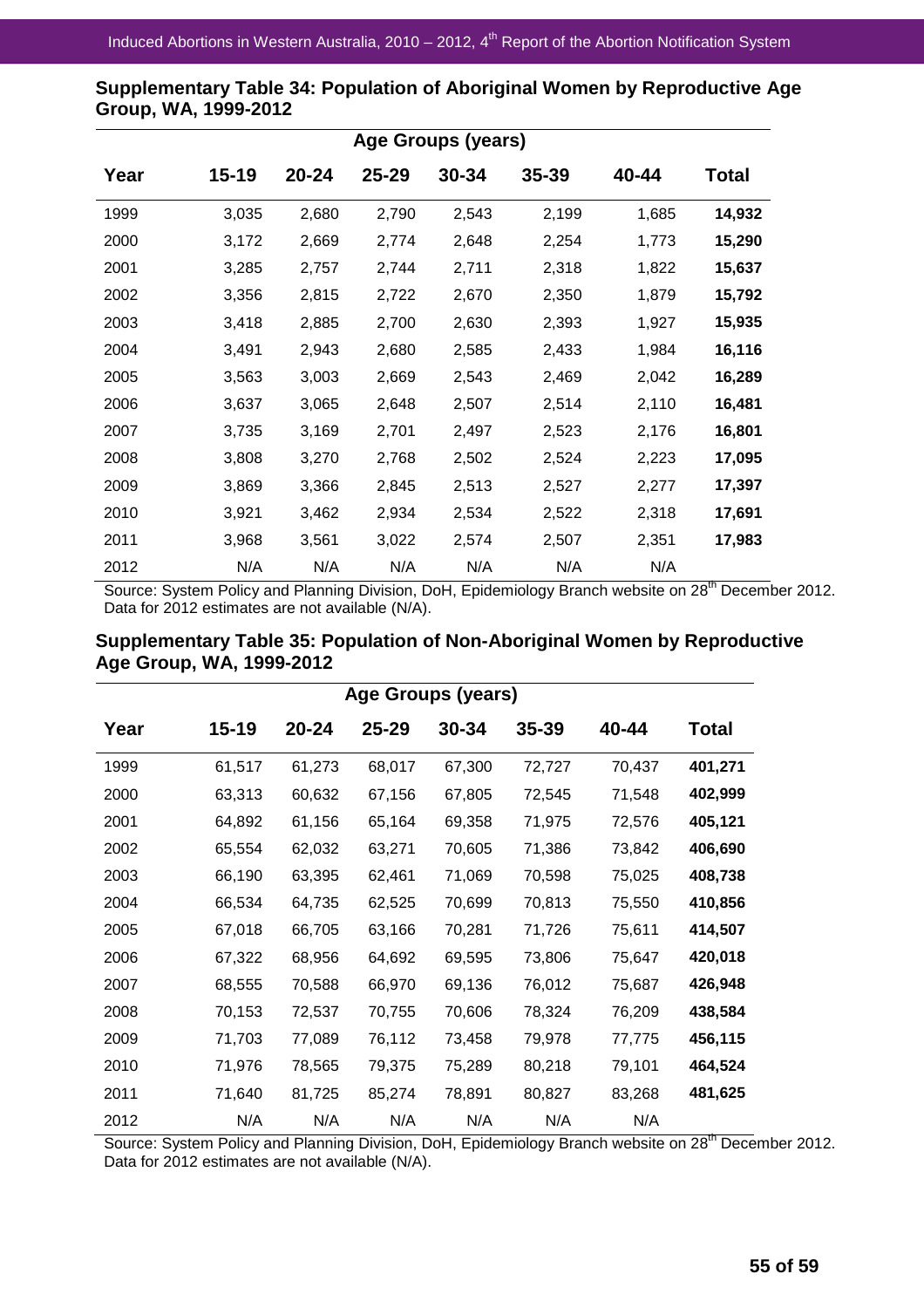| <b>Health</b>                        |           |           |           | Age Groups (years) |           |       |        |
|--------------------------------------|-----------|-----------|-----------|--------------------|-----------|-------|--------|
| <b>Region of</b><br><b>Residence</b> | $15 - 19$ | $20 - 24$ | $25 - 29$ | 30-34              | $35 - 39$ | 40-44 | Total  |
| North Metro                          | 776       | 646       | 496       | 460                | 486       | 449   | 3,313  |
| South Metro                          | 839       | 704       | 520       | 469                | 473       | 443   | 3,448  |
| Goldfields                           | 319       | 308       | 234       | 215                | 215       | 179   | 1,470  |
| <b>Great Southern</b>                | 103       | 82        | 76        | 55                 | 77        | 80    | 473    |
| Kimberley                            | 696       | 756       | 724       | 571                | 532       | 451   | 3,730  |
| Midwest                              | 385       | 281       | 291       | 246                | 244       | 216   | 1,663  |
| Pilbara                              | 367       | 329       | 284       | 264                | 265       | 249   | 1,758  |
| South West                           | 170       | 129       | 105       | 110                | 108       | 95    | 717    |
| Wheatbelt                            | 214       | 131       | 115       | 123                | 127       | 115   | 825    |
| <b>WA</b>                            | 3.869     | 3.366     | 2.845     | 2,513              | 2,527     | 2,277 | 17,397 |

**Supplementary Table 36: Population of Aboriginal Women by Health Region of Residence and Reproductive Age Group, WA, 2009** 

Source: System Policy and Planning Division, DoH, Epidemiology Branch website on 28<sup>th</sup> December 2012.

# **Supplementary Table 37: Population of Aboriginal Women by Health Region of Residence and Reproductive Age Group, WA, 2010**

| <b>Health Region</b>   |           |           |           | Age Groups (years) |           |       |        |
|------------------------|-----------|-----------|-----------|--------------------|-----------|-------|--------|
| <b>Residence</b><br>οf | $15 - 19$ | $20 - 24$ | $25 - 29$ | 30-34              | $35 - 39$ | 40-44 | Total  |
| North Metro            | 780       | 679       | 516       | 458                | 483       | 456   | 3,372  |
| South Metro            | 854       | 737       | 549       | 468                | 471       | 452   | 3,531  |
| Goldfields             | 311       | 313       | 246       | 212                | 217       | 183   | 1,482  |
| <b>Great Southern</b>  | 107       | 85        | 78        | 57                 | 71        | 82    | 480    |
| Kimberley              | 692       | 742       | 742       | 593                | 537       | 457   | 3,763  |
| Midwest                | 399       | 289       | 290       | 251                | 242       | 218   | 1,689  |
| Pilbara                | 369       | 338       | 291       | 265                | 264       | 254   | 1,781  |
| South West             | 182       | 136       | 107       | 109                | 109       | 99    | 742    |
| Wheatbelt              | 227       | 143       | 115       | 121                | 127       | 118   | 851    |
| WA                     | 3,921     | 3,462     | 2,934     | 2,534              | 2,521     | 2,319 | 17,691 |

Source: System Policy and Planning Division, DoH, Epidemiology Branch website on 28<sup>th</sup> December 2012.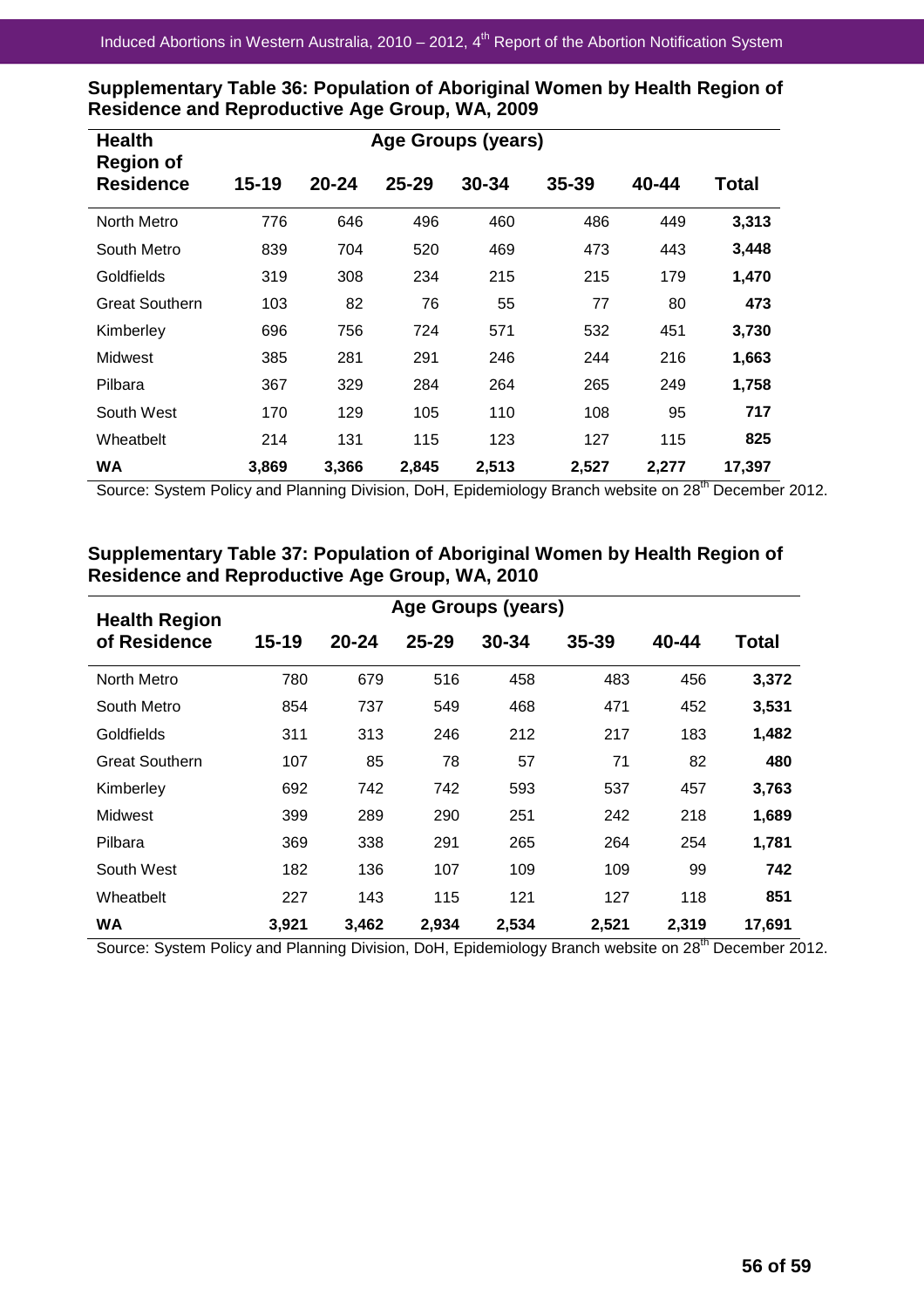| <b>Health Region</b>  |           |           |           | <b>Age Groups (years)</b> |           |       |              |
|-----------------------|-----------|-----------|-----------|---------------------------|-----------|-------|--------------|
| of Residence          | $15 - 19$ | $20 - 24$ | $25 - 29$ | 30-34                     | $35 - 39$ | 40-44 | <b>Total</b> |
| North Metro           | 777       | 708       | 542       | 461                       | 478       | 463   | 3,429        |
| South Metro           | 865       | 769       | 582       | 475                       | 469       | 458   | 3,618        |
| Goldfields            | 305       | 319       | 259       | 215                       | 213       | 180   | 1,491        |
| <b>Great Southern</b> | 111       | 88        | 81        | 58                        | 67        | 82    | 487          |
| Kimberley             | 713       | 727       | 752       | 618                       | 544       | 468   | 3,822        |
| <b>Midwest</b>        | 399       | 303       | 281       | 256                       | 237       | 220   | 1,696        |
| Pilbara               | 374       | 345       | 298       | 266                       | 262       | 258   | 1,803        |
| South West            | 192       | 144       | 111       | 108                       | 110       | 102   | 767          |
| Wheatbelt             | 232       | 157       | 115       | 119                       | 127       | 121   | 871          |
| WA                    | 3,968     | 3,560     | 3.021     | 2,576                     | 2,507     | 2.352 | 17.984       |

**Supplementary Table 38: Population of Aboriginal Women by Health Region of Residence and Reproductive Age Group, WA, 2011** 

Source: System Policy and Planning Division, DoH, Epidemiology Branch website on 28<sup>th</sup> December 2012.

Data for 2012 estimates are not available.

|      |           |           |           | Age Group (years) |           |           |       |
|------|-----------|-----------|-----------|-------------------|-----------|-----------|-------|
| Year | $15 - 19$ | $20 - 24$ | $25 - 29$ | $30 - 34$         | $35 - 39$ | $40 - 44$ | Total |
| 2002 | 1431      | 4026      | 7139      | 7874              | 3481      | 659       | 24610 |
| 2003 | 1330      | 3788      | 6767      | 8173              | 3702      | 733       | 24493 |
| 2004 | 1392      | 3952      | 6924      | 8378              | 3956      | 741       | 25343 |
| 2005 | 1480      | 4123      | 7122      | 8775              | 4448      | 831       | 26779 |
| 2006 | 1523      | 4642      | 7470      | 8977              | 4943      | 901       | 28456 |
| 2007 | 1510      | 4846      | 8028      | 9191              | 5346      | 965       | 29886 |
| 2008 | 1528      | 4820      | 8229      | 9296              | 5544      | 1032      | 30449 |
| 2009 | 1471      | 4911      | 8551      | 9572              | 5389      | 1093      | 30987 |
| 2010 | 1352      | 4732      | 8837      | 9592              | 5384      | 1157      | 31054 |
| 2011 | 1386      | 4781      | 9169      | 10046             | 5468      | 1281      | 32131 |
| 2012 | 1324      | 4889      | 9563      | 10744             | 5635      | 1290      | 33445 |

### **Supplementary Table 39: Population of Infants Born Alive by Reproductive Age Group of Mother, WA, 2002–2012**

Source: WA Midwives Notification System 1<sup>st</sup> March 2013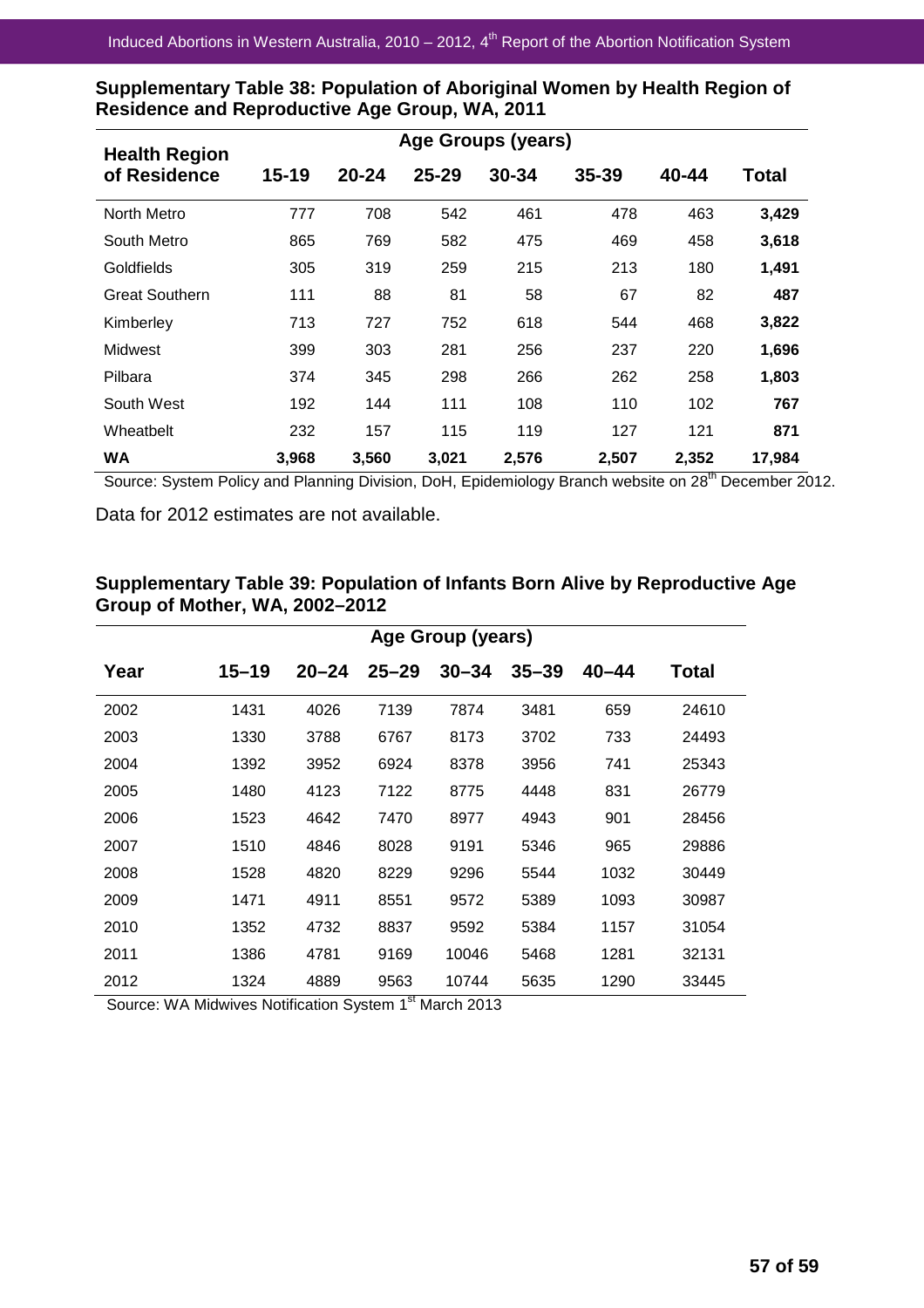# **Appendix A: Induced Abortion Notification Form 1998 – 2001**

|    |                                                                    | FORM 1<br>Health Act 1911<br>Health (Section 335 (5) (d) Abortion Notice) Regulations 1998<br>Notification by Medical Practitioner of Abortion                                                                                                                                                     |                | (Regulation 2) |
|----|--------------------------------------------------------------------|----------------------------------------------------------------------------------------------------------------------------------------------------------------------------------------------------------------------------------------------------------------------------------------------------|----------------|----------------|
|    |                                                                    | To Executive Director, Public Health'                                                                                                                                                                                                                                                              |                |                |
|    |                                                                    | Under section 335 (5) (d) of the Health Act 1911 $\frac{[full\ name\ of\ medical\ practical\ practice]}{[full\ name\ of\ medical\ practical\ practice]}$                                                                                                                                           |                |                |
|    |                                                                    | of [address of practice] [and content of practice]                                                                                                                                                                                                                                                 |                |                |
|    |                                                                    | $[date\ of\ a portion]$                                                                                                                                                                                                                                                                            |                |                |
| ı. |                                                                    | Single/multiple pregnancy:<br>Single<br>Multiple                                                                                                                                                                                                                                                   |                |                |
| 2. |                                                                    | Gestation age at date of abortion (clinical estimate): weeks                                                                                                                                                                                                                                       |                |                |
| з. |                                                                    | If gestation age 20 or more weeks,<br>name of approved facility at which<br>abortion performed:                                                                                                                                                                                                    |                |                |
| 4. |                                                                    | Sex of foetus/foetuses (if known):                                                                                                                                                                                                                                                                 | Female<br>Male |                |
| 5. | (a)<br>(b)<br>(c)<br>(d)<br>(e)                                    | Was patient: (circle one)<br>under 16 years of age<br>between 16 and 19 years of age<br>between 20 and 29 years of age<br>between 30 and 39 years of age<br>40 years of age or over                                                                                                                |                |                |
| 6. | (a)<br>(b)<br>(c)<br>(d)<br>(e)<br>(f)<br>(g)<br>(h)<br>(i)<br>(j) | Method of termination: (circle one)<br>dilatation and curettage<br>hysterotomy - abdominal<br>hysterotomy - vaginal<br>hysterectomy<br>vacuum aspiration<br>intra-uterine injection<br>intravenous infusion<br>cervical prostaglandin instillation<br>dilatation and evacuation<br>other (specify) |                |                |

Signature of Medical Practitioner

June 1998

Notes<br>
<sup>1</sup> Forward completed form to Executive Director, Public Health, PO Box 8172, Stirling Street, Perth 6849.<br>
<sup>2</sup> As required by section 335 (5) (d) of the *Health Act 1911* notice must be given within 14 days of the<br>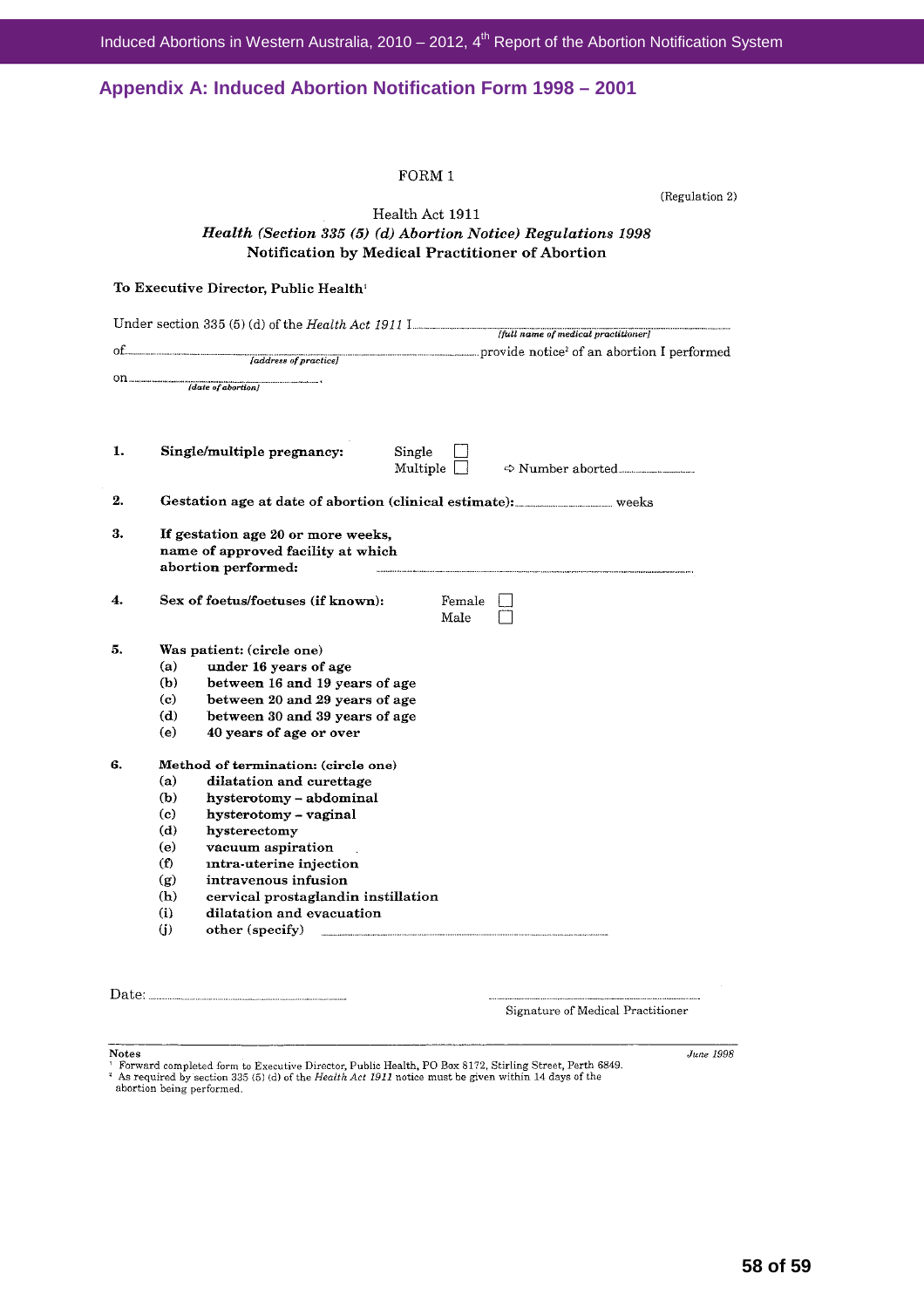# **Appendix B: Induced Abortion Notification Form 2002 – Present**

| FORM 1<br>Health Act 1911<br>Health (Section 335 (5) (d) Abortion Notice) Regulations 1998<br><b>Notification by Medical Practitioner of Induced Abortion</b>                                                              |                                 | (Regulation 2) |
|----------------------------------------------------------------------------------------------------------------------------------------------------------------------------------------------------------------------------|---------------------------------|----------------|
| To Executive Director, Public Health                                                                                                                                                                                       |                                 |                |
|                                                                                                                                                                                                                            |                                 |                |
|                                                                                                                                                                                                                            |                                 |                |
| (date of abortion)<br>on $\qquad$                                                                                                                                                                                          |                                 |                |
| 1. Gestational age at date of abortion (best estimate): ____________                                                                                                                                                       | weeks                           |                |
| 2. Method of termination: (tick one or more)                                                                                                                                                                               |                                 |                |
| Vacuum aspiration (suction curettage)<br>Dilatation and curettage (sharp)<br>Dilatation and evacuation<br>Vaginal prostaglandin or analogue instillation<br>Other (specify)                                                | (1)<br>(2)<br>(3)<br>(4)<br>(5) |                |
| 3. Reason for termination of pregnancy: (tick one)                                                                                                                                                                         |                                 |                |
| Reason other than fetal abnormality<br>Suspected fetal abnormality<br>Actual fetal abnormality<br>Specify if known and the state of the state of the state of the state of the state of the state of the state o           | (1)<br>(2)<br>(3)               |                |
| Selective reduction of multiple pregnancy                                                                                                                                                                                  | (4)                             |                |
|                                                                                                                                                                                                                            |                                 |                |
| 5. Origin of patient                                                                                                                                                                                                       |                                 |                |
| Aboriginal but not Torres Strait Islander origin<br>Torres Strait Islander but not Aboriginal origin<br>Aboriginal and Torres Strait Islander origin<br>Neither Aboriginal nor Torres Strait Islander origin<br>Not stated | (1)<br>(2)<br>(3)<br>(4)<br>(5) |                |
| 6. Postcode of residence of patientː                                                                                                                                                                                       |                                 |                |
| Signature<br>(Signature of Medical Practitioner)                                                                                                                                                                           |                                 |                |

Notes<br>1. As required by section 335 (5) (d) of the Health Act 1911 notice must be given within 14 days of the abortion being performed.

Forward completed form (top copy), marked **Private & Confidential**, to Manager, Maternal and Child Health Unit, Department of<br>Health, WA, Reply Paid 70042 (Delivery to Locked Bag 52) PERTH BC WA 6849<br>Duplicate (yellow cop